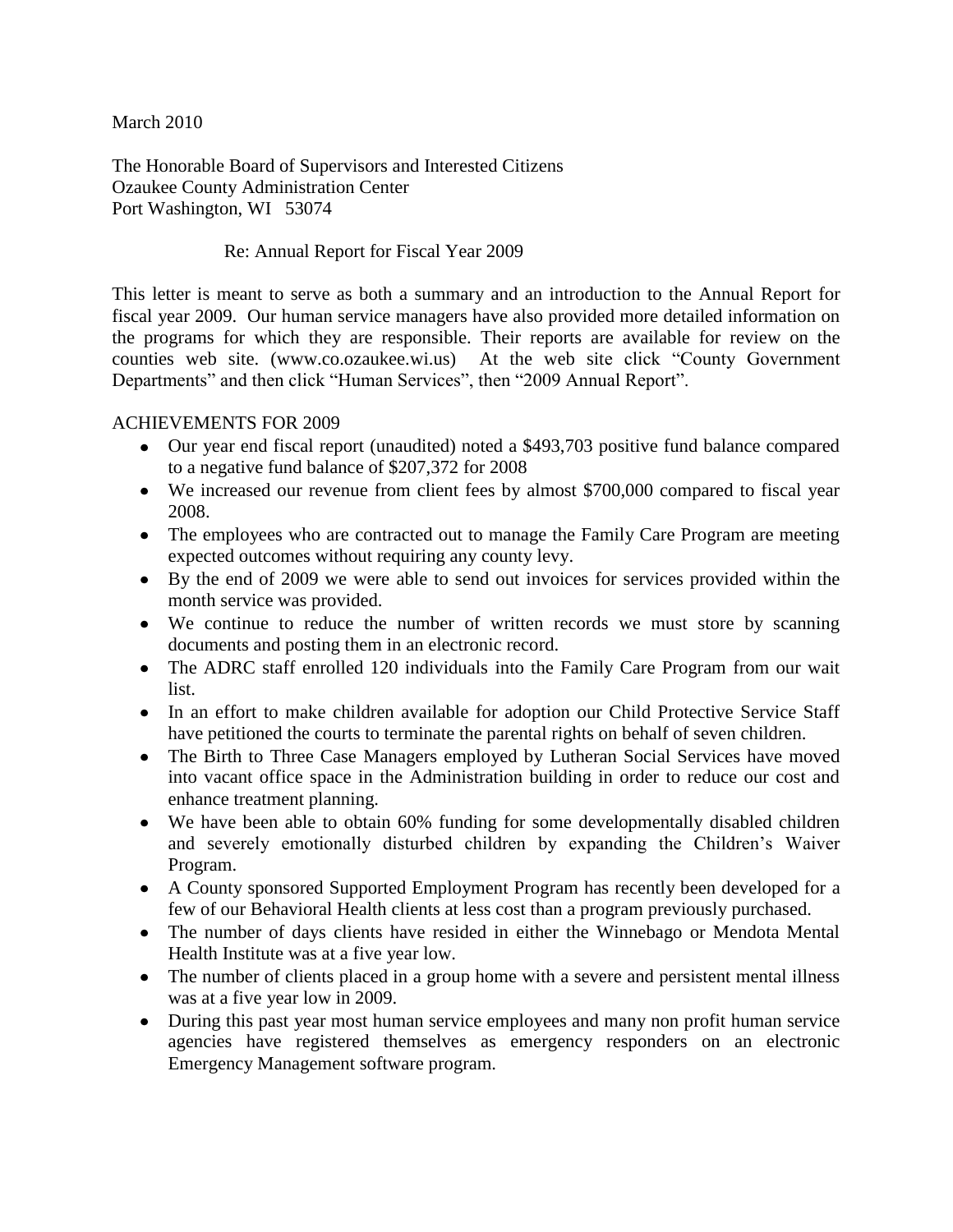## IDENTIFIED TRENDS

- Involuntary hospitalizations of persons thought to be dangerous to themselves or others dropped from 231 to 208 individuals. This was still higher than the low of 149 in 2005.
- The number of persons placed in state mental health facilities (Winnebago and Mendota) dropped from 12 to 3 in 2009. The total number of days in care in these facilities dropped from 704 to 62. At almost \$1,000 a day this represents a significant savings.
- Nine individuals with severe and persistent mental illness spent a total of 2,460 days in a Community Based Residential Facility this past year compared to fourteen individuals who spent 4002 days in care in 2005.
- Juvenile offenders spent a total of 1141 days placed in a Correctional Facility in 2009 compared to only 509 days in care in 2007. The cost for these placements exceeded our annual budget by \$172,000.
- Juvenile offenders spent a total of 605 days in secure detention in 2009 compared to 918 in 2006. The cost for this service was almost \$30,000 less than our annual budget.
- Juvenile offenders resided in residential placements for a total of 1245 days in 2009 as compared to 2095 days in care for 2005. The cost for purchasing this resource was therefore almost \$80,000 under our budget.
- There were 221 Child Protective Service referrals assigned for investigation compared to 261 assigned in 2007.
- There were 83 Child Protective Service referrals open for ongoing services compared to 60 families in 2005.
- Seventy six children who were victims of abuse or neglect spent some time in an alternate care placement in 2009 compared to only 32 in 2005. Twelve of these children were placed in residential facilities as compared to only 3 in 2005. This represents almost a \$200,000 increase from the \$163,000 expense incurred in 2005.
- During 2009 there were 6,208 individuals on Medicaid compared to 3,727 individuals in 2005 and 4,736 individuals in 2008.
- The average monthly caseload of families on the FoodShare Program rose from 632 in 2005 to 1266 in 2009.
- The annual FoodShare benefits rose from \$1,128,754 in 2005 to \$3,429,740 in 2009. This increase was caused by higher numbers of eligible families with lower family income.
- The total number of Developmentally Disabled Clients served in our Long Term Support Division dropped from 708 to 402 individuals. However there are 420 individuals enrolled in the Family Care Program whose cases are managed by Ozaukee County case managers. (Contracted to Community Care Inc.) There were 106 new members enrolled in this program this past year.
- Our Adult Protective Service staff conducted 111 investigations this past year which compares to a 2005 total of 105.
- There were 277 children receiving services through our Birth to Three Program in 2009 compared to 282 children who were eligible in 2008.
- There were 21 developmentally disabled children involved in the four week Summer Recreation Program this past year compared to the 25 participating in 2008.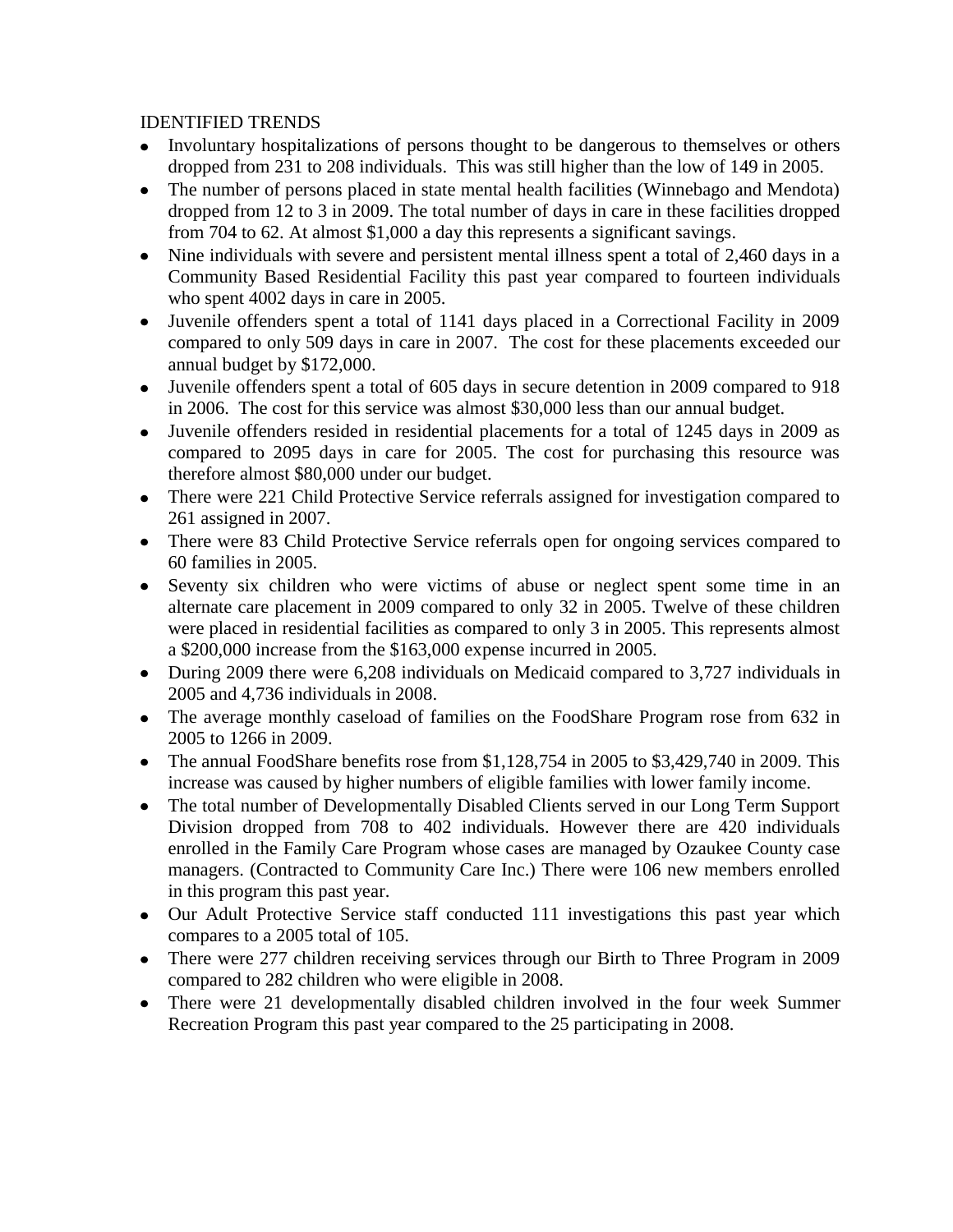## CHALLENGES

- The most sustained recession since the Great Depression is certainly impacting us in every human service program but none more than our Economic Support Program. Just in the last year alone we estimate a 30% increase in workload. It will be difficult to live within deadlines and to avoid mistakes in processing applications. We will continue to see an increase in the number of grievances and or appeals. If there are Economic Support Workers who leave their current position it is estimated it will take almost a year before a replacement will be able to match the productivity of our current employees.
- It appears as if it is becoming more and more difficult to locate facilities that will accept developmentally disabled adults who occasionally assault their caregivers. If these individuals are placed in a hospital or one of the Mental Health Institutes through the Emergency Detention process this inability to locate less restrictive placements could have a significant impact on our budget. Federal and State laws have made counties liable for the almost \$1,000 a day cost at the Mental Health Institutes. Two lengthy placements will cause us to exceed our budget and threaten other vital human service programs. The federal and state governments should also have some fiscal responsibility for these placements.
- There is currently a bill in the state legislature which seeks to return the jurisdiction for 17 year old juvenile offenders to Juvenile Court. It is estimated that the fiscal impact of this potential change underestimates the fiscal impact to counties by almost seventy million dollars. If this bill becomes law without adequate funding it will be detrimental to all the target groups we serve as well as to the property tax payers.
- During the past two years we have exceeded our Correctional Institution Budget by about 80% a year. The youth who are sentenced to these facilities are thought to be dangerous to the community and Juvenile Court judges are not limited by our budget. A continuation of this trend will have a significant negative impact to our budget
- It appears as if there are an increasing number of parents who have abused or neglected  $\bullet$ their children who have serious mental health problems, drug addictions or criminal behavior. This has resulted in more cases open for services, more alternate care placements, less permanency for children and the inability to live within a budget based on a five year average.

The challenges noted above are long standing. Our program managers and direct service staff routinely seek to employ the most cost effective and least restrictive interventions available to them. They do difficult jobs under very trying circumstances but continue to be dedicated to their clients and the mission of our agency!

Respectfully Submitted

Robert J. Haupt Director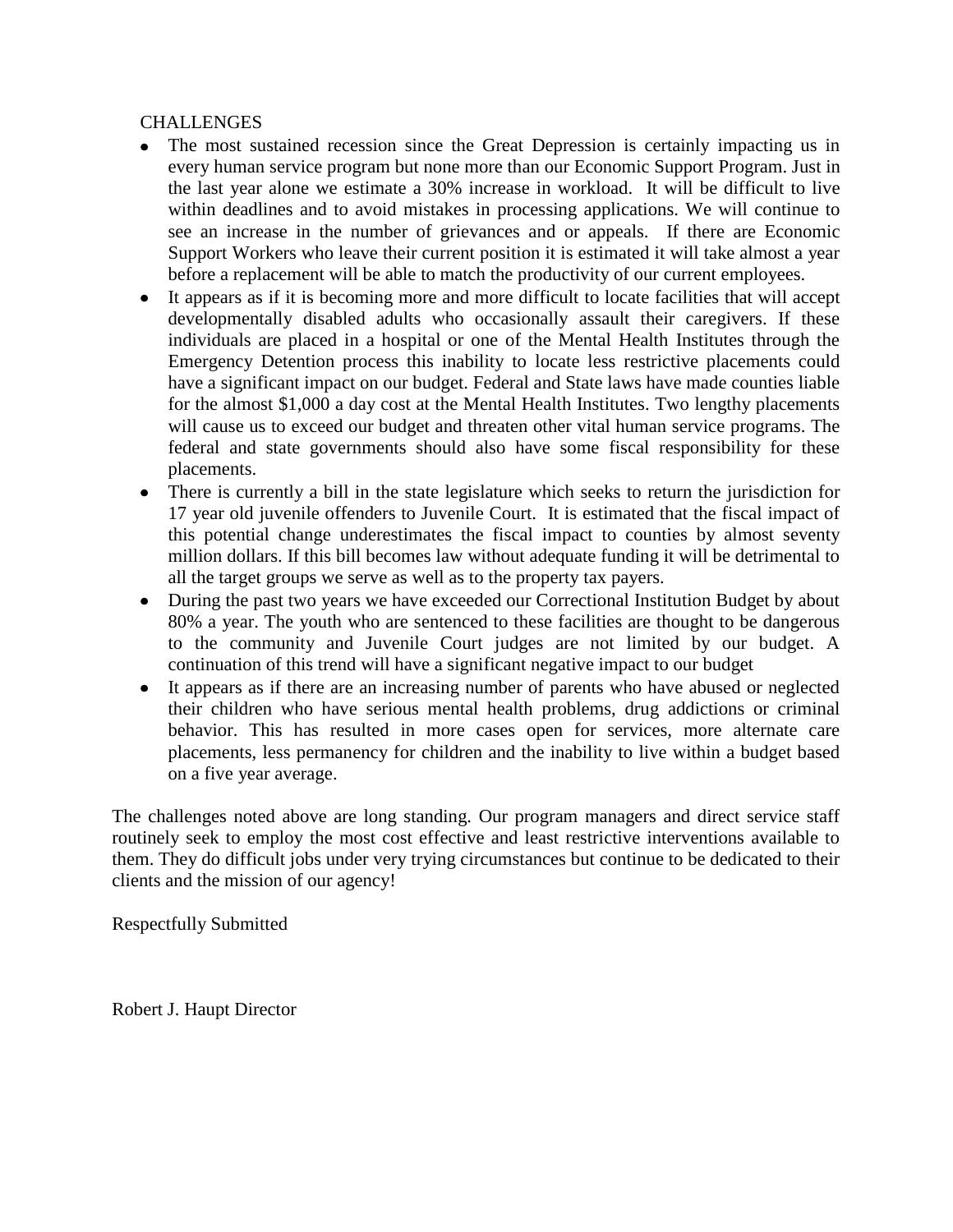### **BEHAVIORAL HEALTH PROGRAMS**

# YEAR 2005 2006 2007 2008 2009 NO. OF **CLIENTS** 726 886 834 832 780 **Counseling Center Statistics**





## **VOLUNTARY HOSPITALIZATIONS**

Short term voluntary hospitalizations occur when a person is exhibiting serious mental health problems and/or some degree of dangerousness to themselves or others, and are willing to obtain help (sign themselves in to an inpatient facility) for these problems.

|              |    | 2005      | 2006 | 2007 | 2008 | 2009 |
|--------------|----|-----------|------|------|------|------|
| NO.          | OΕ | 1 O<br>18 | ∠⊥   | . .  | ⊥ັ   | O    |
| <b>IENTS</b> |    |           |      |      |      |      |



**Voluntary Hospitalizations**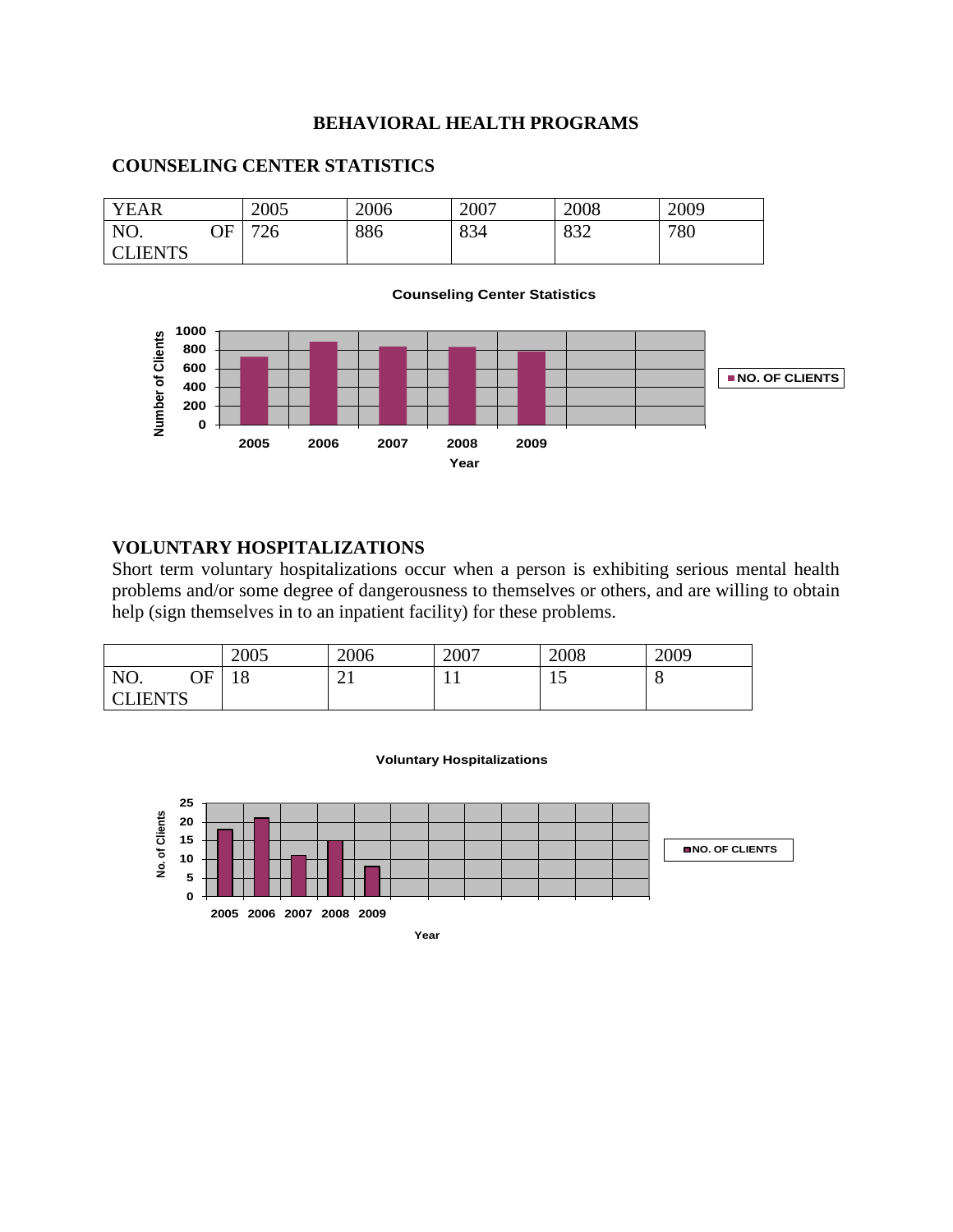## **INVOLUNTARY HOSPITALIZATIONS (CHAPTER 51**)

An involuntary hospitalization occurs when an individual is exhibiting threatening behavior to themselves or another person as a result of a serious mental illness. Law enforcement officers are the only ones who can do these types of detentions.

|                |    | 2005 | 2006 | 2007 | 2008        | 2009 |
|----------------|----|------|------|------|-------------|------|
| NO.            | ОF | 49ء  | 179  | 199  | 221<br>⊥ ب⊿ | 208  |
| <b>CLIENTS</b> |    |      |      |      |             |      |

## **Involuntary Hospitalizations**



## **PLACEMENTS AT STATE HOSPITALS**

Placements occur when individuals with very severe mental illness do not respond to short term acute care or present problems that are too severe to be dealt with by the staff of an inpatient unit. Usually there is an issue of safety. Winnebago or Mendota are better equipped to handle these types of problems.

|                                                |    | 2005<br>ZUUS | 2006                     | 2007 | 2008           | 2009 |
|------------------------------------------------|----|--------------|--------------------------|------|----------------|------|
| NO.                                            | ∩F |              | $\overline{\phantom{0}}$ |      | 1 <sub>0</sub> | ັ    |
| <b>JENTS</b><br>$\overline{\text{C}}$<br>ט 1 א |    |              |                          |      |                |      |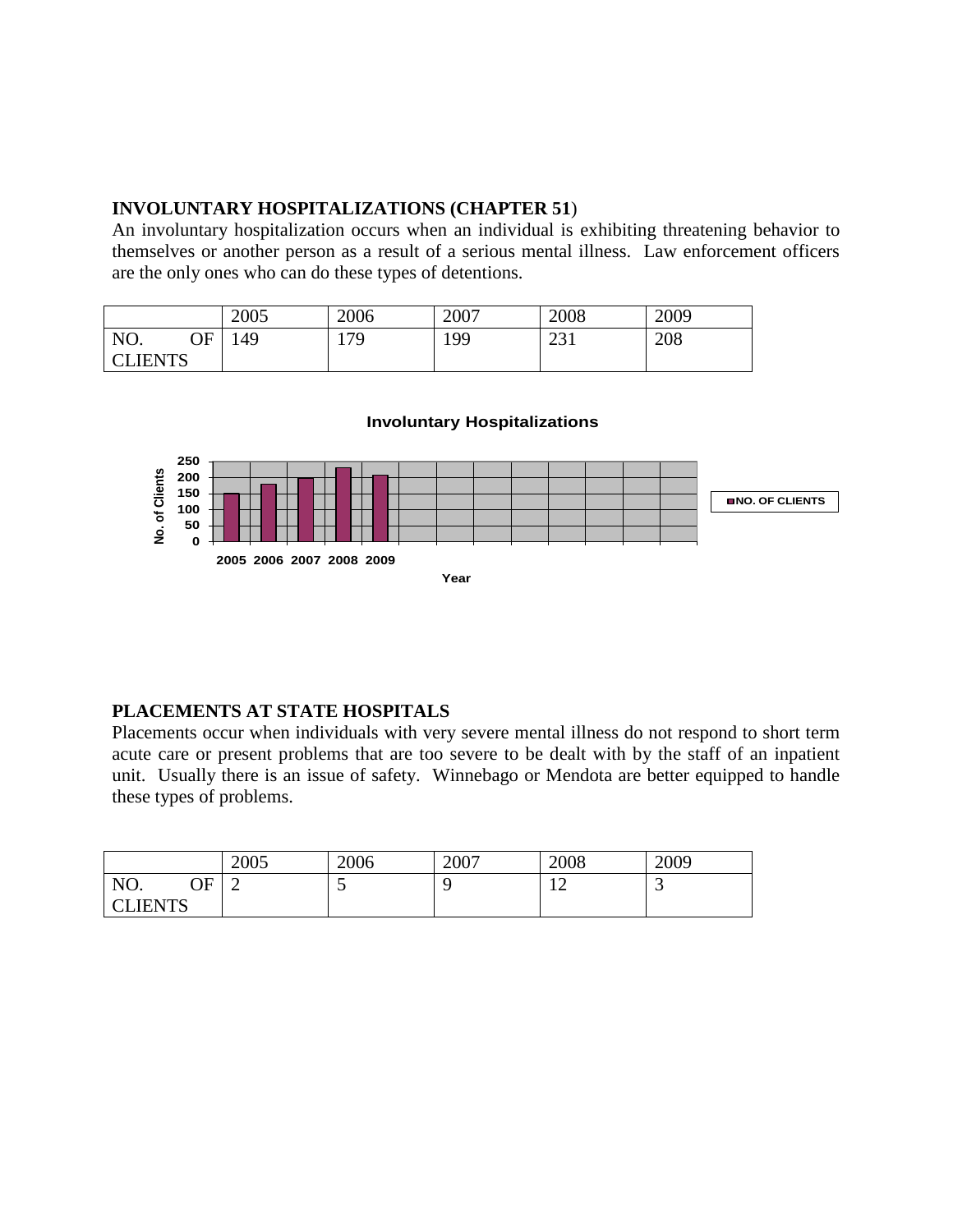### **Placements at State Hospitals**



|                       | 2005 | 2006 | 2007         | 2008 | 2009 |
|-----------------------|------|------|--------------|------|------|
| NO. OF PLACEMENT DAYS |      | 42   | 572<br>ر ے ر | 704  | 62   |



## **COMMUNITY BASED RESIDENTIAL FACILITIES**

Clients who have severe and persistent mental illness may need to reside in a group home environment for several months to a year in order to achieve psychosocial rehabilitation.

|                | 2005 | 2006 | 2007 | 2008 | 2009 |
|----------------|------|------|------|------|------|
| NO.<br>∩F      | 14   | 14   | . H  | ⊥ັ   |      |
| <b>CLIENTS</b> |      |      |      |      |      |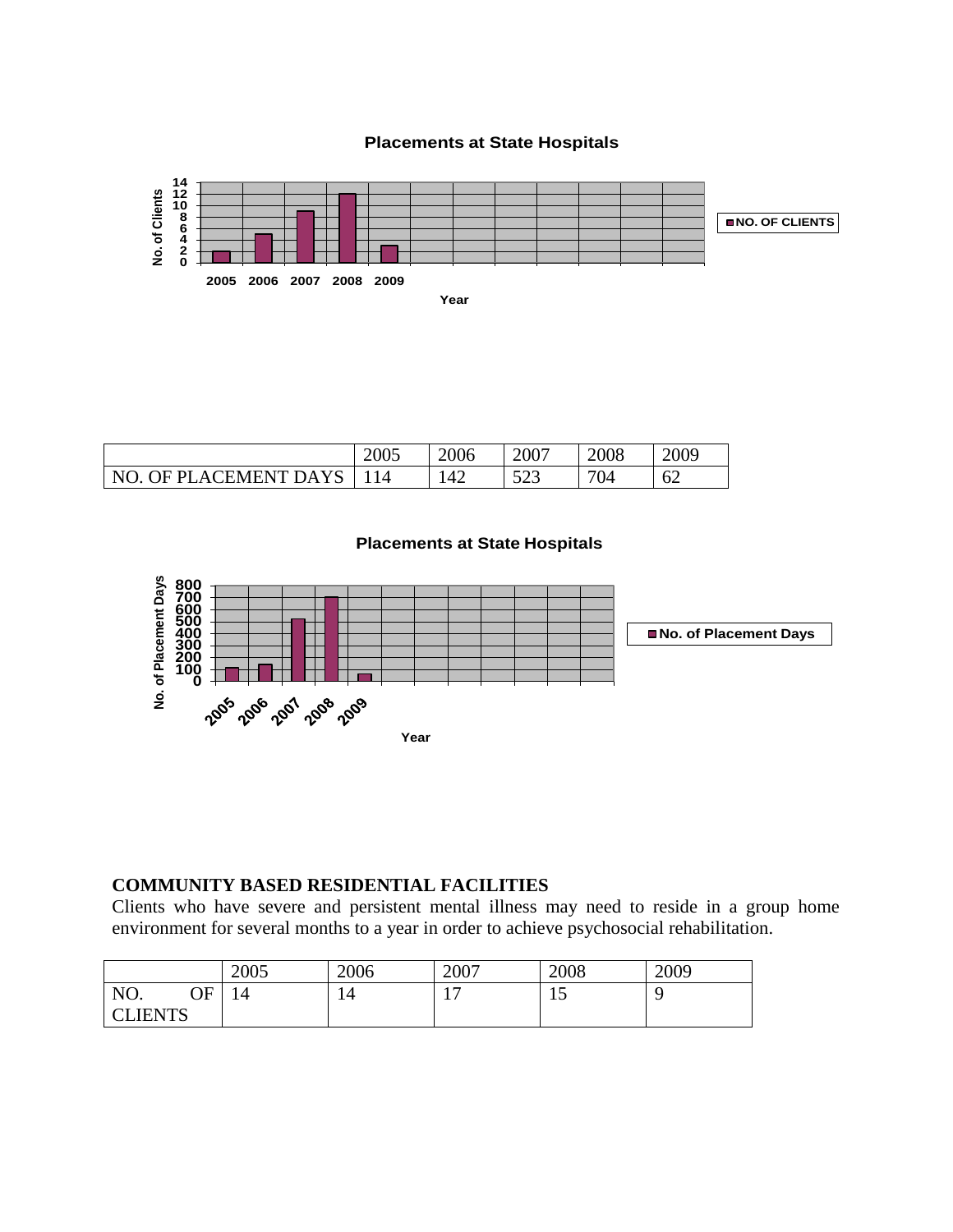

|  | <b>Community Based Residential Facilities</b> |  |
|--|-----------------------------------------------|--|
|--|-----------------------------------------------|--|

|                               | 2005 | 2006  | 2007  | 2008  | 2009 |
|-------------------------------|------|-------|-------|-------|------|
| NO. OF PLACEMENT DAYS   4,002 |      | 3,720 | 3,500 | 2,661 | .460 |

## **Community Based Residential Facilities**



## **EMPLOYMENT SERVICES**

Portal Industries, Inc. (Grafton), can provide sheltered workshop services (and transportation), recreation/leisure activities (and transportation) and supported employment services to mentally ill clients.

|                   | 2004 | 2005 | 2007 | 2008 | 2009 |
|-------------------|------|------|------|------|------|
| NO.<br>ЭF         | 4    | 28   | 29   | 20   | 14   |
| SHELTERED         |      |      |      |      |      |
| <b>EMPLOYMENT</b> |      |      |      |      |      |
| <b>CLIENTS</b>    |      |      |      |      |      |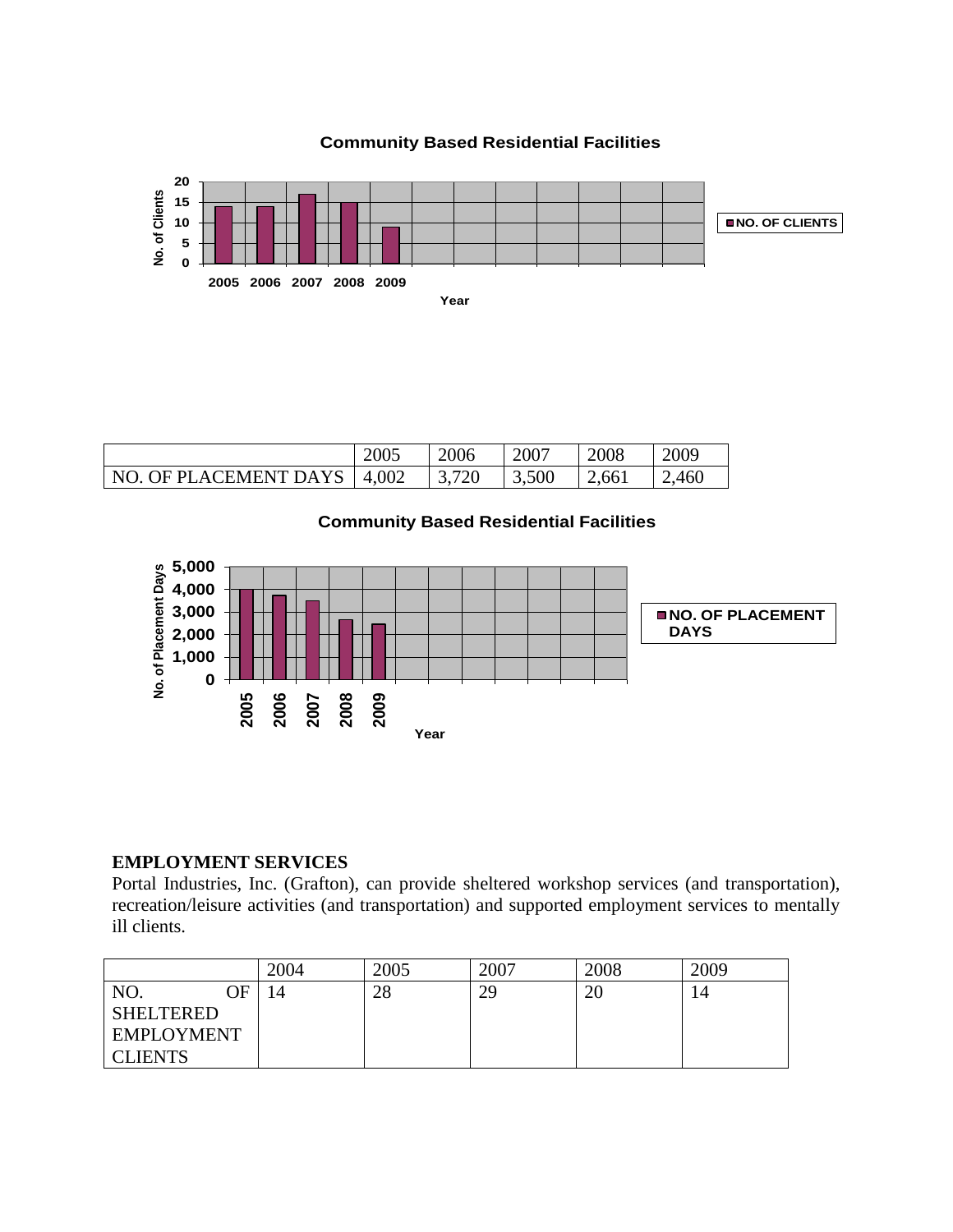**Sheltered Employment**



|                  | 2005 | 2006 | 2007 | 2008 | 2009 |
|------------------|------|------|------|------|------|
| NO. OF SUPPORTED |      |      |      |      |      |
| EMPLOYMENT       |      |      |      |      |      |
| <b>CLIENTS</b>   |      |      |      |      |      |

#### **Supported Employment**



### **HOTLINE SERVICES**

COPE Services, as it has for many years, continued to provide around the clock hotline services to county residents. A published 24 hour hotline is a requirement of our certification. It is also a very important part of the safety for citizens of the county who are experiencing emotional difficulties and/or mental illnesses, as well as chemical dependency problems. The Department provides training and backup to the many volunteers who make this service available to the County.

\*2007 numbers reflect a change in how calls are logged. They now include ALL calls.

|              |    | 2005   | ັ<br>2006 | ັັ<br>2007 | 2008   | 2009   |
|--------------|----|--------|-----------|------------|--------|--------|
| NO.          | ЭF | 10,246 | 10,435    | 25,780*    | 26,241 | 21,865 |
| <b>CALLS</b> |    |        |           |            |        |        |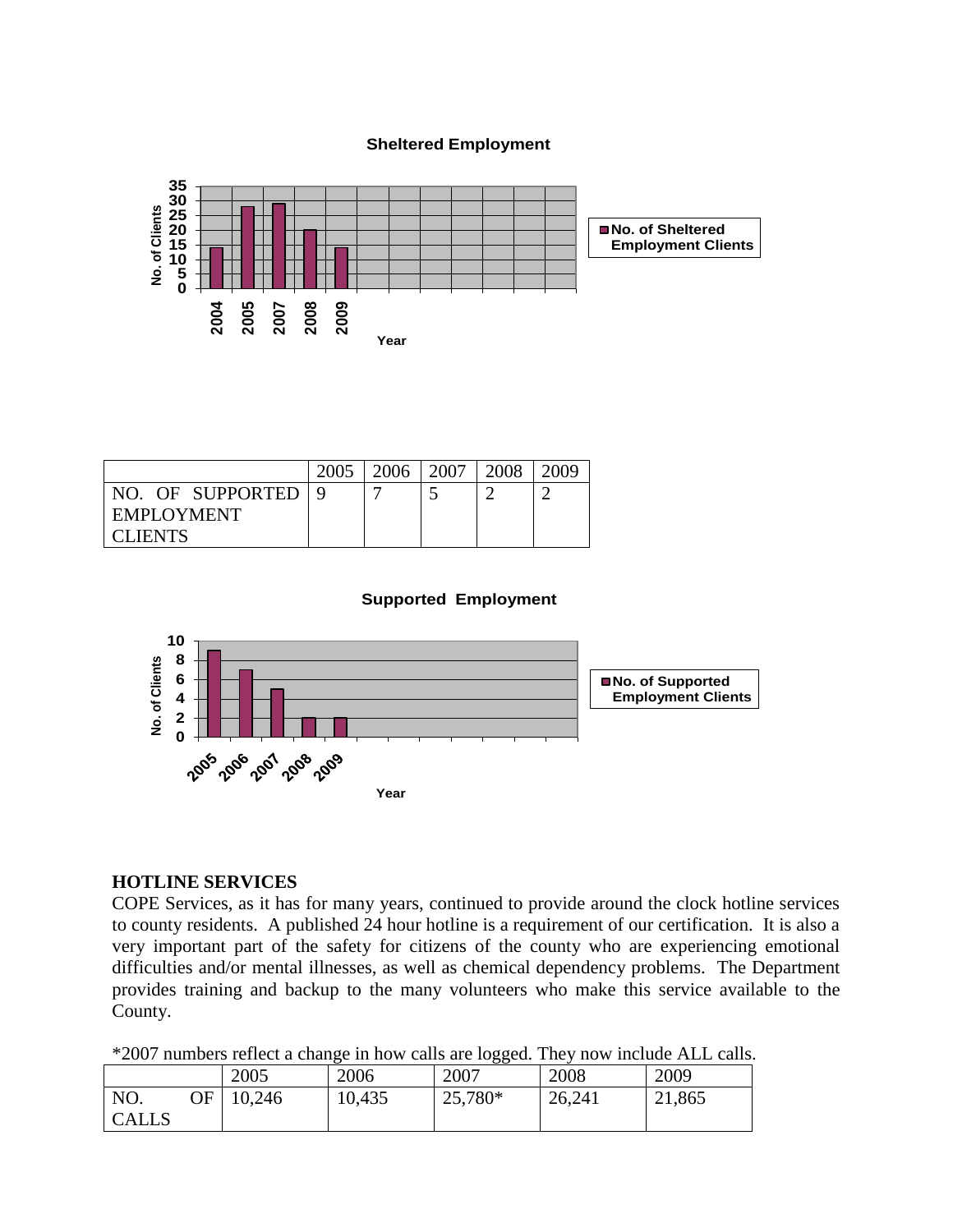



## **CHEMICAL DEPENDENCY SERVICES**

*Outpatient Services (Counseling Center)*

|                |    | 2005 | 2006 | 2007                          | 2008 | 2009 |
|----------------|----|------|------|-------------------------------|------|------|
| NO.            | ΩE | 256  | 307  | $\bigcap$ 1 $\bigcap$<br>ب که | 203  | 230  |
| <b>CLIENTS</b> |    |      |      |                               |      |      |

#### **Chemical Dependency Outpatient Services**



# Intoxicated Driver Program

|                    |    | 2005 | 2006 | 2007 | 2008 | 2009 |
|--------------------|----|------|------|------|------|------|
| NO.                | ЭF | 404  | 458  | 458  | 414  | 370  |
| <b>ASSESSMENTS</b> |    |      |      |      |      |      |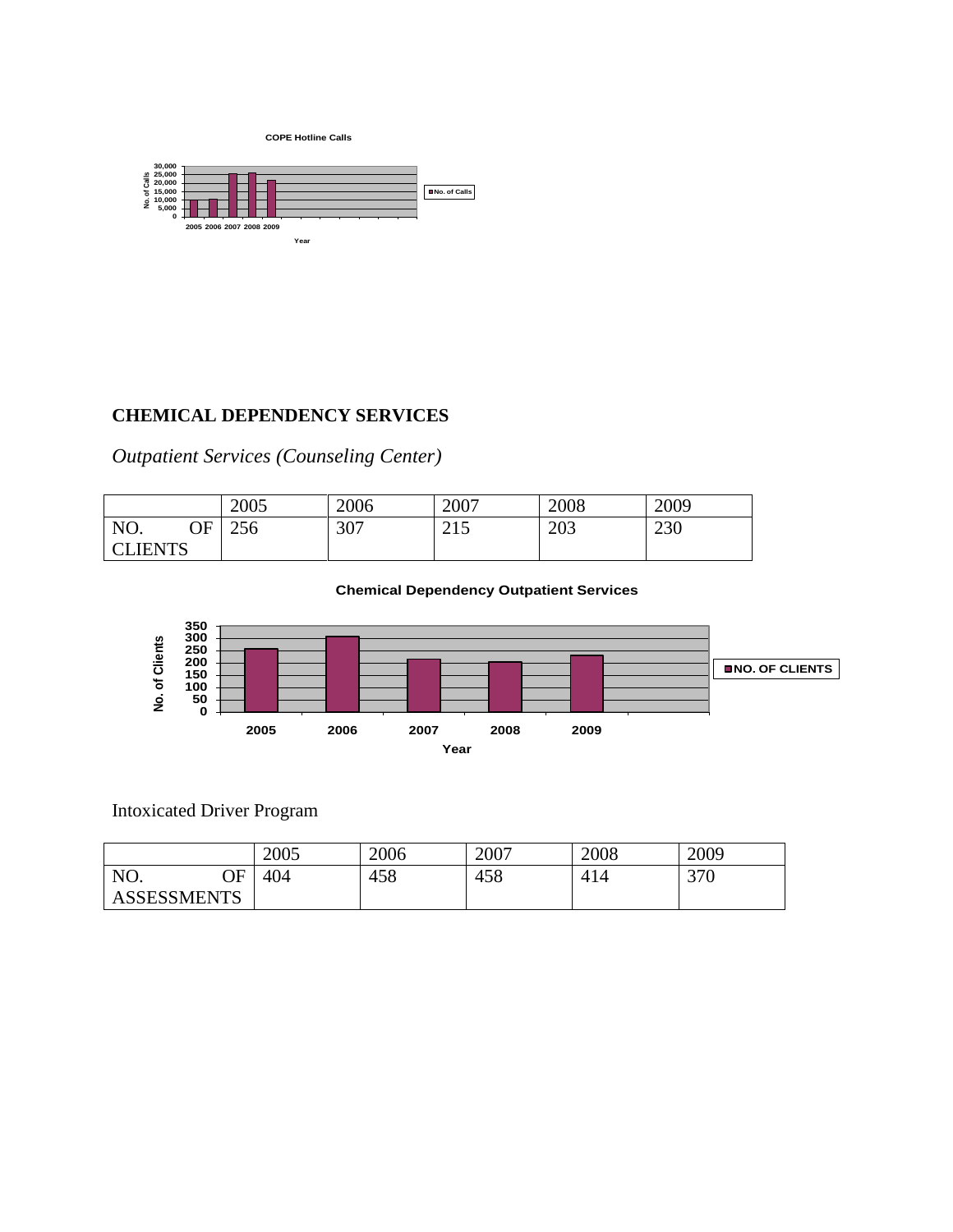

*Underage Drinking Assessments: (completed by the Ozaukee Council)*

|                 |    | 2005                            | 2006 | 2007 | 2008 | 2009 |
|-----------------|----|---------------------------------|------|------|------|------|
| NO.             | ОF | $1^{\prime}\mathsf{1}^{\prime}$ | 158  | 106  | 103  | 220  |
| YOUTH           |    |                                 |      |      |      |      |
| <b>REFERRED</b> |    |                                 |      |      |      |      |

### **Underage Drinking Assessments**



## **INPATIENT CARE**

|                       |    | 2005               | 2006 | 2007 | 2008 | 2009 |
|-----------------------|----|--------------------|------|------|------|------|
| NO.                   | NЕ | $\sim$ $\sim$<br>◡ | 45   | 28   | 19   | 24   |
| <b>DETOXIFICATION</b> |    |                    |      |      |      |      |
| <b>CLIENTS</b>        |    |                    |      |      |      |      |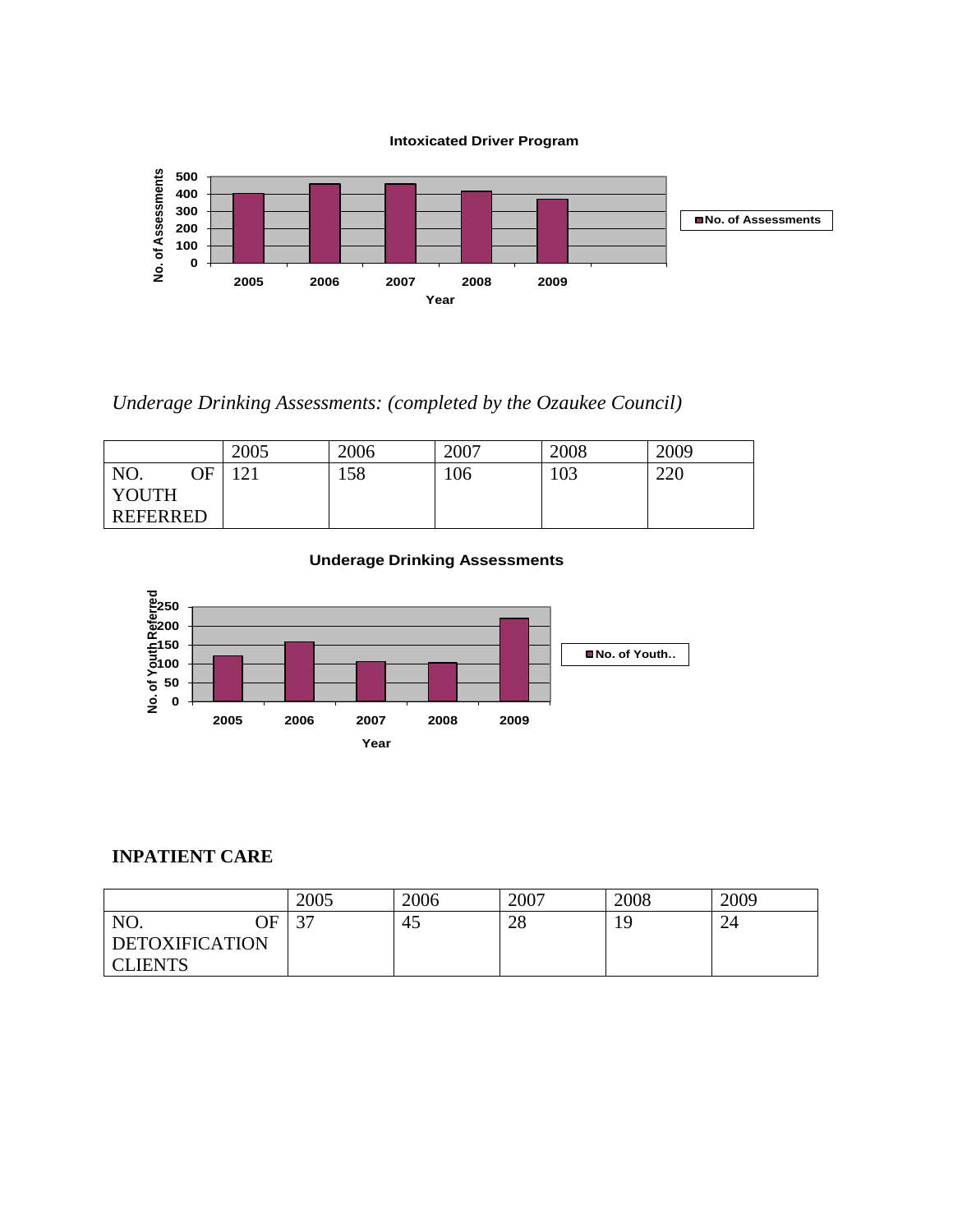**Detoxifications**



## **CHILDREN AND FAMLIES DIVISION**

# JUVENILE JUSTICE UNIT STATISTICS

#### BUDGET

|                   | 2006                      | 2007        | 2008        | 2009        |
|-------------------|---------------------------|-------------|-------------|-------------|
| Youth Aids Budget | $\frac{1}{2}$ \$1,180,658 | \$1,198,430 | \$1,433,554 | \$1,385,623 |



|                                      | 2006 | 2007        | 2008        | 2009        |
|--------------------------------------|------|-------------|-------------|-------------|
| Youth Aids Actual $\mid$ \$1,346,872 |      | \$1,104,646 | \$1,491,287 | \$1,350,716 |
| Expenditures                         |      |             |             |             |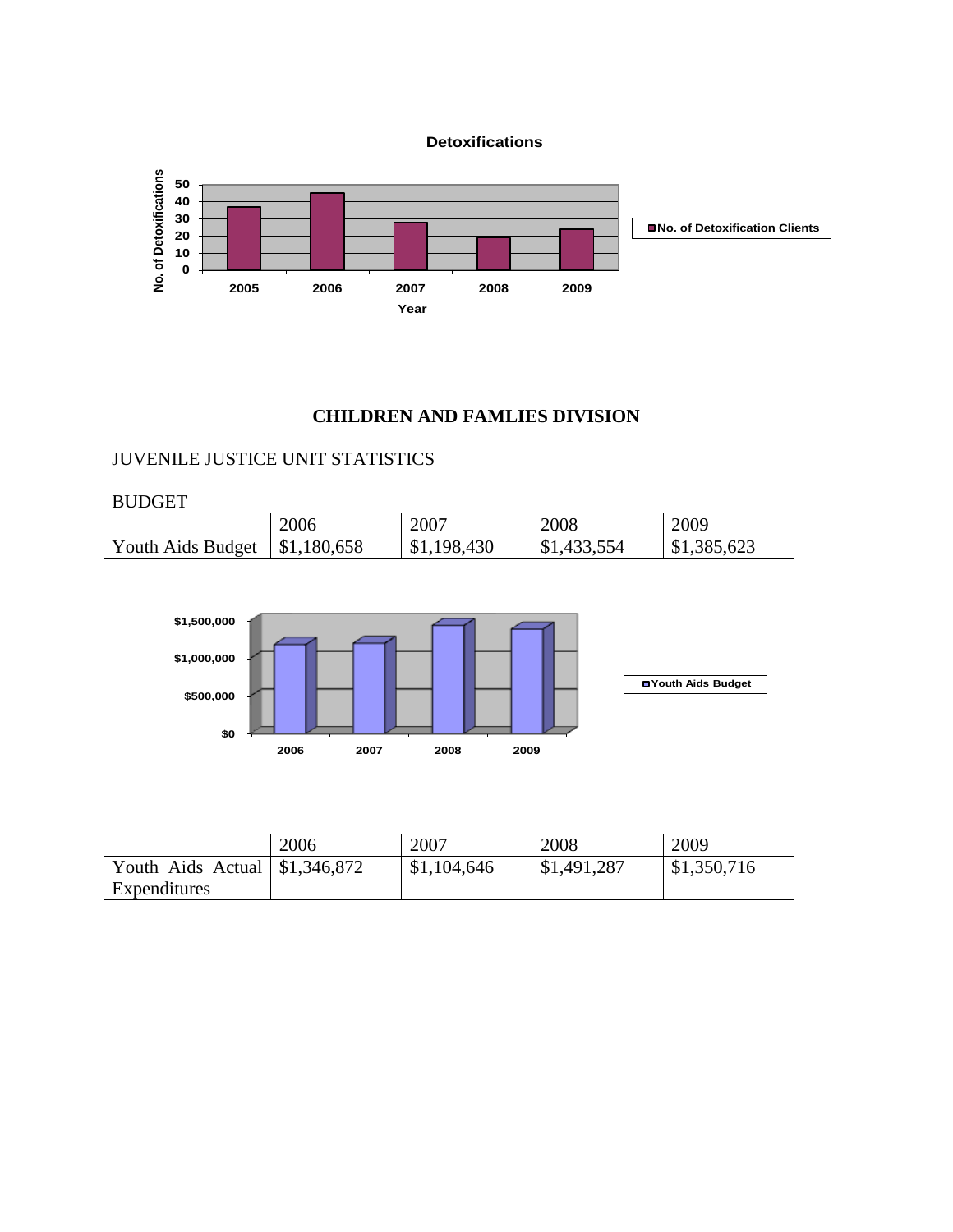

|                            | 2006 | 2007 | 2008  | 2009                     |
|----------------------------|------|------|-------|--------------------------|
| County Levy Funding Budget | .364 | .017 | 292   | $\Delta$ $\Box$ $\Delta$ |
| Youth Aids L               | 41.  | \$4  | \$645 | ل0                       |



|                       |      |        | 2006             | 2007      | 2008                              | 2009 |
|-----------------------|------|--------|------------------|-----------|-----------------------------------|------|
| Youth                 | Aids | County | Levy   $498,047$ | \$288,071 | $\mid$ \$377,799 $\mid$ \$430,201 |      |
| <b>Funding Actual</b> |      |        |                  |           |                                   |      |



## **CORRECTIONS**

|              | 2005      | 2006      | 2007      | 2008      | 2009      |
|--------------|-----------|-----------|-----------|-----------|-----------|
| Juvenile     | \$100,000 | \$134,282 | \$105,907 | \$189,956 | \$200,000 |
| Correctional |           |           |           |           |           |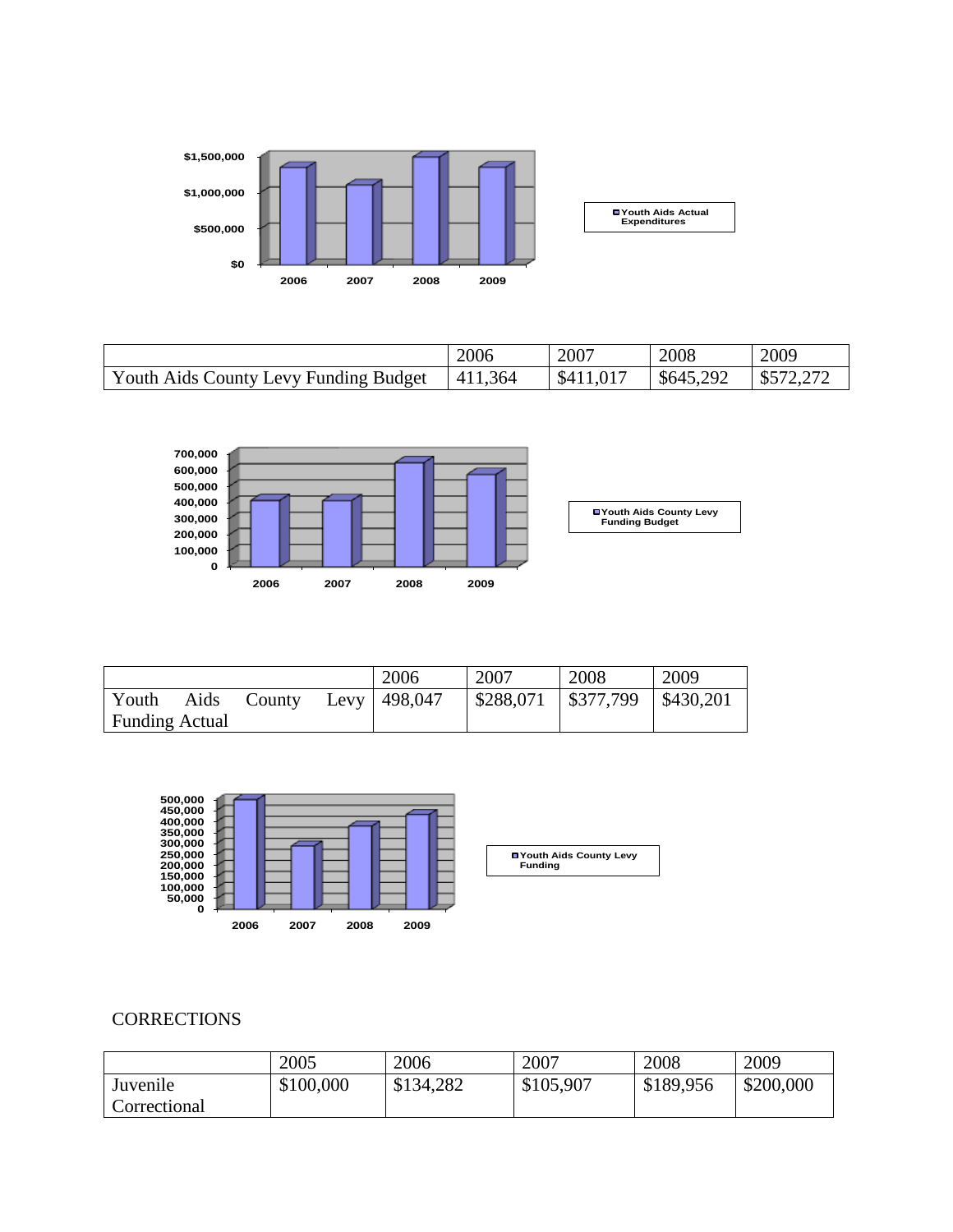

|              | 2005      | 2006      | 2007    | 2008      | 2009    |
|--------------|-----------|-----------|---------|-----------|---------|
| Juvenile     | \$147,423 | \$159,902 | 164,558 | \$396,045 | 372,138 |
| Correctional |           |           |         |           |         |
| Cost of Care |           |           |         |           |         |



|                                                                         | 2005 | 2006 | 2007 | 2008 | 2009 |
|-------------------------------------------------------------------------|------|------|------|------|------|
| Juvenile<br>Care<br>Correctional<br>Days in<br>$\overline{\phantom{a}}$ | 745  | 526  | 509  |      | 1141 |
| Institutions                                                            |      |      |      |      |      |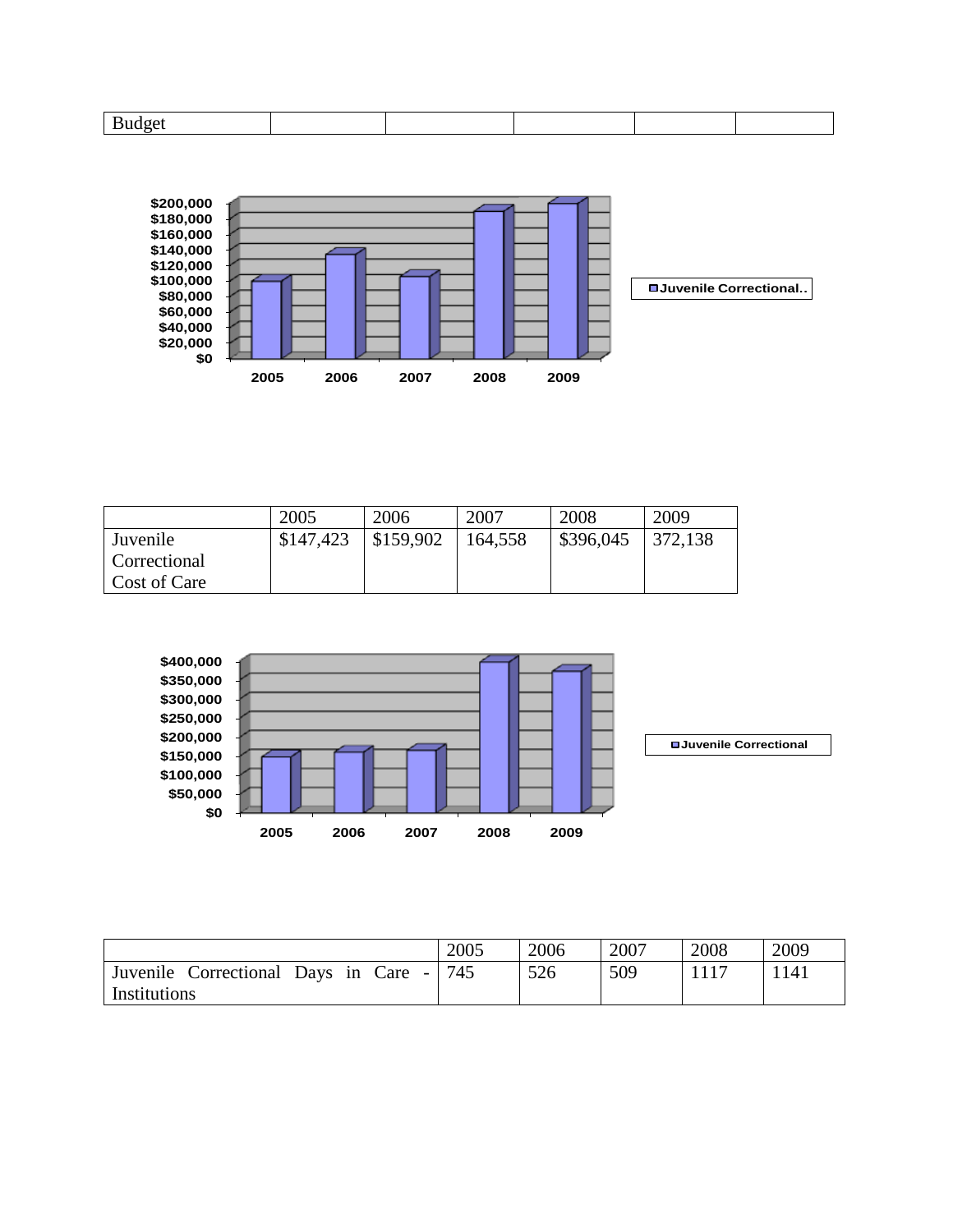

Juvenile Corrections Days in Care Post Institutional Care:

|                    | 2005 | 2006 | 2007 | 2008                         | 2009             |
|--------------------|------|------|------|------------------------------|------------------|
| <b>Foster Home</b> |      |      |      | $\bigcap$ $\bigcap$ 1<br>ر ر | $1 \cap$<br>رے 1 |
| Group Home         |      |      |      |                              | 29               |

**Juvenile Correction Days in Care Post Institutional**



|                                       | 2005 | 2006 | 2007 | 2008 | 2009 |
|---------------------------------------|------|------|------|------|------|
| Juvenile Correctional Days 0          |      | 633  | 341  | 790  | 613  |
| $Care -$ Corrective<br>I <sub>n</sub> |      |      |      |      |      |
| Sanctions                             |      |      |      |      |      |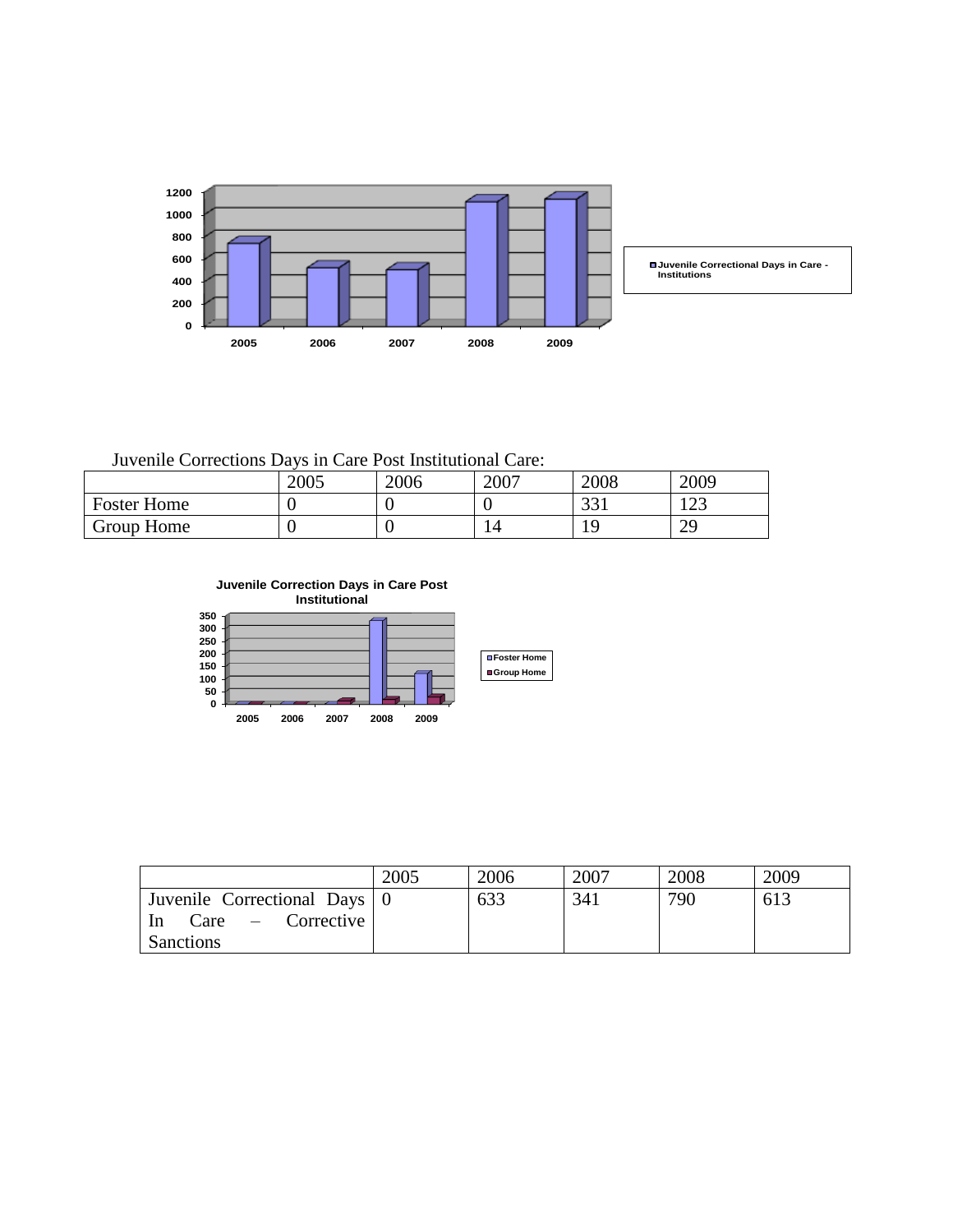

|                                                | 2005 | 2006 | 2007 | 2008 | 2009 |
|------------------------------------------------|------|------|------|------|------|
| Juvenile Correctional Days in Care – After   0 |      |      | 142  | 20   | 33   |
| Care                                           |      |      |      |      |      |



# SECURE DETENTION

|                                        | 2006 | 2007      | 2008      | 2009     |
|----------------------------------------|------|-----------|-----------|----------|
|                                        |      |           |           |          |
| Secure Detention   \$122,500<br>Budget |      | \$106,700 | \$102,000 | \$97,000 |
| Juveniles<br>Washington                |      |           |           |          |
| Sheriff's<br>County                    |      |           |           |          |
| Department 2009 Daily rate             |      |           |           |          |
| of $$115$                              |      |           |           |          |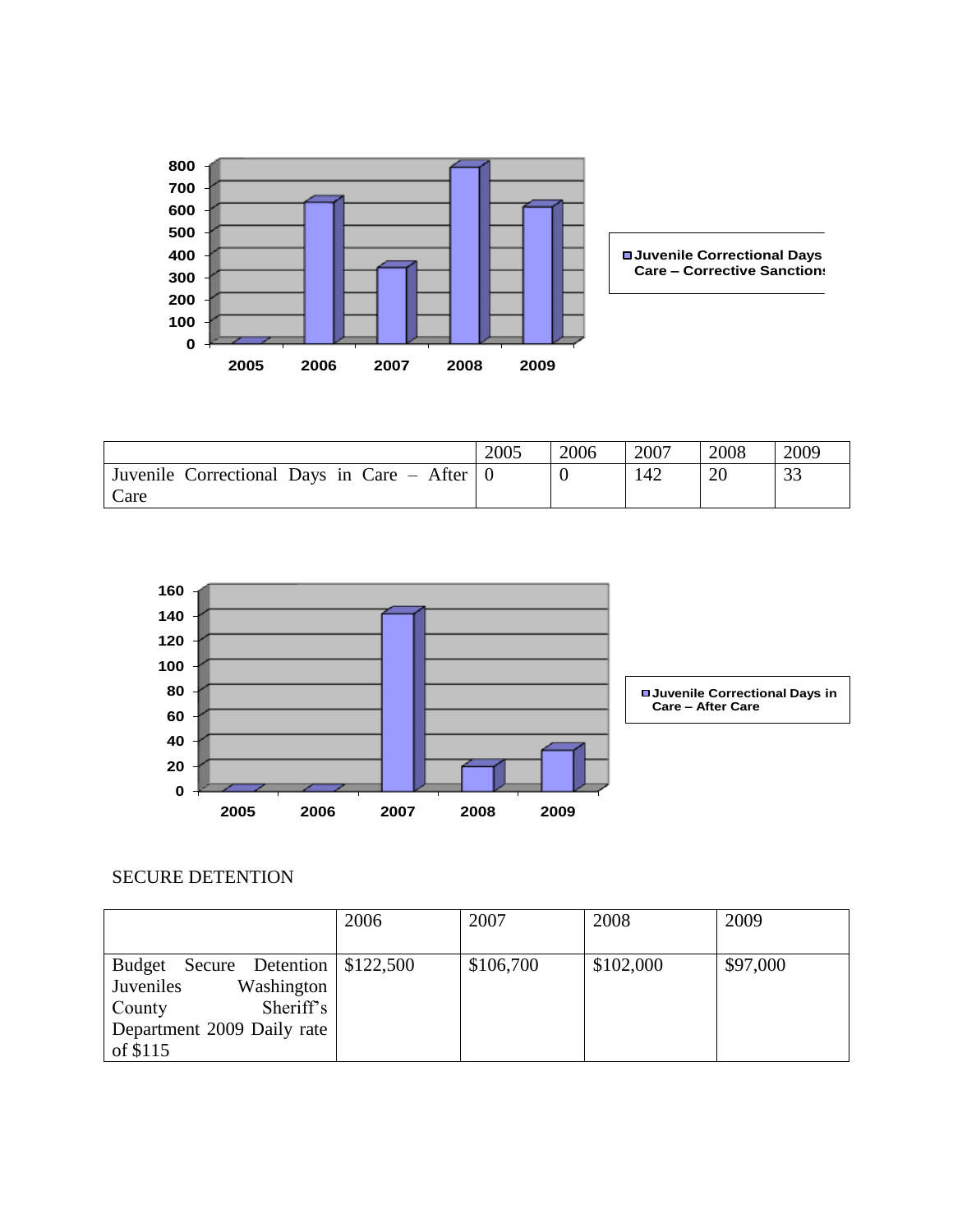

**Budget Secure Detention Juveniles Washington County Sheriff's Department 2007 Daily rate of \$115**

|                                               | 2005 | 2006      | 2007      | 2008    | 2009   |
|-----------------------------------------------|------|-----------|-----------|---------|--------|
| Cost of Care for Juveniles Secure \ \\$79,235 |      | \$106,683 | \$105,360 | 102,270 | 69,350 |
| Detention                                     |      |           |           |         |        |



|                     | 2005 | 2006 | 2007 | 2008 | 2009 |
|---------------------|------|------|------|------|------|
| Juvenile Days<br>in | 689  | 918  | 912  | 890  | 605  |
| Care-Secure         |      |      |      |      |      |
| Detention           |      |      |      |      |      |

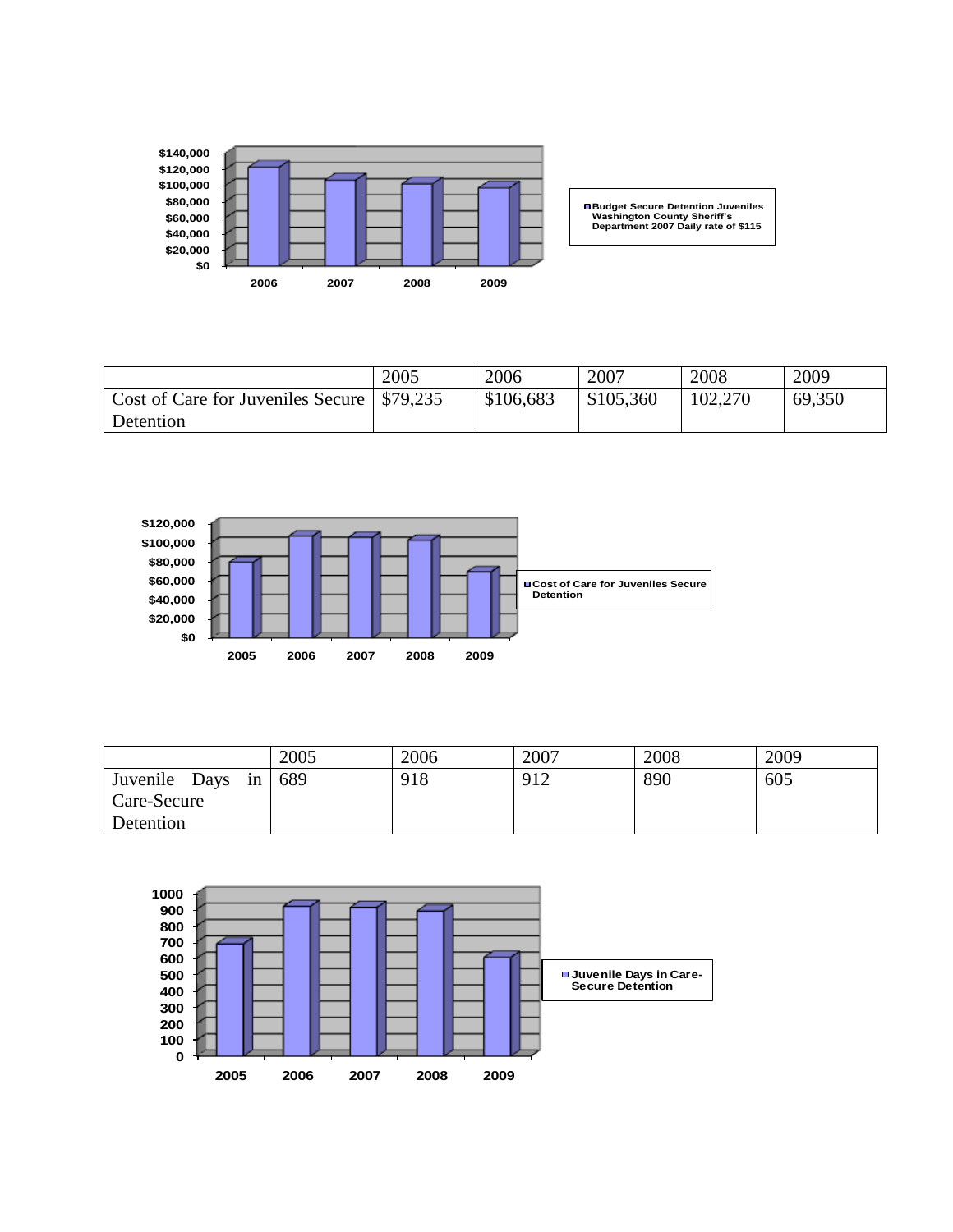## RESIDENTIAL CARE CENTER

|                                                  | 2005      | 2006      | 2007      | 2008      | 2009    |
|--------------------------------------------------|-----------|-----------|-----------|-----------|---------|
| Juvenile<br>Residential<br>Care<br><b>Budget</b> | \$183,000 | \$303,175 | \$345,736 | \$457,700 | 406,445 |



|              |      | 2005      | 2006      | 2007      | 2008      | 2009      |
|--------------|------|-----------|-----------|-----------|-----------|-----------|
| Juvenile     |      | \$653,826 | \$508,592 | \$280,698 | \$362,292 | \$327,154 |
| Residential  | Care |           |           |           |           |           |
| Expenditures |      |           |           |           |           |           |



|                                     | 2005 | 2006 | 2007 | 2008 | 2009 |
|-------------------------------------|------|------|------|------|------|
| Juvenile Days in $\vert 2095 \vert$ |      | 1820 | 1019 | 1134 | 1245 |
| $Care - Residental$                 |      |      |      |      |      |
| Care Center                         |      |      |      |      |      |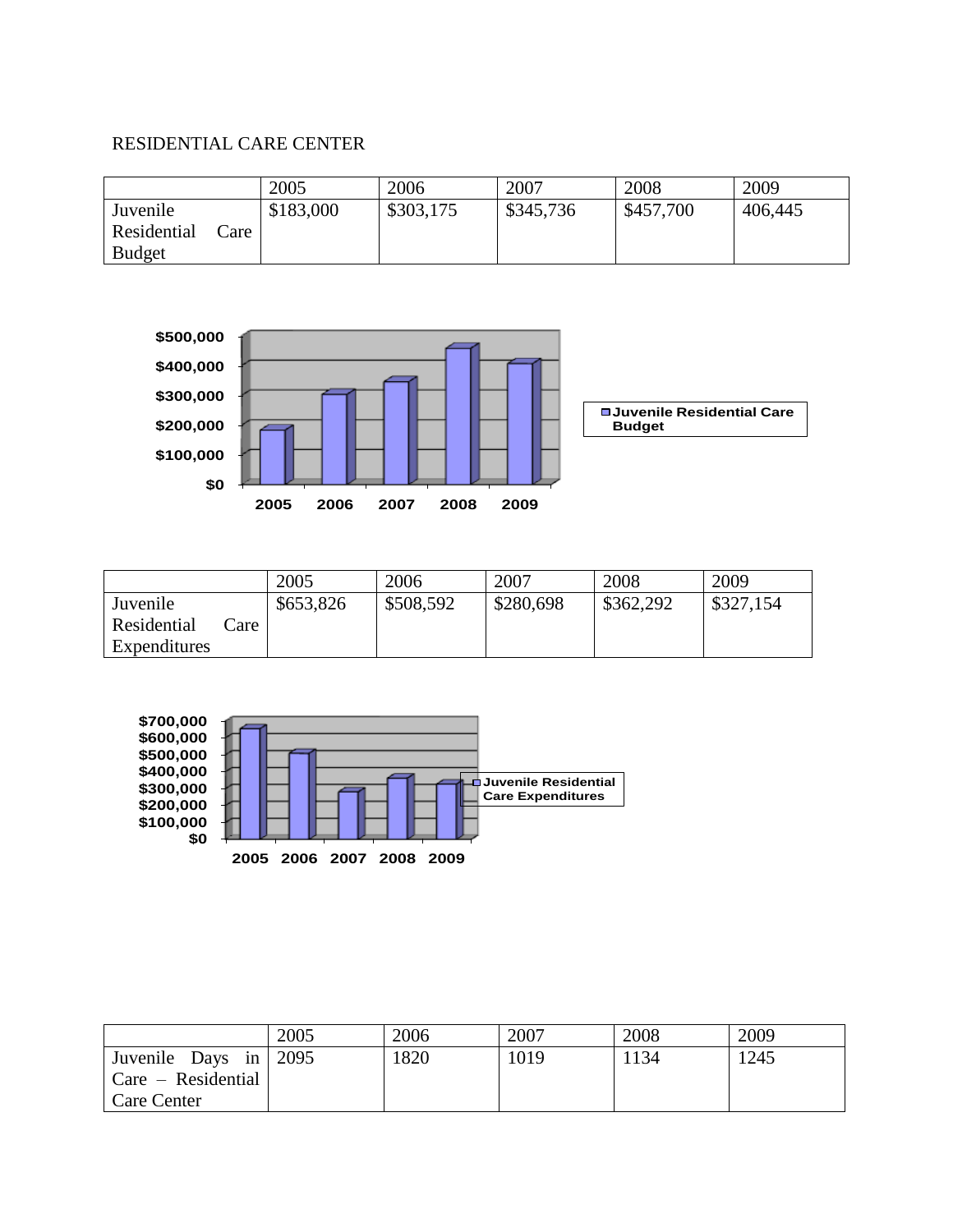

### SHELTER

|                                           | 2006 | 2007     | 2008     | 2009     |
|-------------------------------------------|------|----------|----------|----------|
| Shelter Care Budget Washington   \$24,000 |      | \$27,000 | \$36,660 | \$32,660 |
| County Youth Treatment Center             |      |          |          |          |
| $2009$ daily rate \$136                   |      |          |          |          |



|              |      | 2005     | 2006     | 2007     | 2008   | 2009     |
|--------------|------|----------|----------|----------|--------|----------|
| Shelter      | Care | \$10,752 | \$43,264 | \$29,315 | 35,501 | \$51,408 |
| Expenditures |      |          |          |          |        |          |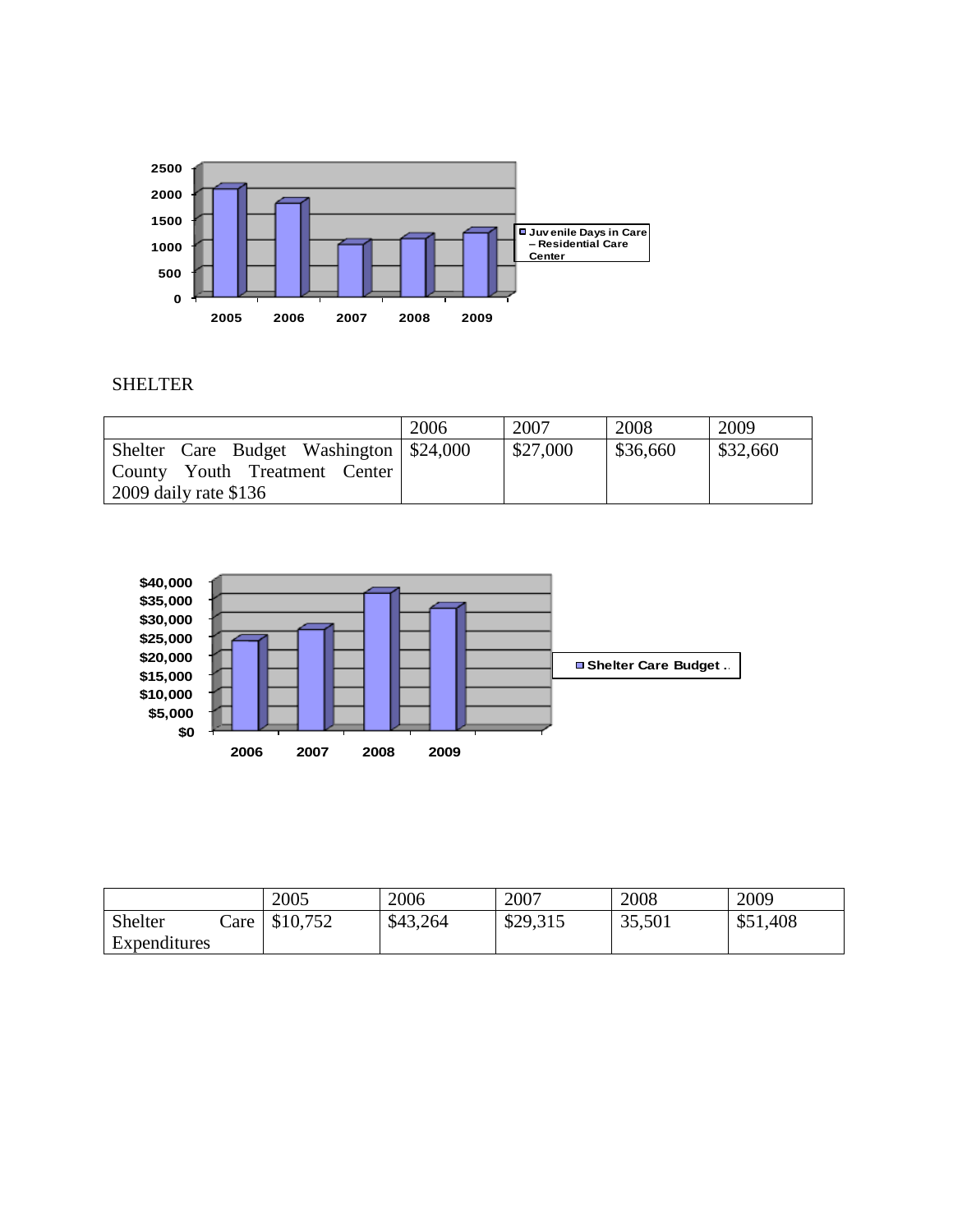

|                   | 2005 | 2006 | 2007 | 2008                 | 2009 |
|-------------------|------|------|------|----------------------|------|
| Shelter Care Days | 84   | 338  | 186  | $\sim$ $\sim$<br>211 | 378  |
| of Care           |      |      |      |                      |      |



# GROUP HOME

|               |      | 2005     | 2006     | 2007     | 2008     | 2009     |
|---------------|------|----------|----------|----------|----------|----------|
| Group         | Home | \$30,000 | \$45,625 | \$38,650 | \$57,713 | \$45,713 |
| <b>Budget</b> |      |          |          |          |          |          |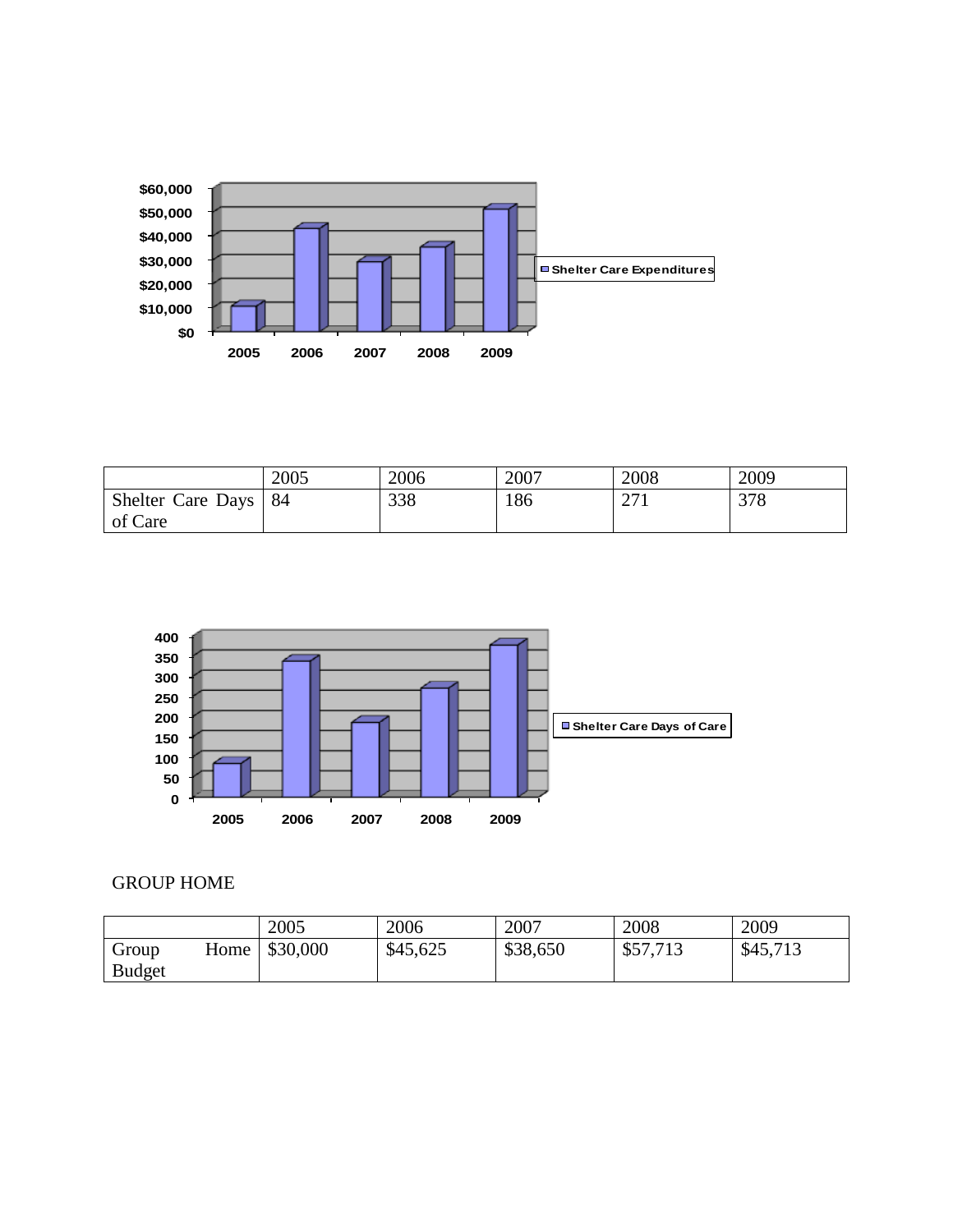

|              | 2005             | 2006     | 2007     | 2008     | 2009    |
|--------------|------------------|----------|----------|----------|---------|
| Group        | Home \ \\$79,697 | \$15,985 | \$22,538 | \$37,336 | 832,732 |
| Expenditures |                  |          |          |          |         |



|                                | 2006 | 2007 | 2008 | 2009 |
|--------------------------------|------|------|------|------|
| Group Home Days of 142<br>Care |      | 193  | 178  | 197  |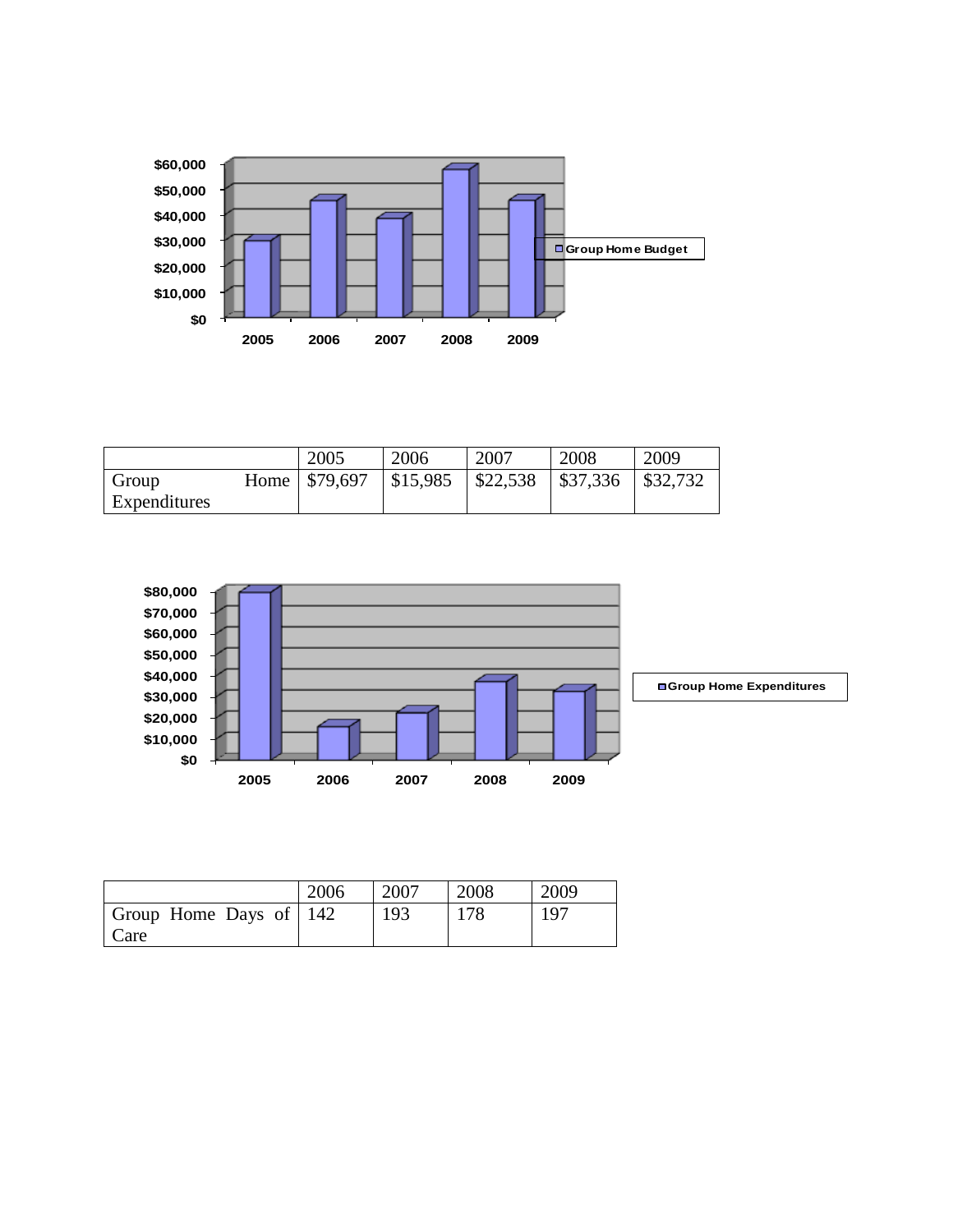

## FOSTER CARE

|               |      | 2005     | 2006     | 2007     | 2008     | 2009     |
|---------------|------|----------|----------|----------|----------|----------|
| Foster        | Care | \$29,000 | \$22,000 | \$38,650 | \$30,250 | \$35,600 |
| <b>Budget</b> |      |          |          |          |          |          |



|                                  | 2005    | 2006   | 2007     | 2008             | 2009          |
|----------------------------------|---------|--------|----------|------------------|---------------|
| <b>Foster Care Expenditures:</b> | \$3,650 | 34,480 | \$43,075 | $\vert$ \$21,005 | 1,824<br>\$31 |

he foster care expenditures include:

- \$14,600 payment for the two receiving home providers,  $\bullet$
- \$500 to those providers for actual emergency placements at @ \$50 per episode  $\bullet$
- 174 days of care for one juvenile $\bullet$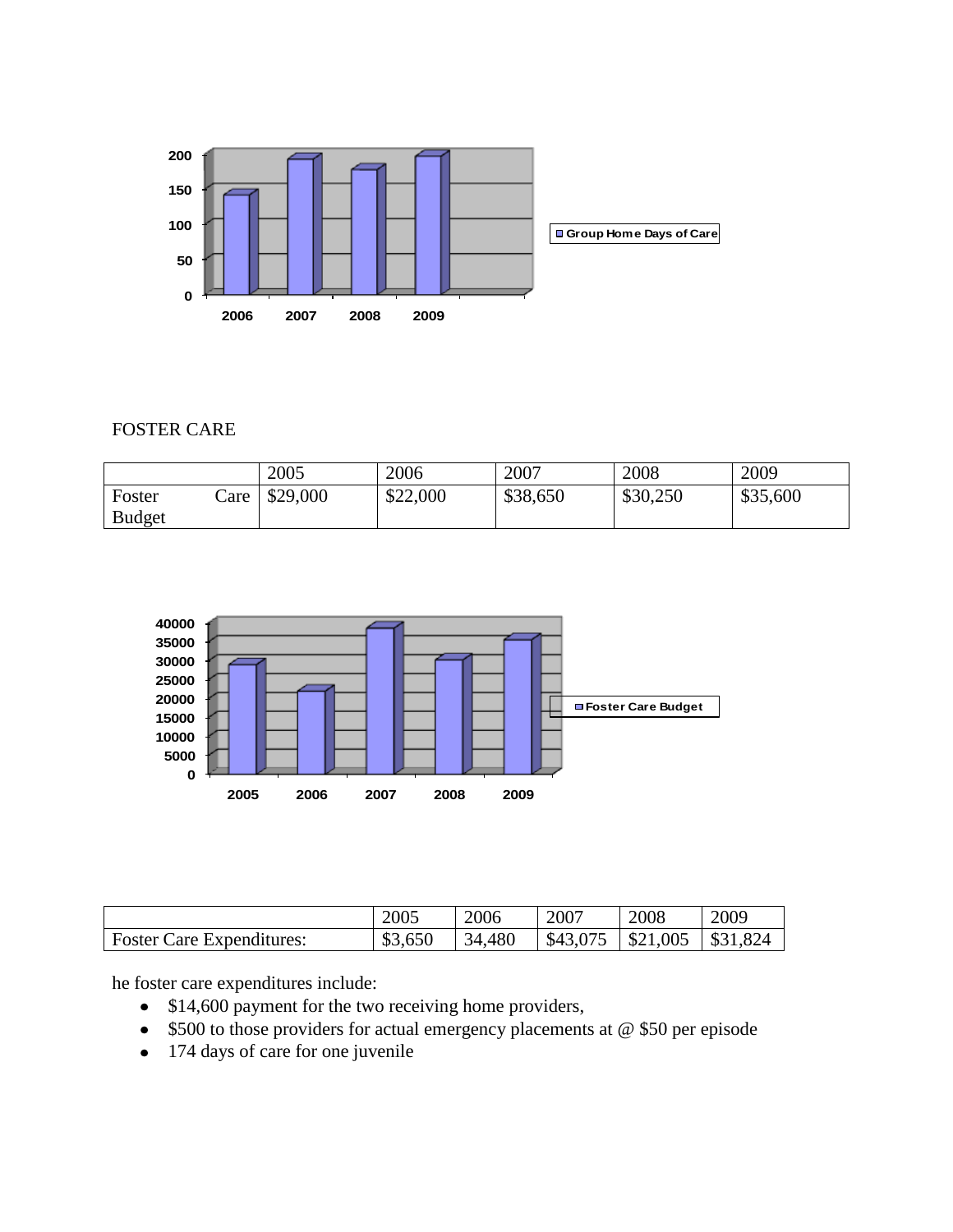

|                  | 2005 | 2006 | 2007 | 2008 | 2009 |
|------------------|------|------|------|------|------|
| Foster Care-Days | 85   | 365  | 438  | 293  | 174  |
| in Care          |      |      |      |      |      |



# FAMILY PARTNERSHIP INITIATIVE

|                               | 2006 | 2007     | 2008     | 2009     |
|-------------------------------|------|----------|----------|----------|
| Family Partnership \ \$87,500 |      | \$94,664 | \$94,000 | \$94,000 |
| Initiative budget             |      |          |          |          |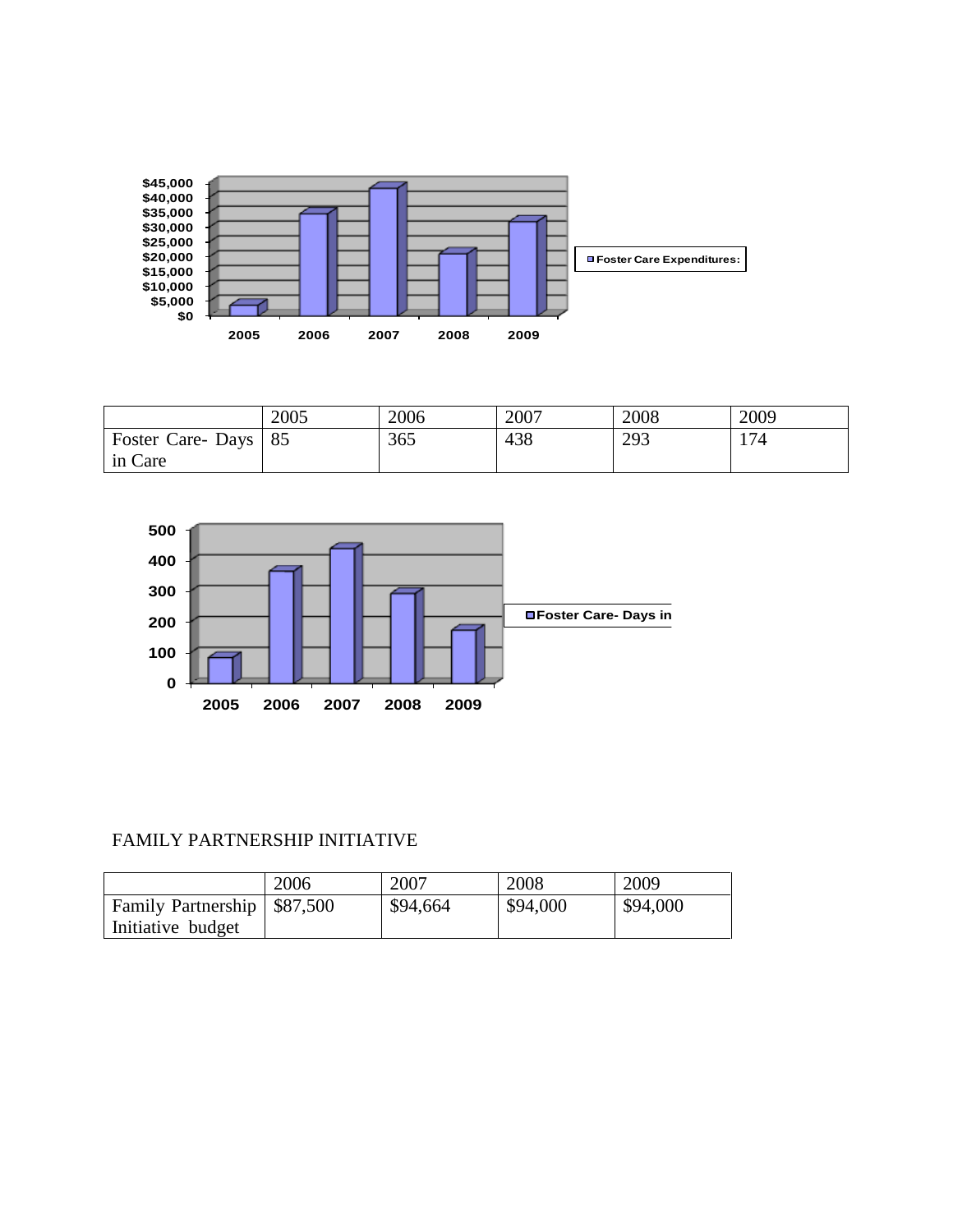

|                               | 2006 | 2007     | 2008     | 2009     |
|-------------------------------|------|----------|----------|----------|
| Family Partnership   \$94,943 |      | \$41,969 | \$80,679 | \$30,683 |
| Initiative                    |      |          |          |          |
| Expenditures                  |      |          |          |          |



# CHILD PROTECTIVE SERVICE STATISTICS

|                     | 2005 | 2006 | 2007 | 2008 | 2009 |
|---------------------|------|------|------|------|------|
| Child<br>Protection | 357  | 375  | 450  | 457  | 418  |
| Referrals           |      |      |      |      |      |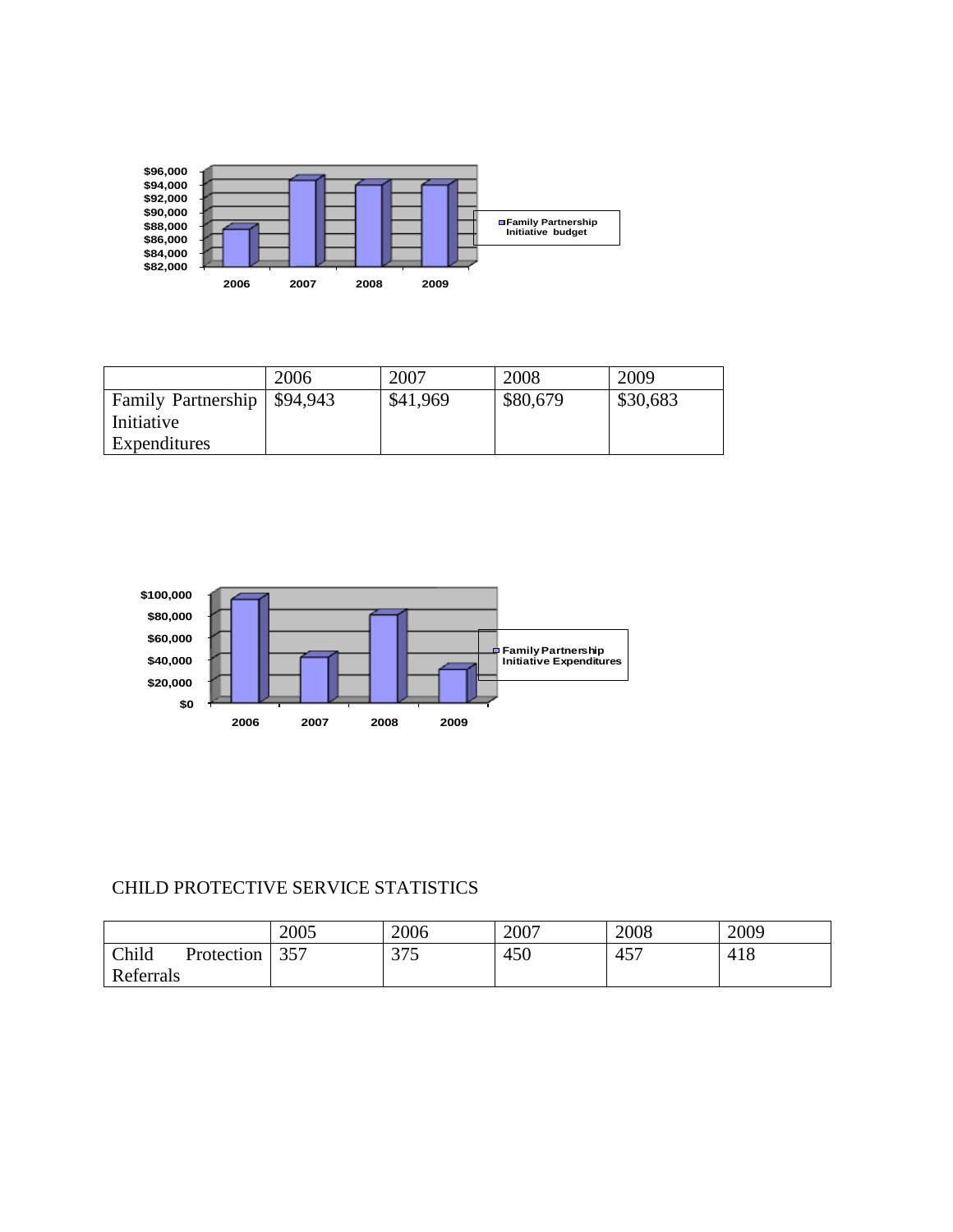**No. of Child Protection Referrals**



|                    | 2005 | 2006 | 2007 | 2008       | 2009               |
|--------------------|------|------|------|------------|--------------------|
| Referrals Assigned | 197  | 249  | 261  | າເາ<br>ے ب | $\bigcap$ 1<br>∠∠⊥ |
| for Investigation  |      |      |      |            |                    |



|                         | 2005 | 2006 | 2007     | 2008 | 2009 |
|-------------------------|------|------|----------|------|------|
| Family<br>ases          | 60   | 62   | ח ר<br>ر | 80   | 83   |
| Transferred<br>to       |      |      |          |      |      |
| <b>Ongoing Services</b> |      |      |          |      |      |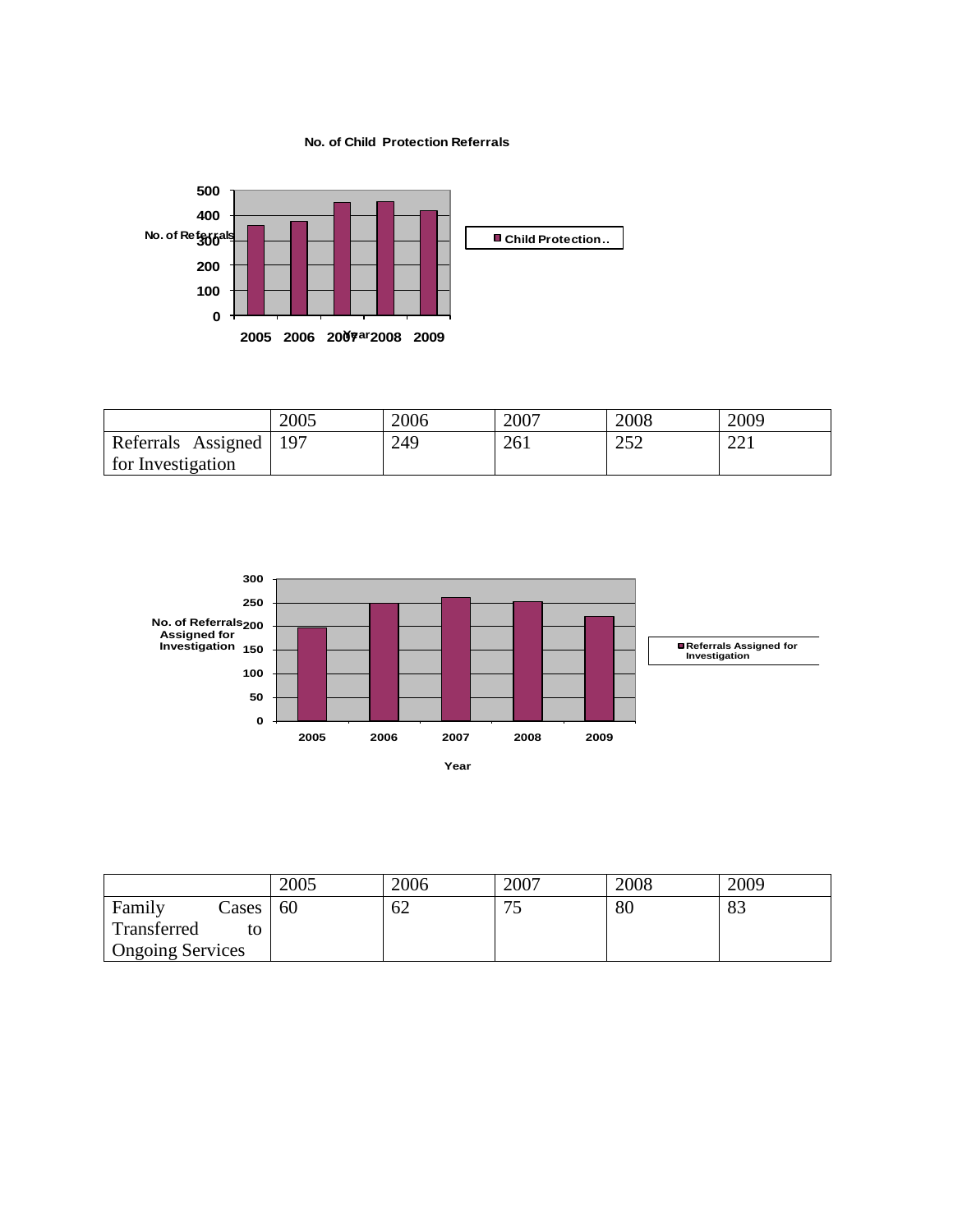

Children Removed from their home and placed in Alternate Care due to Safety (FH/TXFC/ Group Home/RCC)

|               | 2005 | 2006 | 2007 | 2008 | 2009 |
|---------------|------|------|------|------|------|
| No.           | 32   | 50   | 60   | 63   | 76   |
| Removed       |      |      |      |      |      |
| and Placed in |      |      |      |      |      |
| Alternate     |      |      |      |      |      |
| Care          |      |      |      |      |      |

**No. of Children Removed and Placed in Alternate Care**



The number of children entering alternate exhibit behaviors associated with severe trauma, mental heath problems and/or developmental disabilities.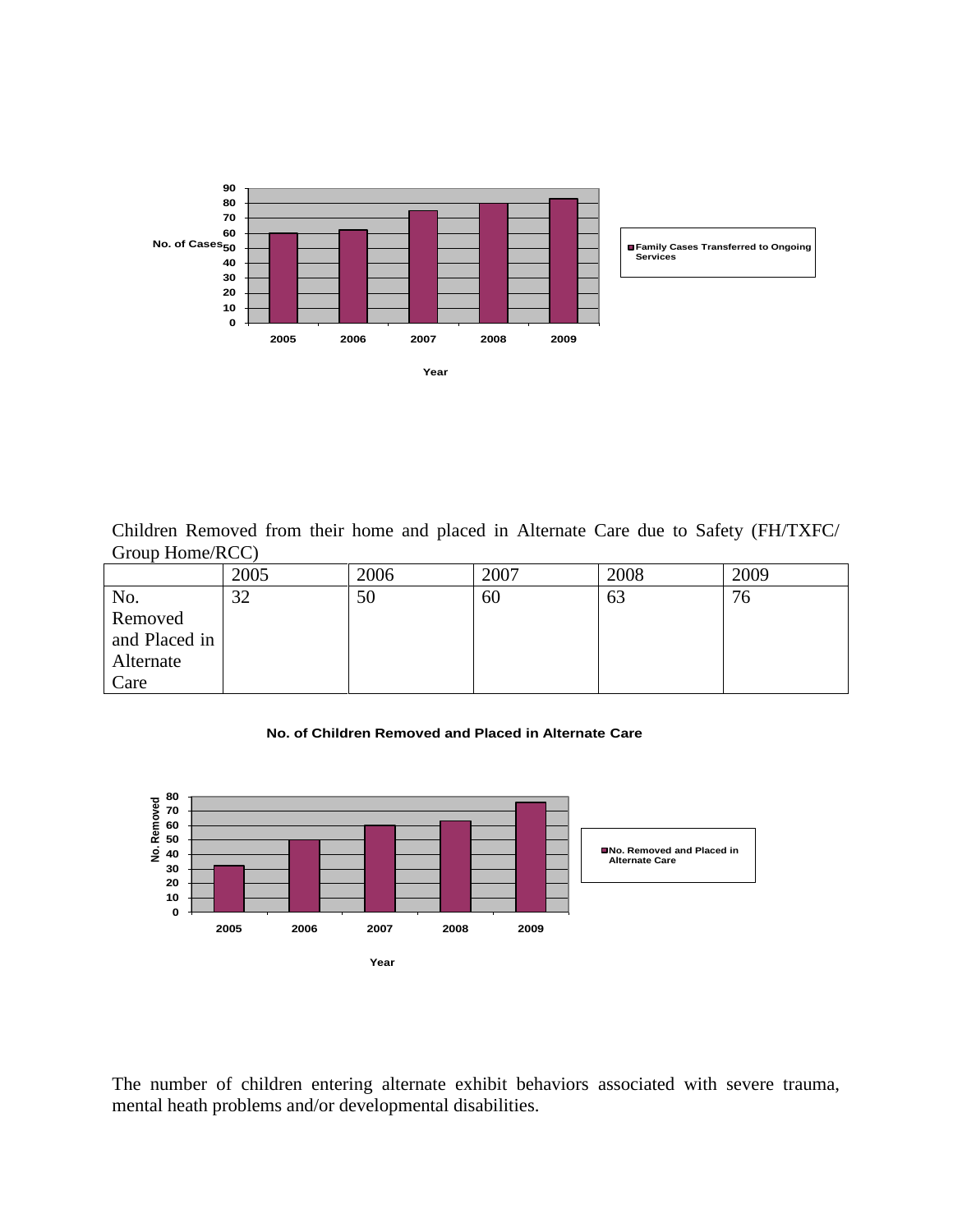|               | 2005 | 2006 | 2007 | 2008 | 2009 |
|---------------|------|------|------|------|------|
| of<br>No.     |      | 10   | 27   | 28   | 20   |
| Children      |      |      |      |      |      |
| Removed       |      |      |      |      |      |
| from<br>Home  |      |      |      |      |      |
| Placed<br>and |      |      |      |      |      |
| with Relative |      |      |      |      |      |
| Due to Safety |      |      |      |      |      |

Children removed from their home and placed with a relative due to Safety

#### **No. of Children Removed and Placed with Relative**



CPS cases that involved informal or formal court action

|                           | 2005 | 2006 | 2007 | 2008        | 2009 |
|---------------------------|------|------|------|-------------|------|
| Cases                     | 51   | 60   | 70   | $7^{\circ}$ | 81   |
| Involving                 |      |      |      |             |      |
| Informal<br><sub>or</sub> |      |      |      |             |      |
| Formal Court              |      |      |      |             |      |
| Action                    |      |      |      |             |      |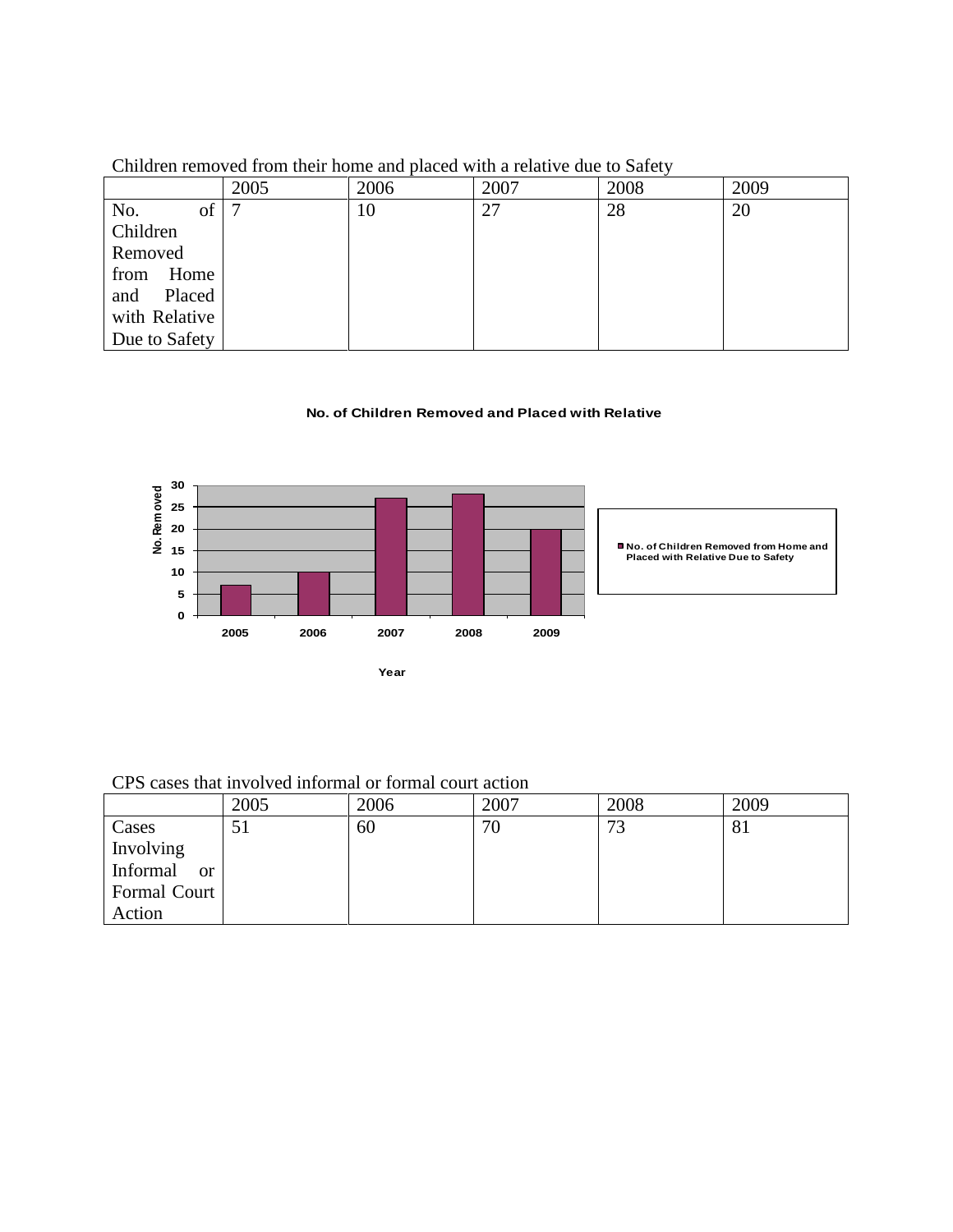**Cases Involving Informal or Formal Court Action**



## Children placed in Residential Treatment Facilities

|                | 2005 | 2006 | 2007 | 2008 | 2009           |
|----------------|------|------|------|------|----------------|
| Children<br>1n |      | O    | C.   |      | $\overline{1}$ |
| Residential    |      |      |      |      |                |
| Treatment      |      |      |      |      |                |
| Facilities     |      |      |      |      |                |

### **Children Placed in Residential Treatment Facilities**



## Children placed in Group Home

|                | 2005 | 2006 | 2007 | 2008 | 2009 |
|----------------|------|------|------|------|------|
| Children<br>1n |      | v    |      | ◡    |      |
| Group Homes    |      |      |      |      |      |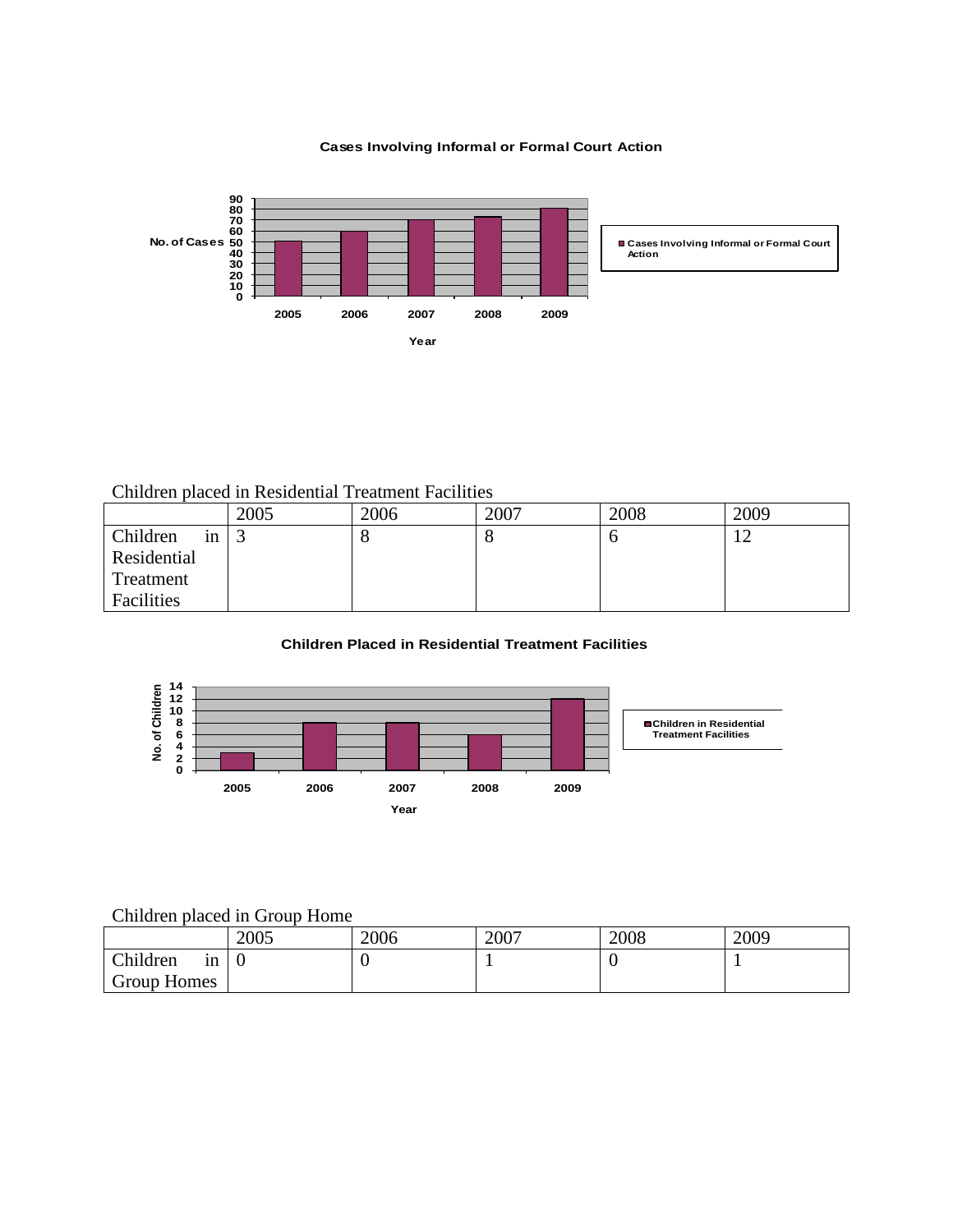## **Children Placed in Group Homes**



## Cost of Alternate Care (FH, TXFC)

|                                 | 2005    | 2006    | 2007    | 2008    | 2009      |
|---------------------------------|---------|---------|---------|---------|-----------|
| of<br>Cost<br>Alternate<br>Care | 163,366 | 206,603 | 317,728 | 267,165 | \$361,660 |

#### **Cost of Alternate Care**



### Cost of RCC Placements

|                         | 2005 | 2006      | 2007      | 2008      | 2009      |
|-------------------------|------|-----------|-----------|-----------|-----------|
| Cost of RCC   \$145,985 |      | \$314,976 | \$231,117 | \$319,687 | \$501,984 |
| Placements              |      |           |           |           |           |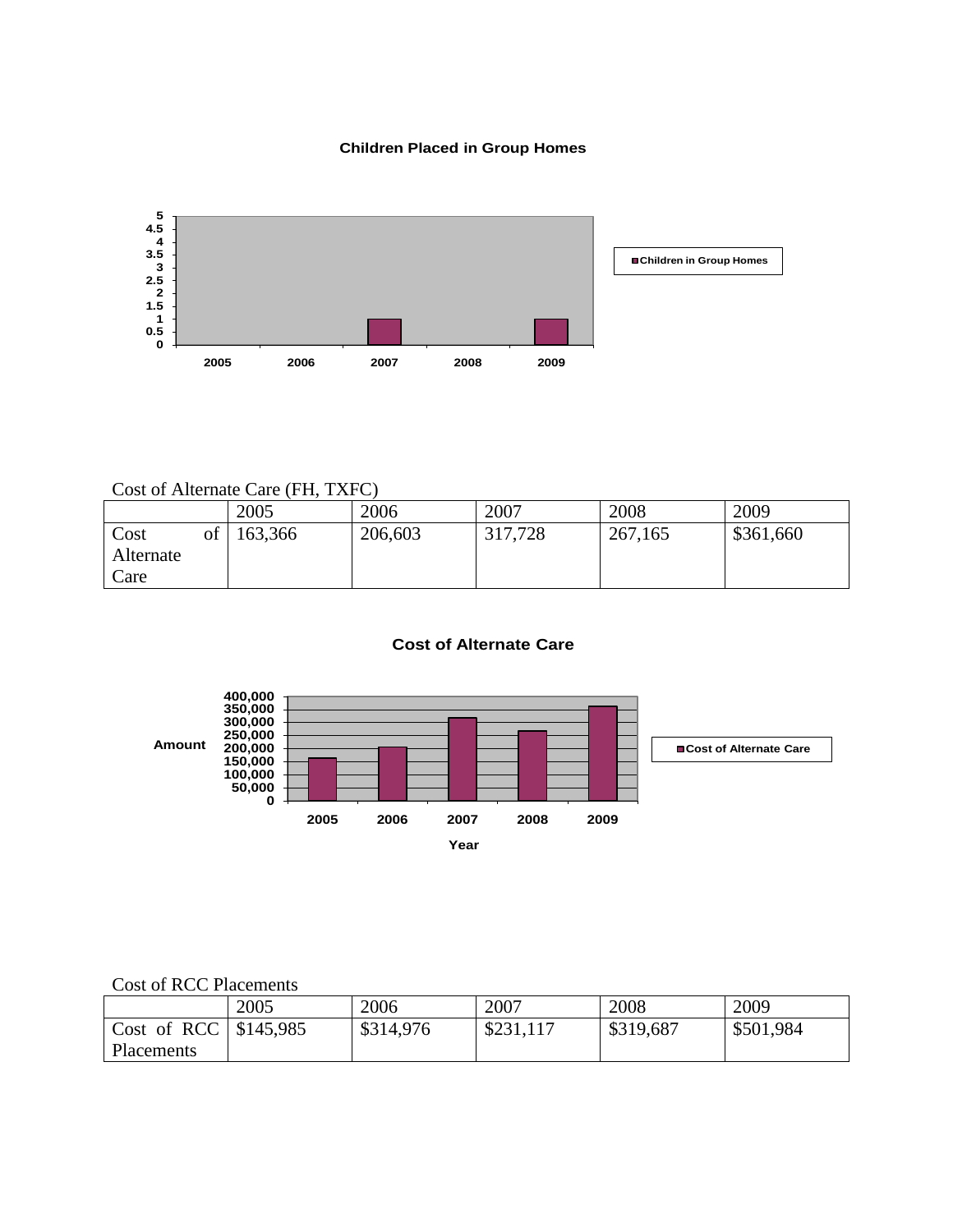#### **Cost of Residential Care Center Placements**



Cost of Group Home

|               | 2005 | 2006 | 2007     | 2008 | 2009     |
|---------------|------|------|----------|------|----------|
| Cost of Group |      | v    | \$25,375 |      | \$11,131 |
| Home          |      |      |          |      |          |

### **Cost of Group Homes**



# Number of days in Alternate Care (FH/TXFC)

|                 | 2005 | 2006 | 2007  | 2008  | 2009  |
|-----------------|------|------|-------|-------|-------|
| No. of Days     | 2940 | 4488 | 6,447 | 7,194 | 8,851 |
| Alternate<br>1n |      |      |       |       |       |
| Care            |      |      |       |       |       |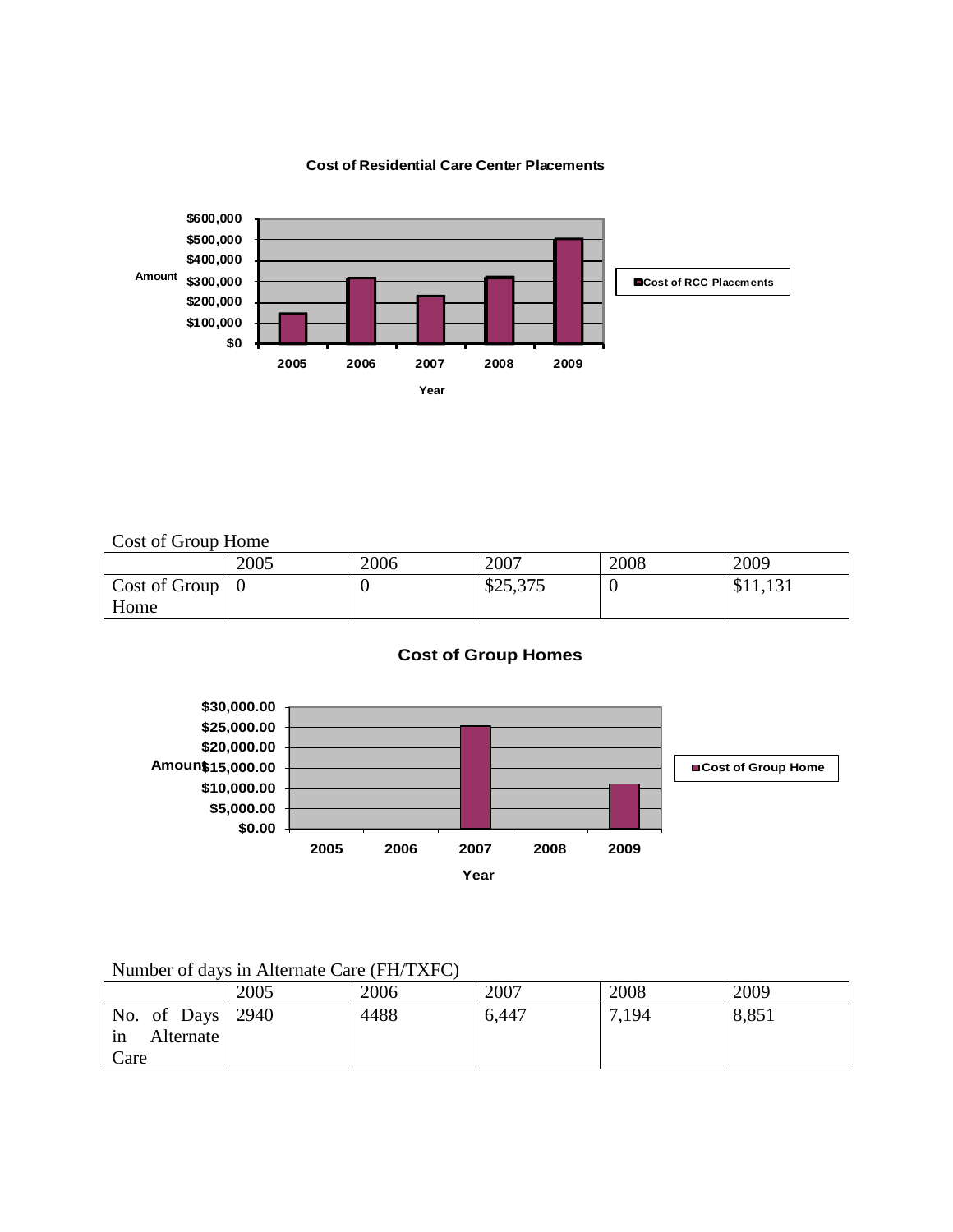#### **No. of Days in Alternate Care**



## Number of days in RCC Placements

|                    | 2005 | 2006 | 2007 | 2008  | 2009  |
|--------------------|------|------|------|-------|-------|
| No. of Days $ 551$ |      | 192  | 931  | 1,192 | 1,742 |
| <b>RCC</b><br>in   |      |      |      |       |       |
| Placements         |      |      |      |       |       |

#### **No. of Days in Residential Placement**



# Number of days in Group Home

|                             | 2005 | 2006 | 2007 | 2008 | 2009 |
|-----------------------------|------|------|------|------|------|
| No. of Days $\vert 0 \vert$ |      | ν    | 145  |      | 64   |
| Group<br>in                 |      |      |      |      |      |
| Home                        |      |      |      |      |      |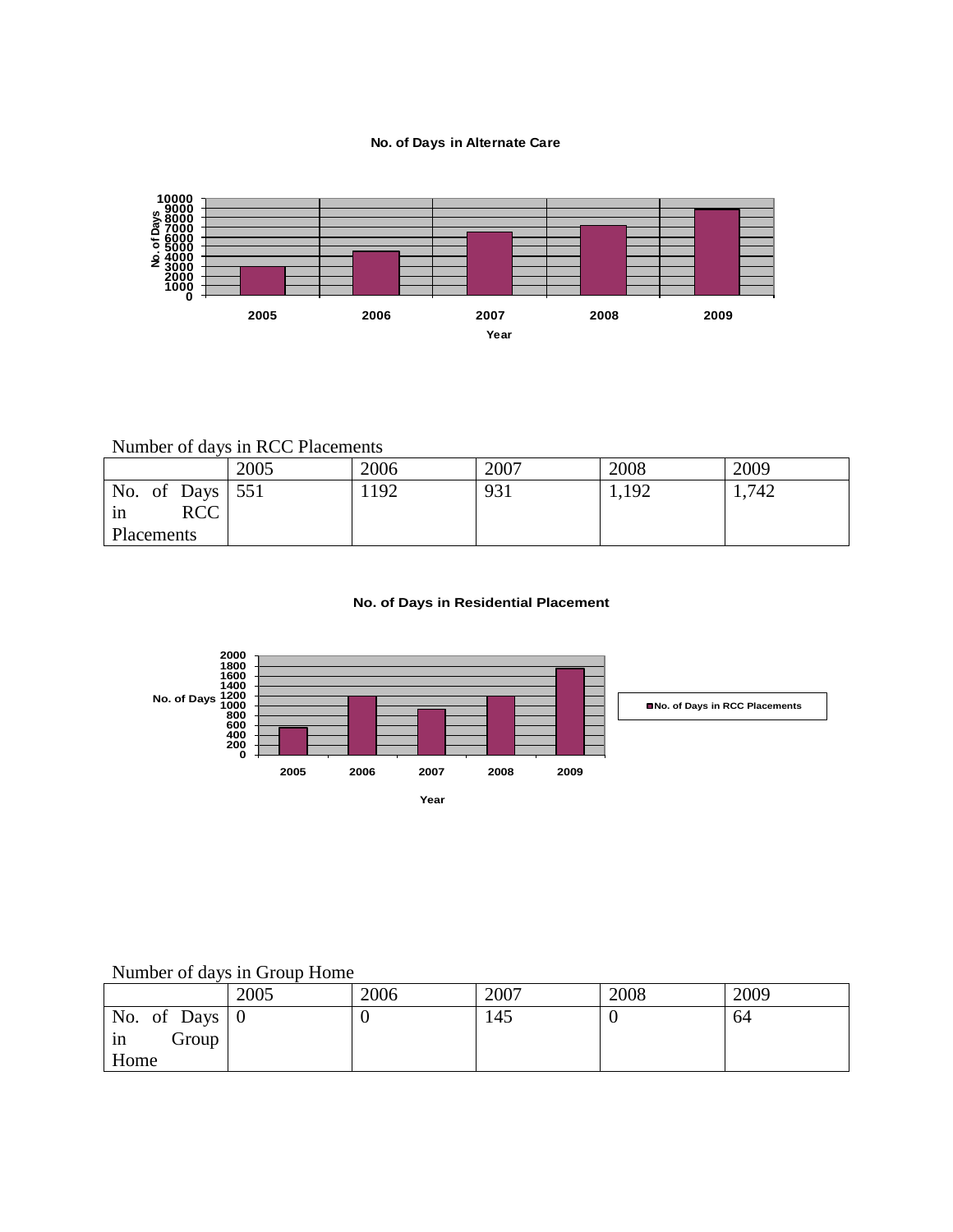#### **No. of Days in Group Home**



Transfer of Guardianship/TPR Per Child

|                  | 2005 | 2006 | 2007 | 2008 | 2009 |
|------------------|------|------|------|------|------|
| Transfer<br>vι   |      |      |      |      |      |
| Guardianship/TPR |      |      |      |      |      |
| Cases            |      |      |      |      |      |

#### **No. of Transfers of Guardianship/Termination of Parental Rights**



Findings of Maltreatment per child (substantiated, unsubstantiated)

| Neglect        | Physical    | Emotional | Sexual      |
|----------------|-------------|-----------|-------------|
| $\vert$ Sub: 8 | Sub: $4$    | Sub: $0$  | Sub: $6$    |
| Unsub: $152$   | UnSub: $64$ | Unsub: 37 | Unsub; $28$ |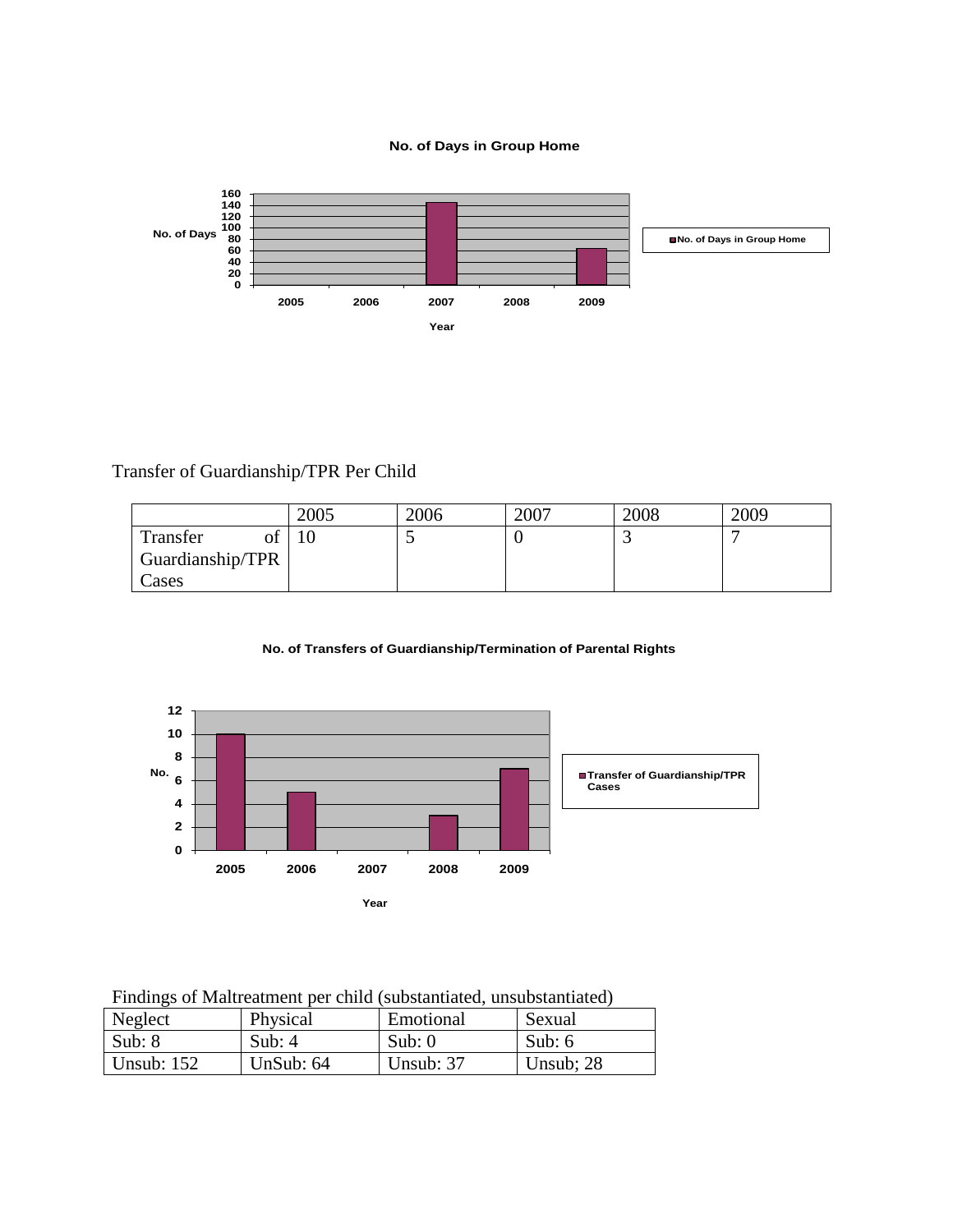## **ECONOMIC SUPPORT PROGRAM**

## **OVERVIEW OF ECONOMIC SUPPORT PROGRAMS FOR 2009**

## Child Care

Our unit administers the Child Care Program under a subcontract with Ozaukee County"s W-2 Program provider, Arbor E&T. Benefits are paid to regulated day care providers while parents are employed. Most eligible families pay a portion or co-pay based upon their income. The caseload increased by 17% in 2007 to an average monthly caseload of 253 cases. This trend continued into 2008 when the average caseload increased by 18% to 299. In May 2008, the monthly caseload exceeded 300 for the first time. There was a very small decline of 1% in 2009 with the average caseload dropping to 296. From a peak caseload of 309 in January, it fell to 285 in December.

This reduction over the course of the year was supported by anecdotes of lost or reduced employment hours. In some cases, parents have found alternate unregulated care to reduce their costs. We know that some day care centers are struggling with reduced enrollments.

The State has changed the administrative process of the Child Care Program for 2010 and will contract directly with our county agency outside of the W-2 Program.

## Medicaid

The Medicaid Program continued to grow in 2009 with a caseload increase of 31%. Most of this significant caseload and workload increase in the Medicaid Program was in the family coverage area. Since there was no expansion of eligibility rules for families, it would seem that more families have become eligible because their income has decreased and they have lost private insurance coverage.

| Medicald Recipients – Monthly Totals for December |      |      |      |      |      |  |
|---------------------------------------------------|------|------|------|------|------|--|
|                                                   | 2005 | 2006 | 2007 | 2008 | 2009 |  |
| <b>Family Coverage</b>                            | 2706 | 2804 | 2878 | 3278 | 4602 |  |
| Elderly<br>and                                    | 960  | 945  | 1008 | 1088 | 1178 |  |
| <b>Disabled Coverage</b>                          |      |      |      |      |      |  |
| Other                                             | 61   | 84   | 113  | 370  | 428  |  |
| Total                                             | 3727 | 3833 | 3999 | 4736 | 6208 |  |

### Medicaid Recipients – Monthly Totals for December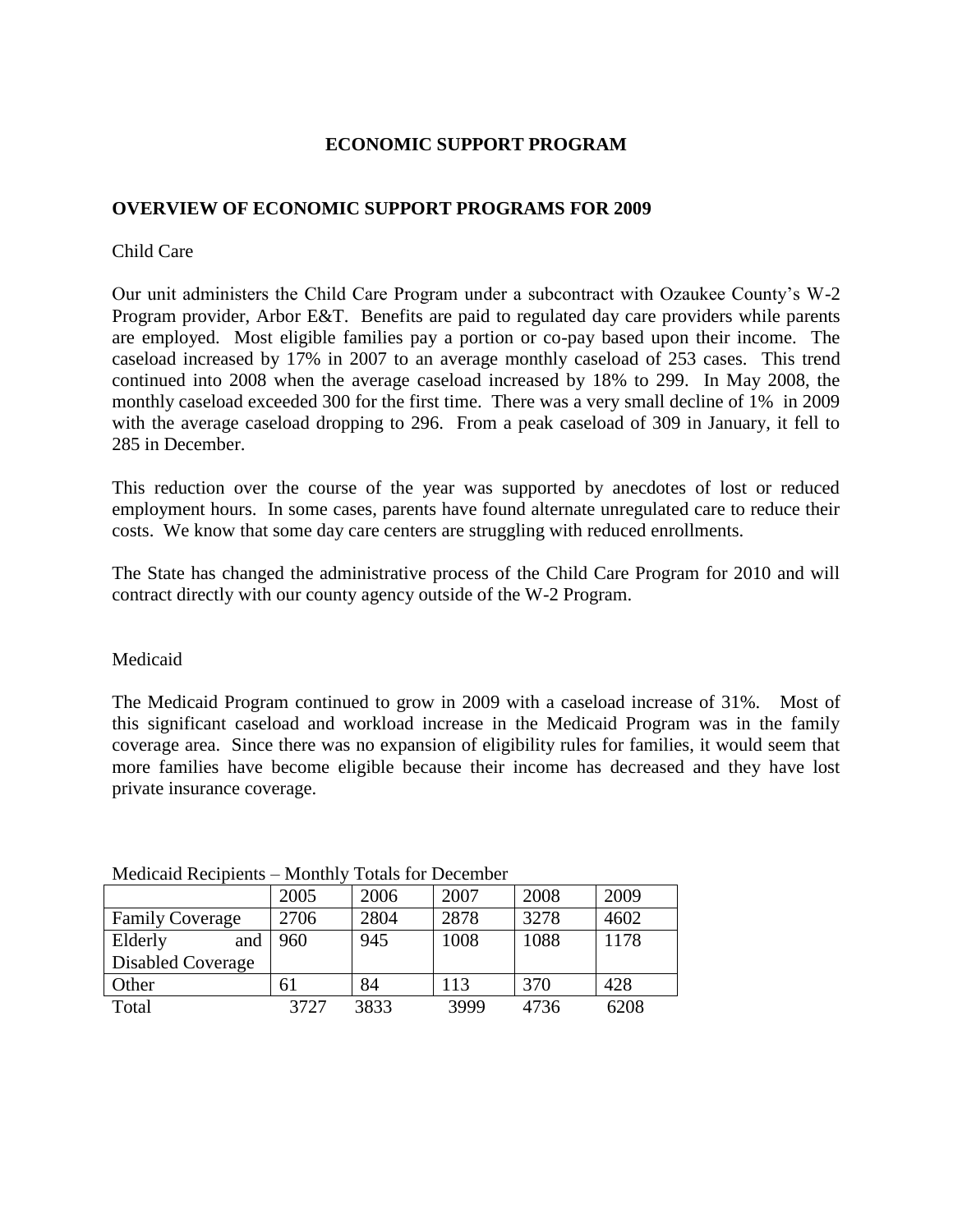

### **FoodShare**

FoodShare caseloads and benefits increased again in 2009. The caseload increased by 34% over 2008 and annual benefits paid increased by 75%. Usually benefit allotments increase annually October 1 with the start of the Federal budget year. With the passage of the Federal Economic Stimulus Package, the allotment levels increased 13.6% effective April 1, 2009. However, this would account for only a portion of the great variance between the increase in participation and the annual benefit increase. The substantially greater increase in benefits indicates that we are serving more families with substantially lower average household income. This has been a two year trend.

FoodShare – Average Monthly Caseload

| ີ            |            |      |            |      |      |
|--------------|------------|------|------------|------|------|
|              | 2005       | 2006 | 2007       | 2008 | 2009 |
| No. of Cases | 637<br>◡◡▱ | 718  | Q27<br>OJ. | 943  | 1266 |



### **Foodshare - Average Monthly Caseload**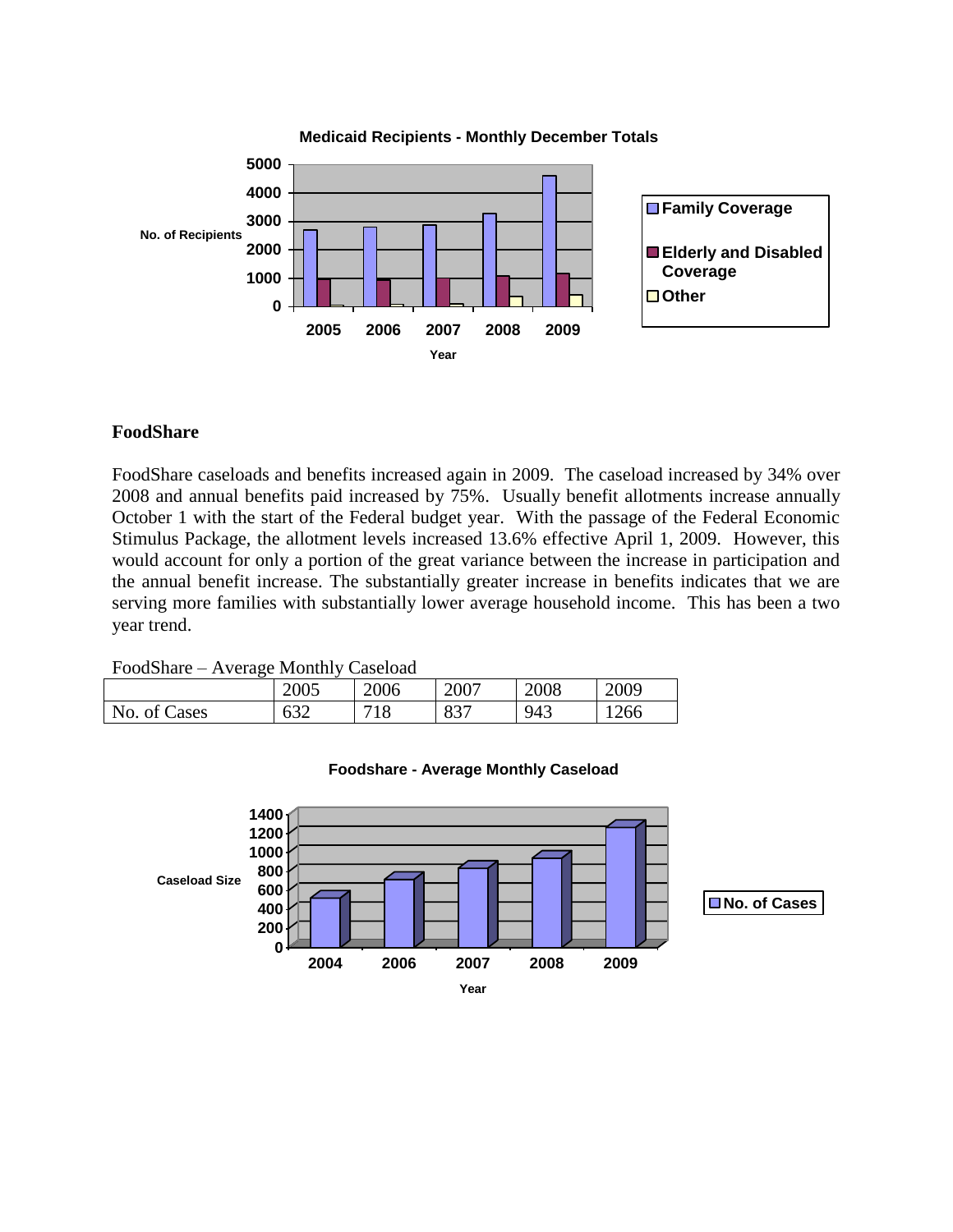

## **Energy Assistance**

This seasonal program operates from October  $1<sup>st</sup>$  to May  $15<sup>th</sup>$  of each year. The statistics are from federal fiscal year end reports as of September 30, 2009 for the program that ended the preceding May. While the eligibility standards have not changed very much from year to year, the block grant which funds Energy Assistance may change substantially so that the payment formula may vary significantly. That was especially true of the 2007-2008 program where we provided 104% more assistance to 11% more households. The block grant was not substantially increased for the last program year so that for 2008-2009, we provided 29% more assistance to 21% more households.

|                                   | 2007      | 2008      | 2009      |
|-----------------------------------|-----------|-----------|-----------|
| Households applied                | 774       | 870       | 1067      |
| Households paid                   | 634       | 711       | 862       |
| Payment totals                    | \$187,257 | \$387,698 | \$501,198 |
| Payment averages                  | \$295     | \$545     | \$581     |
| Median Annualize household income | \$11,616  | \$12,552  | \$13,158  |

## **Electronic Case File System**

The paper to electronic file conversion project began in spring 2006. The process involves scanning and indexing Economic Support case files on a state server. All new files and last 14 months of existing cases were to be scanned. The backfile conversion was completed in 2008. ECF has increased state access to files for reviewing accuracy and compliance by county staff. The number of case reviews by state staff has therefore increased.

While this obviously has dramatically reduced our need for case record storage, our caseload volume makes the scanning process a significant workload issue. Between our two locations, we need to average over13 hours per day scanning documents in order to keep the electronic files current. We were current with this process until mid-2009 but we have gradually lost ground as application and caseload activity has increased. We closed out 2009 with about a 2 month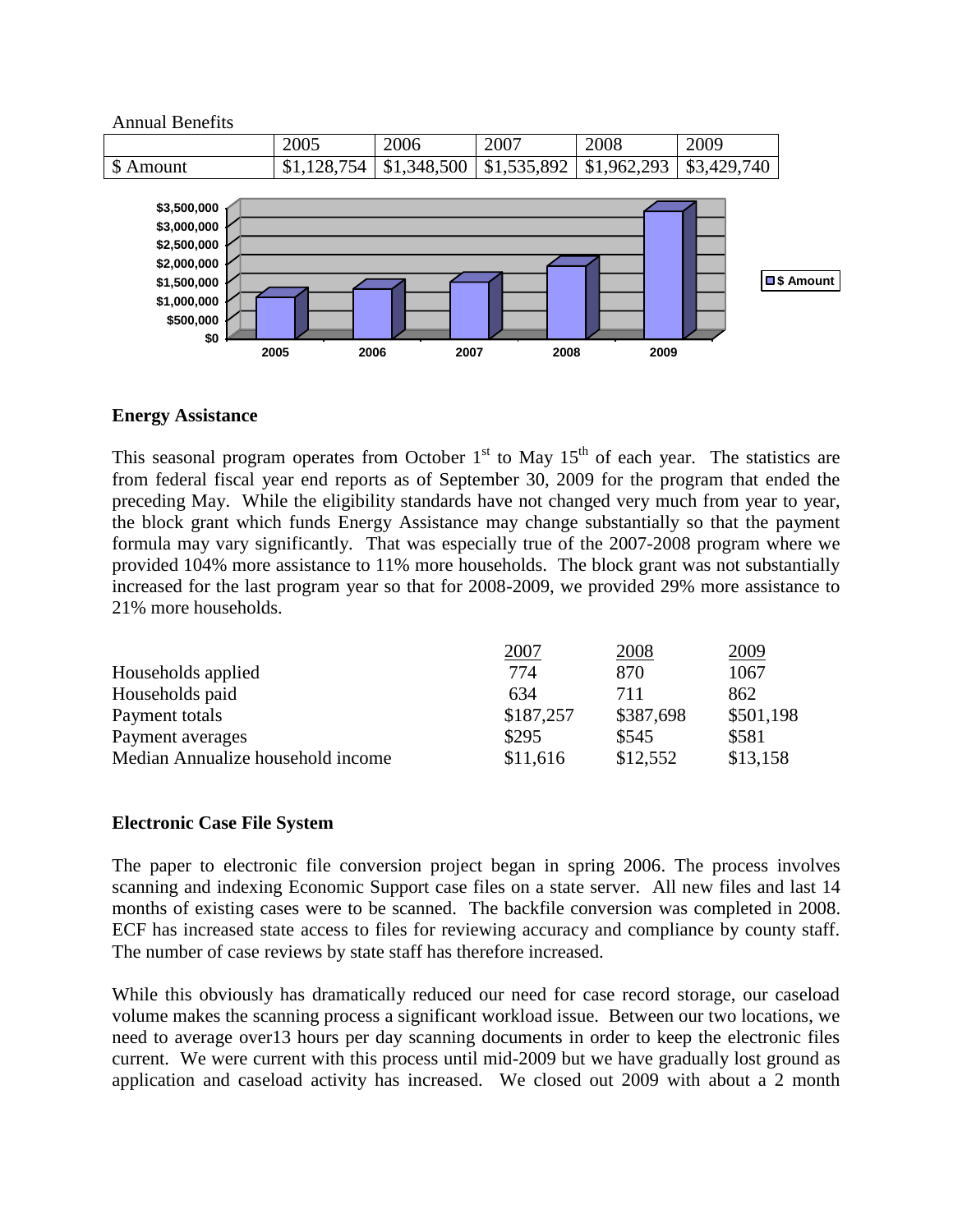scanning backlog. This is a problem for us but processing eligibility and benefits accurately and timely is a higher priority.

## **Staffing and Organization**

We expected our business to continue to grow in 2009 due to economic conditions. We trained a support staff person in the intake pre-screening function and increased our Intake Line availability by about 35% to help handle the volume of calls that we are receiving. This reassignment of job duties increased total staff time attributable to Economic Support operations by approximately 4.5% during 2009. A third of that small gain was lost through mandatory furlough days. At the same time, we experienced an overall workload increase of approximately 30%.

Fortunately, there were no large program initiatives in 2009. We simply do not have the resources to apply to any major program changes or enhancements. In addition to overwhelming caseload volume, we are still struggling with the implementation of Family Care. Budget constraints at the State level resulted in inadequate funding for training for Economic Support staff, inadequate redesign of the automated system necessary to optimally process Family Care cases and inadequate levels of support from State policy experts.

Every effort has been made to economize and streamline our operation but we are steadily losing ground. Due to budgetary constraints, we do not anticipate adding additional staff. We expect that beyond delays in processing, we will begin to experience noticeable declines in payment accuracy unless we see substantial reductions in our caseloads during 2010.

## **THE LONG TERM SUPPORT DIVISION**

The programs that fall under Long Term Support Division are each mentioned below. The highlights in 2009 are reported below as well. You will notice a significant decrease in numbers throughout the Long Term Support section. This is due to our implementation of Family Care. For specific details please refer to the sections below.

## **CASE MANAGEMENT SERVICES**

Case managers are responsible for:

- Completing specific program assessments.
- Securing funding for allowable services.
- Ensuring ongoing compliance with program regulations to maintain the funding.
- The development of individualized case plans.
- Creating needed resources.
- Coordinating and monitoring services.
- Developing and presenting reports to the court.
- Providing Information and Referral services, etc.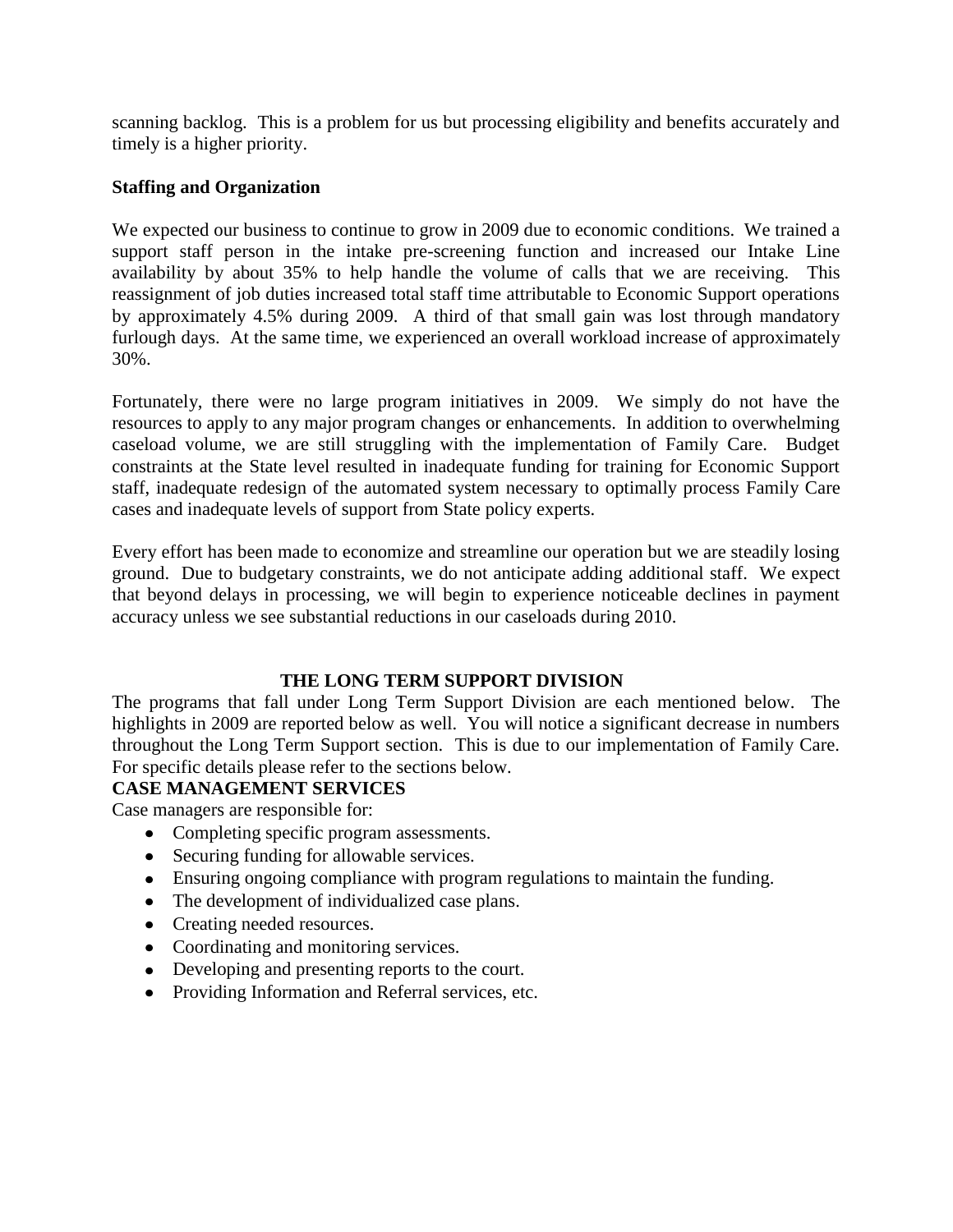|                                         | 2005 | 2006 | 2007 | 2008 | 2009 |
|-----------------------------------------|------|------|------|------|------|
| NO. OF Developmentally Disabled CLIENTS | 587  | 638  | 683  | 708  | 402  |
| <b>APS CLIENTS</b>                      |      |      |      | 158  | 254  |
|                                         |      |      |      |      |      |
| Total NO. OF CLIENTS SERVED IN DIVISION |      |      |      | 941  | 656  |

## **Number of people served in the Long Term Support Division:**



# **ADULT FAMILY HOMES AND THEIR CERTIFICATION:**

- Adult Family Homes are homes ranging from one to four beds that must meet specific standards and comply with State Adult Family Home regulations and Medical Assistance Standards to be annually certified by the county and or licensed by the state. Adult Family Homes over five beds are licensed by the state.
- The Department of Human Services Long Term Support Unit is responsible for certifying all one to two bed Adult Family Homes in Ozaukee County as well as those one to two bed homes that serve Ozaukee County residents that physically reside outside of Ozaukee County.
- The long term support staff person that serves as the Adult Family Home Coordinator and the Long Term Support Division Manager follow up on complaints or concerns that may arise in regards to the care and services that are provided in those homes.
- In 2009, Ozaukee County Department of Human Services was responsible for certifying nine, one to two bed Adult Family Homes. All of these homes serve people with developmental disabilities. Each home is reviewed at least annually for compliance with meeting the Medical Assistance standards and requirements for Adult Family Home certification.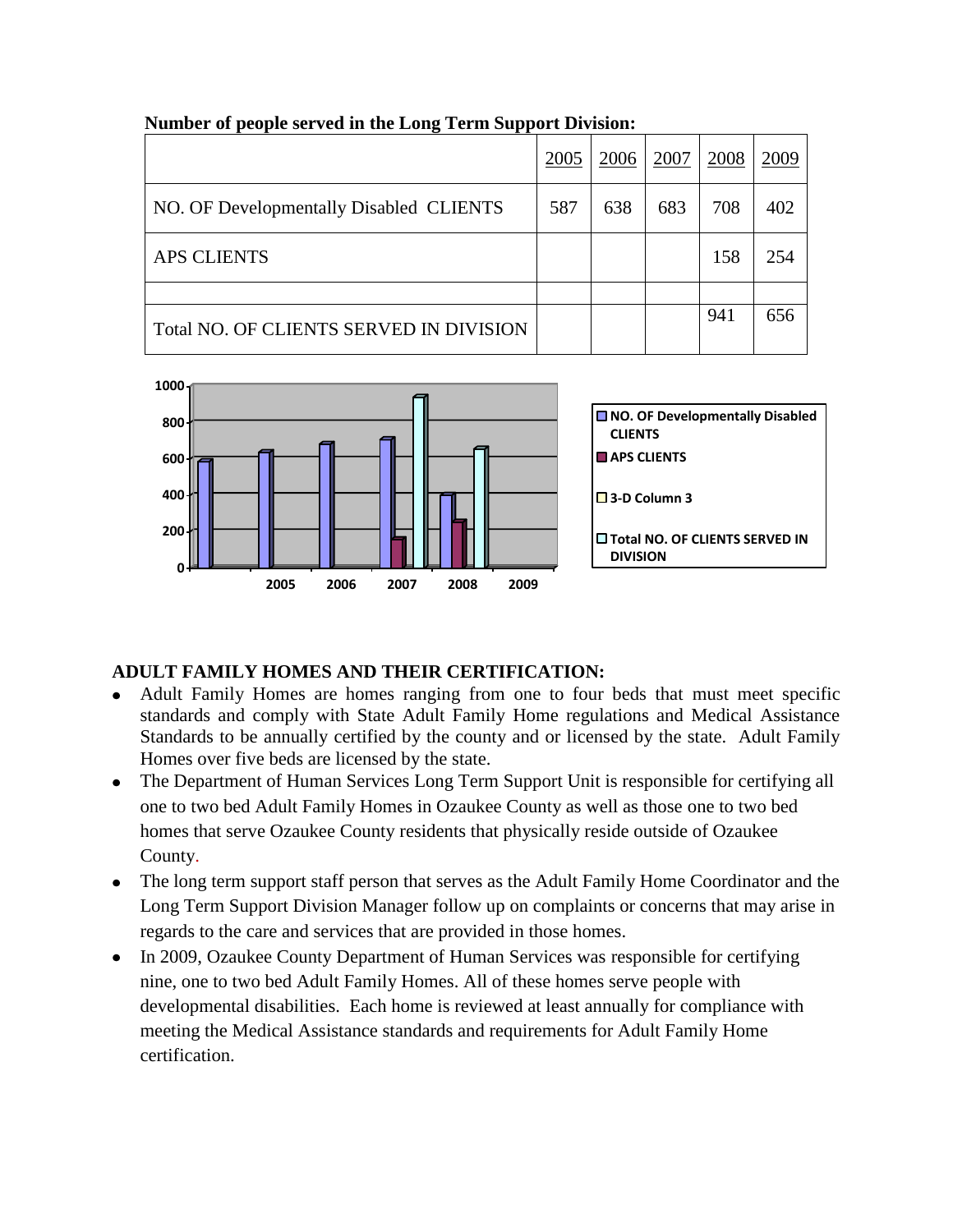- Payment for the services provided to the individuals is dependent upon the amount of care and guidance, the significance of challenging behaviors and the degree of supervision needed. All of the people in these homes are now funded through the Family Care Program.
- In 2010, the Adult Family Care Home certification responsibilities for 1-2 bed Adult Family Care Homes will be transferred over to Community Care, the care management organization that serves Ozaukee County.

# **ADULT DAY CARE:**

- Adult day care centers provide a break (respite) to the caregiver while providing health services, therapeutic services, and social activities for people with Alzheimer's disease and related dementia, chronic illnesses, traumatic brain injuries, developmental disabilities, and other problems that increase their care needs. Some adult day care centers are dementia specific, providing services exclusively to that population. Other centers serve the broader population.
- In 2009, we funded two individuals in to go to Adult Day Care because we learned about these people through our Adult Protective Services Program. Their home situations were deemed unsafe for them. In these two situations we made arrangements for the elder to participate in Adult Day Care while their caregiver(s) were at work. In one situation our Elder Abuse state funding paid for some days at Adult Day Care until the person and family could make arrangements to pay privately for the elder to participate in Adult Day Care programming weekdays Monday Through Friday. For the second person our elder abuse money paid for Adult Day Care while the person was being found eligible for the Family Care Program.

| 2008 |    |
|------|----|
|      |    |
| 742  | 20 |
|      |    |
|      |    |

# **ADULT PROTECTIVE SERVICES:**

The Adult Protective Services (APS) team is responsible for investigating allegations of  $\bullet$ abuse and/or neglect of those that are considered At Risk Adults ages 18-59 or Elders age 60 and older. The APS Social Workers rotate intake weeks and the social worker who is assigned to cover intake takes any reports of Abuse and Neglect that come in from the community.

|                    | 2005 | 2006 | 2007 | 2008 | 2009 |
|--------------------|------|------|------|------|------|
| of<br>#            | 105  | 13   | 110  | 97   | 111  |
| Investigations     |      |      |      |      |      |
| with<br>#          | 51   | 59   | 57   | 58   | 64   |
| Substantiated      |      |      |      |      |      |
| Abuse<br><b>or</b> |      |      |      |      |      |
| Neglect            |      |      |      |      |      |

## **Elders and Adult at Risk Investigations:**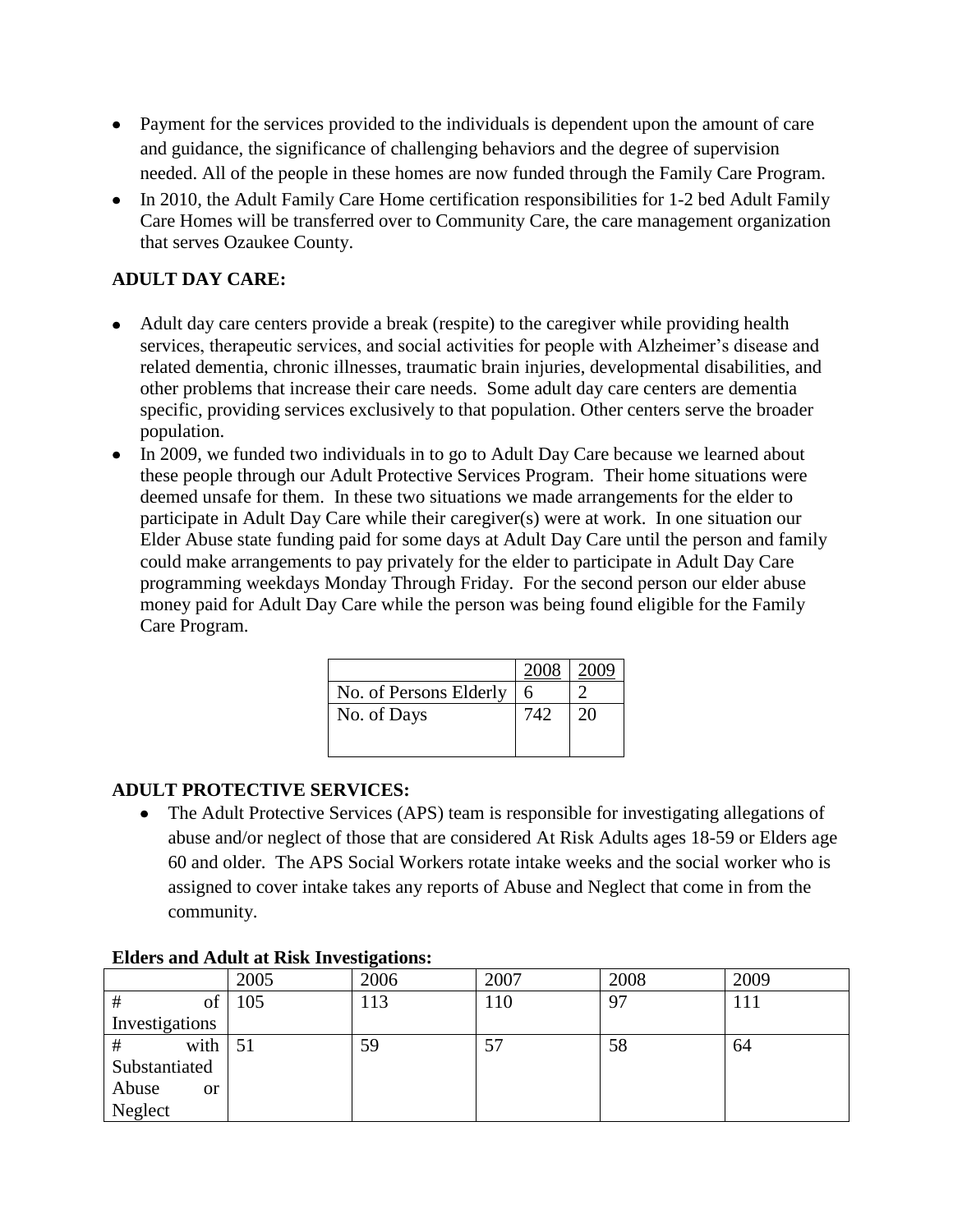

- In 2009, the top reasons for investigations were: The number one reason was Self Neglect. The number two reason was Financial Exploitation. The number three reason was Physical Abuse and the number four reason was Neglect by Others.
- As part of our dedication to protecting Elders and Adults at Risk, an I-Team was developed in 2002. In 2009, our I Team met in Cedarburg every other month. The purpose of this team is not only to educate members on the team as it relates to Elder Abuse, but the team will also "staff" certain cases that need an interdisciplinary approach. These meetings have proven to be beneficial as members of the team will bring experiences from their positions which can help shed new light on a particular case. The I-Team also discusses systems issues and the areas where we feel the system can improve.
- One area that has been identified is in the area of increased financial abuse. The identified area then gets special attention through the development of I –Team sub-committees so the subcommittees and the entire I-Team can work together to improve the system. With financial abuse, the Ozaukee I-Team has been focusing on training bank personnel to better identify cases of financial abuse so that they are better able to work jointly with our county elder abuse and adults at risk staff on these cases.
- We also focused on recruiting several new I Team members in 2009, including an attorney that often is appointed by the court to serve as the court appointed Guardian ad Litem. We also have a representative from the District Attorney"s office and a representative from the Corporation Counsel"s office. The individual from the DA"s office also serves as a liaison between the local I- Team and the District Attorney"s office. Since this appointment, the District Attorney"s office seem to be working closer with our local law enforcement and the Elder Abuse and Adults at Risk Team so that they work to gather what is needed to successfully prosecute our Financial Exploitation cases.
- The I Team would like to continue to offer education to the private sector and law enforcement on financial abuse as it seems to be more prevalent recently than it has been in past years. Perhaps, the increase in reporting of financial abuse is related to the specific training we have offered local financial institutions. We are now beginning to see more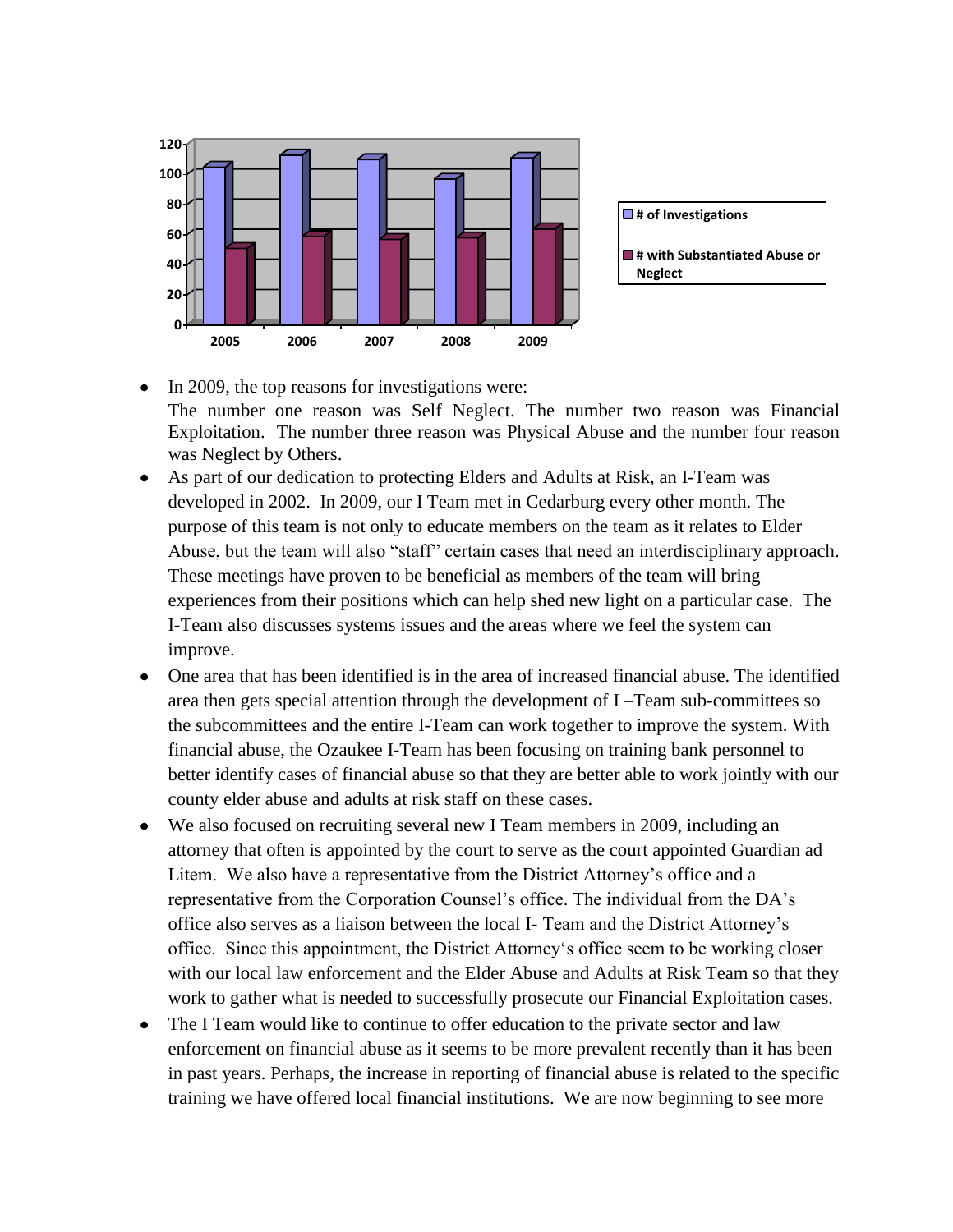of these cases prosecuted then we saw before.

- The APS team and developmental disabilities case managers continue to work closely  $\bullet$ with the Ozaukee County Courts. They also work with other staff in the County Department of Human Services such as Aging and Disability Resource Center (ADRC) staff, and staff from the Behavioral Health Division. In addition, they work with the Family Care teams when situations come up that need attention.
- The APS social workers and the case managers that work with people with developmental disabilities also complete Comprehensive Evaluations Reports for the court. These same staff also completes Annual Watts Reviews for those adults that are Protectively Placed by the court and are elderly, physically disabled and or developmentally disabled. The developmental disabilities case managers completed 61 Annual Watts Reviews for persons with developmental disabilities that were under a court ordered Protective Placement in 2009.
- The APS Social Workers and the Developmental Disabilities Case Managers also conduct investigations of abuse, neglect, and financial exploitation for elders, and adults with developmental disabilities and adults at risk.

| Complemente Lauguage and Amidal inclusive to the Coultr |      |      |      |      |      |
|---------------------------------------------------------|------|------|------|------|------|
|                                                         | 2005 | 2006 | 2007 | 2008 | 2009 |
| New Guardianships/Protective Placement Comprehensive    | 21   | 15   | 17   | 18   | 6    |
| <b>Evaluations Elderly/Physically Disabled</b>          |      |      |      |      |      |
| New Guardianships/Protective Placement Comprehensive    |      | 4    | 5    |      | 5    |
| <b>Evaluations Developmental Disabilities</b>           |      |      |      |      |      |
| Annual Reviews for Protective Placements (WATTS)        | 53   | 29   | 33   | 31   | 27   |
| Elderly/PD                                              |      |      |      |      |      |
| Annual Reviews for Protective Placements (WATTS)        | 53   | 56   | 58   | 61   | 61   |
| Developmentally Disabled                                |      |      |      |      |      |

### **Comprehensive Evaluations and Annual Reviews for the Court:**



# **New Guardianships/Protective**

**Disabilities**

- **Placement Comprehensive Evaluations Elderly/Physically Disabled New Guardianships/Protective Placement Comprehensive Evaluations Developmental**
- **Annual Reviews for Protective Placements (WATTS) Elderly/PD**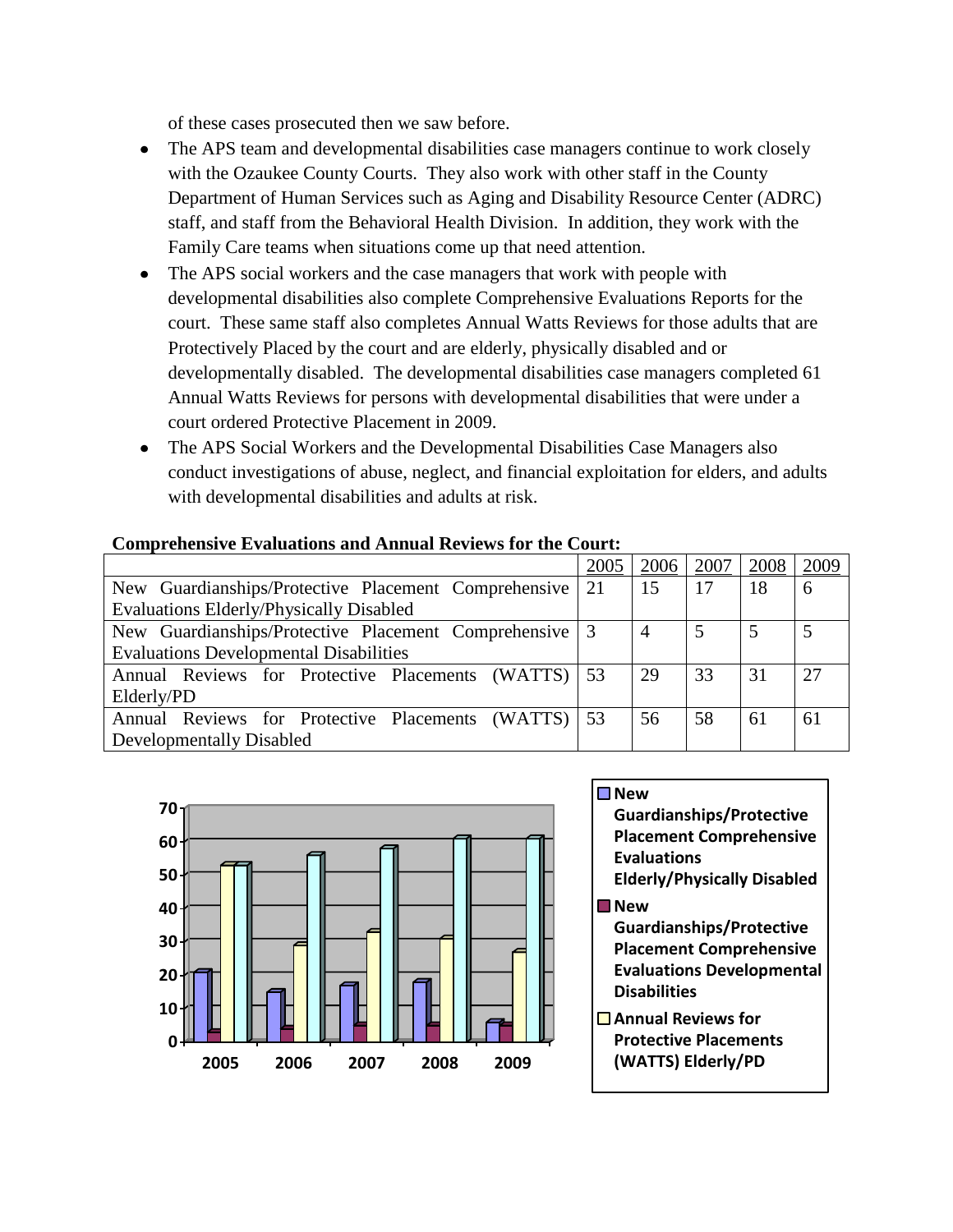## **BIRTH TO THREE PROGRAM:**

- This program provides early intervention services to children under age 3 who have developmental delays or disabilities. Professional therapists are encouraged to do as much as they can to teach parents how to address their child"s developmental needs within the child"s daily environment.
- In 2009, we offered several Parent Language Facilitation groups as an option to meet the needs of children with speech delays. Groups are led by a speech therapist and are designed to empower parents to become language facilitators for their child during their daily routines.
- We also modified these sessions by no longer having the caregivers bring their child to the group so the parents could focus on learning instead of calming their child down.
- We also began discussions with Lutheran Social Services about some modifications we want to make to our Birth to Three Program. Families were informed of the differences between Birth to 3 philosophy where a therapist models techniques and coaches the caregiver to provide learning activities and the medical model of service delivery. If a family is more interested in the medical model it is explained that this is not the philosophy of the Birth to Three Program and that they may want to seek services for their child outside of Birth to Three.
- We also did reduce some of the overall program costs by \$65,000.
- We have requested that Lutheran Social Services attempt to hire two part-time early education teachers to primarily assist with children"s assessments and to do teaching.
- In 2009 we collected \$34,000 from Parental Cost Share.
- Plans are in progress to obtain additional revenue for the program by billing Medicaid for service coordination whenever possible next year.

## **Number of children that received Birth to Three Services over the last five years:**

|                                        |  | $\pm$ 2006 $\pm$ 2007 $\pm$ 2008 $\pm$ 2009 |  |
|----------------------------------------|--|---------------------------------------------|--|
| NO OF CHILDREN   286   235   264   282 |  |                                             |  |

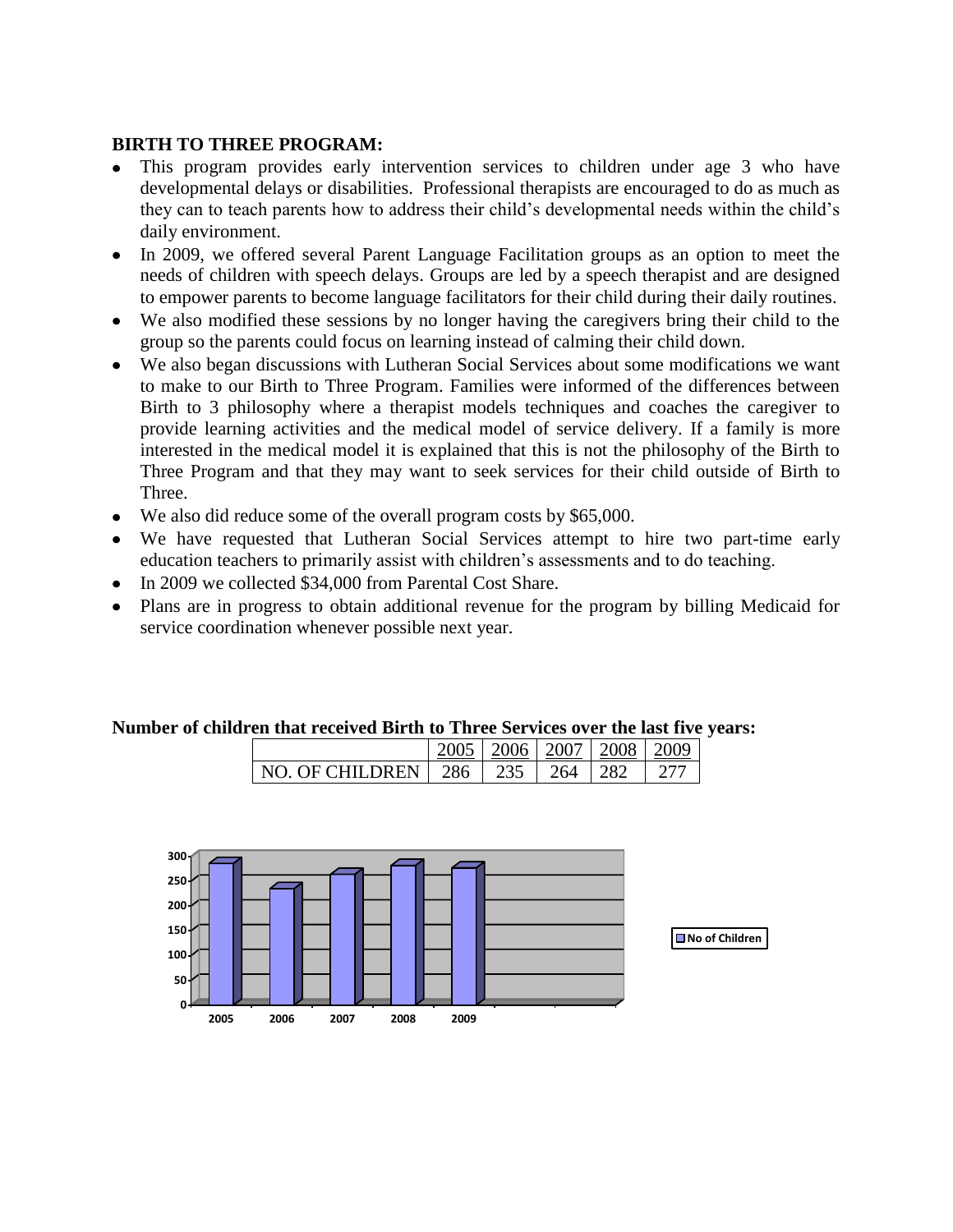## **INFORMATION AND REFERRAL SERVICES FOR CHILDREN WITH SPECIAL NEEDS:**

• The developmental disabilities case managers rotate providing telephone and in person information and referral assistance services about children with special needs. The number of calls they get and the number of walk in"s has decreased since these same staff stopped providing the information and referral services for adults with developmental disabilities. These calls and walk in"s are now managed by the staff in the Ozaukee County Aging and Disability Resource Center. The developmental disabilities case managers also take reports of Abuse and Neglect concerning adults with developmental disabilities and adults at risk from citizens in our community. For further information on this, please refer to the Adult Protective Services Section of this report.

## **RESPITE CARE SERVICES:**

- When the natural family is no longer able to provide care, the person with the disability often requires a very costly alternate care arrangement. The family is less afraid to commit to the long-term care responsibility for the child with disabilities if help is available.
- Respite care services allow the primary care giver to take a temporary break from their care giving responsibilities by providing a qualified and caring person to provide care for their child.
- In 2009, there were thirty three children served in our Respite Care Program. Five families were closed out of the Respite Care Program sometime in 2009 because the children aged out (turned eighteen years of age) and then moved over to the Family Care or IRIS Program.

## **Number of children that received Respite Care Services in 2009 and the corresponding hours.**

|                                         | 2005                                         | 2006 | 2007 | 2008 | 2009 |
|-----------------------------------------|----------------------------------------------|------|------|------|------|
| NO. OF Developmentally Disabled Persons | 85                                           | -87  | 104  | 47   |      |
| No. of Hours-Developmentally Disabled   | $\mid$ 5,788   6,650   6,784   2,804   5,455 |      |      |      |      |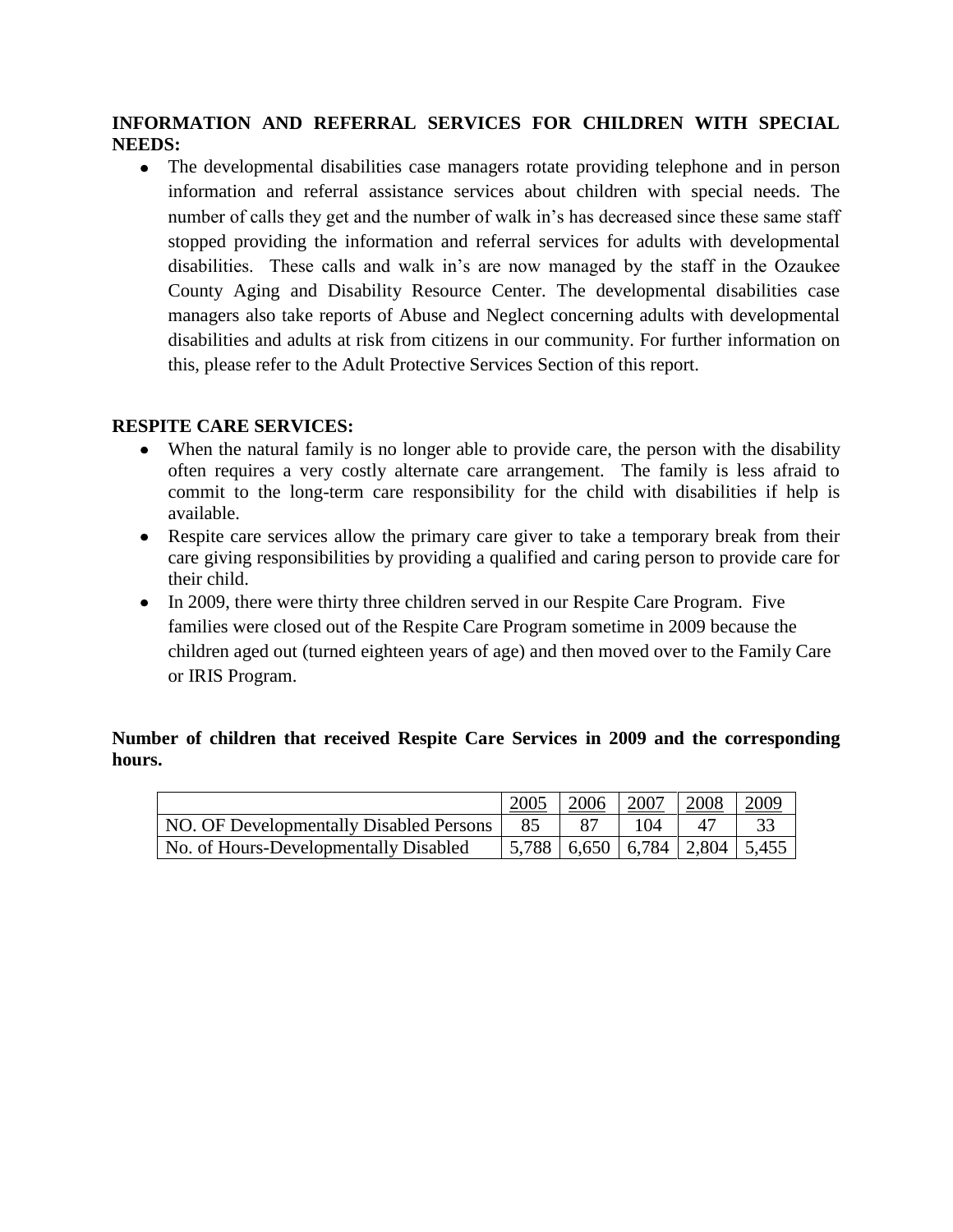

## **CHILDRENS LONG TERM SUPPORT WAIVER PROGRAM:**

- The Children's Long-Term Support (CLTS) Waiver Program permits Ozaukee County flexibly to use Medicaid funds for community supports and services to children. These waivers are called home and community-based service waivers (HCBS) very similar to the Community Integration Program Waivers (CIP) that Ozaukee County Administered for over twenty years including just prior to the implementation of Family Care. The CLTS Waiver also gives the county flexibility to develop and implement creative alternatives to placing Medicaid-eligible children in hospitals, nursing facilities or intermediate care facilities for persons with developmental disabilities. The CLTS program recognizes that many individuals at risk of being placed in these facilities can be cared for in their homes and communities, preserving their independence and relationships with family and friends at a cost no higher than that of institutional care.
- With State approval counties have the flexibility to individually design each waiver program and select the mix of allowable waiver services that will best meet the needs of the child that they wish to serve.
- An application that averages thirty pages in length and a proposed Individual Service Plan is submitted to the state for each person that we apply for this funding. There are also intensive on-going requirements that must be met to keep this funding coming in every month. A recertification must be submitted to the state every six months for each child in the program.
- In 2009, we had a total of thirty eight children receiving CLTS Waiver Program services**.**  Many of these children were already receiving county services so this transferred the funding from 100 % from county to our receiving an average of 60% reimbursement from the state for the child"s waiver allowable costs. The previous year we had fifteen children on the CLTS Waiver Program.
- Some of the children we serve with the CLTS Waiver are severely emotional disturbed or they may be physical disabled. The vast majority of the children we served in the CLTS Program have developmental disabilities. The developmental disabilities case managers work very closely with the staff in our Child Welfare Division to serve those children with severe emotional disturbance.
- The case management hours that were billed to the CLTS Waiver Program brought in a significant amount of revenue to the Department of Human Services to help off- set the costs of the County staff positions devoted to serve this population.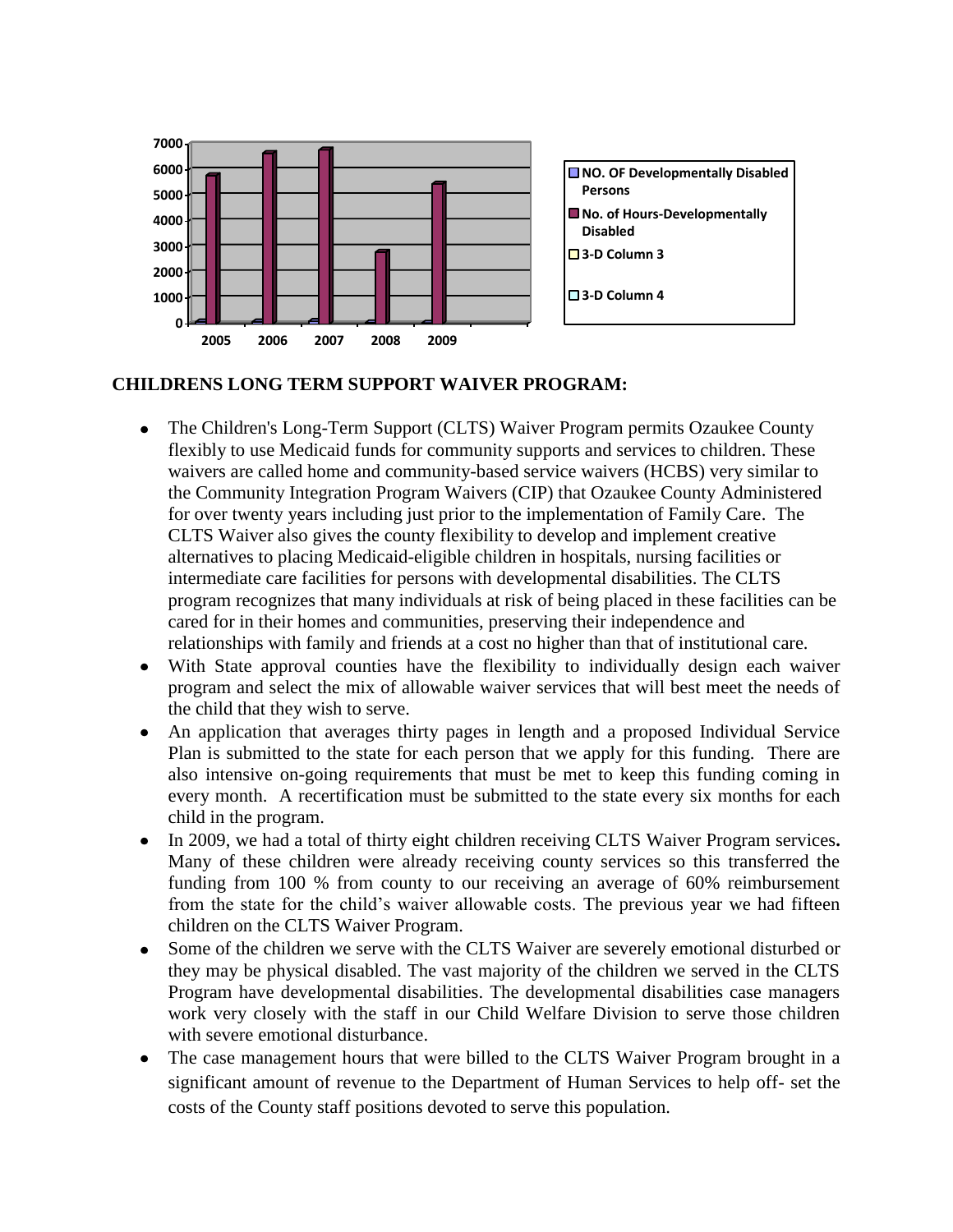Children residing in Children"s Foster Care Homes need care, supervision, and services beyond room and board but not as much, if any, nursing care. Each Foster home provides individualized services based upon the identified needs of the child. We apply for Children"s Waiver Program Funding whenever possible to help offset the costs of Foster Care. In 2009, we served three children in Foster Care through the Children"s Waiver Program. We collaborated with the Child Welfare Division to accomplish this.

## **FAMILY SUPPORT PROGRAM:**

- Family Support Program is a state funded program to assist families with a severely disabled child living in the family home, 21 years of age or younger.
- It allows families to obtain the help they need to care for their disabled child at home by providing limited funding to purchase specific categories of authorized services and/or goods the family needs but cannot obtain through other sources.

## **Number of children served in the Family Support Program over the last five years:**

|                |  | 2006   2007 | 2008 | 200a |
|----------------|--|-------------|------|------|
| NO OF CHILDREN |  |             |      |      |



# **SPECIAL SUMMER RECREATION PROGRAM FOR CHILDREN:**

- To bring enjoyment to the children and relief to their family, a four week afternoon program was developed thirty one years ago.
- 2009 was the fourth year that Balance Inc. took over the operation of the Special Summer Recreation Program. The program continued to be focused on providing community based program activities and offered numerous field trips. 1,573 volunteer hours and over 850 staff hours through Balance, Inc. were devoted to this program.
- In addition to Ozaukee County, the program is also sponsored by Ozaukee County ARC,  $\bullet$ Port Washington School District, Cedarburg Woman"s Club and the Grafton School District.
- $\bullet$ Two other children were supposed to participate but their parents decided at the last minute to not send them. One of these children was unable to participate as he was hospitalized for majority of the program.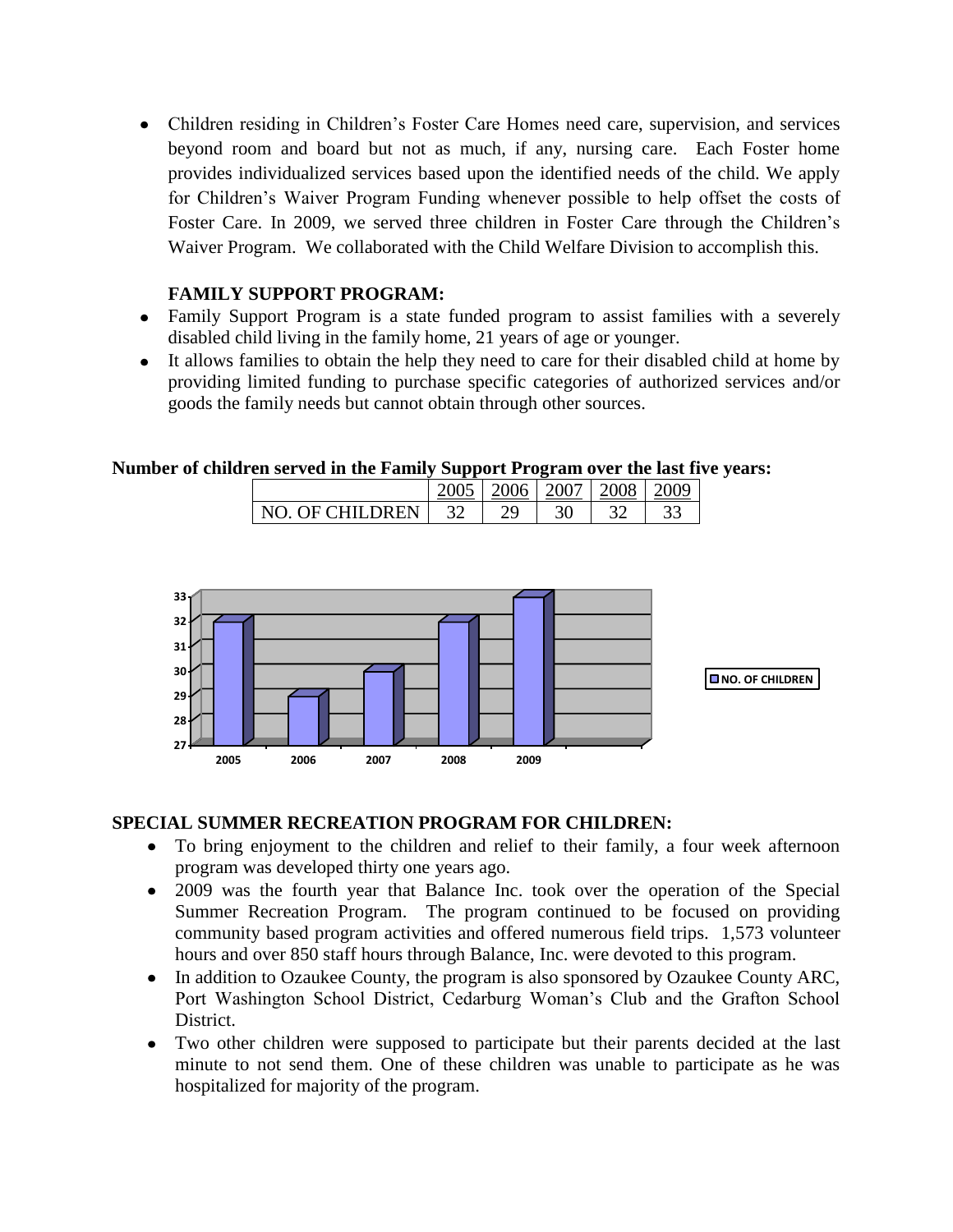## **Number of children that received Special Summer Recreation Services over the last five years and corresponding hours of programming:**

|                                         |    | 2006 | 2007 | 2008 | 2009                                                             |
|-----------------------------------------|----|------|------|------|------------------------------------------------------------------|
| NO. OF Developmentally Disabled PERSONS | 22 |      |      |      |                                                                  |
| NO. OF HOURS                            |    |      |      |      | $\mid$ 1,581 $\mid$ 1,542 $\mid$ 1,682 $\mid$ 1,720 $\mid$ 1,723 |



## **STATE INSTITUTIONAL CARE**

- The Ozaukee County residents currently residing within state institutions have been placed there because of extreme medical problems or significant behavioral challenges.
- These centers are being downsized as the result of the ICF-MR Initiative. Wisconsin  $\bullet$ State Statutes and the courts are ordering that counties relocate people from the centers and other ICF–MR facilities into the community.
- Currently the Federal/State Medical Assistance Program, known as Title XIX, pays for  $\bullet$ the care given to Ozaukee County residents at the Wisconsin Centers for the Developmentally Disabled.
- Individuals that want to be a part of the ICF-MR relocation are referred to the Family  $\bullet$ Care Program.
- $\bullet$ An essential component of the relocation of people living in institutions with severe disabilities is the development of new community resources. It is now the responsibility of the Care Management Organization (CMO), Community Care to enter into these new contracts.
- Currently it is nearly impossible to have anyone admitted as a new long-term admission to any of the State Centers for the Developmentally Disabled. The county QMRP (Qualified Mental Retardation Professional) must approve all admissions to state Centers and Nursing Homes even if a family has arranged a short respite stay.
- The Department of Human Services developmental disabilities case managers monitor  $\bullet$ the care of the individuals from Ozaukee County that live in the Wisconsin State Centers for the Developmentally Disabled and at this time two other ICF-MR facilities in the state. The case managers participate in these people"s individual staffings and care conferences. They also meet with their families and discuss what would be needed to serve the person in the community. They also provide education to the guardians by describing various community living arrangements and day program options. They also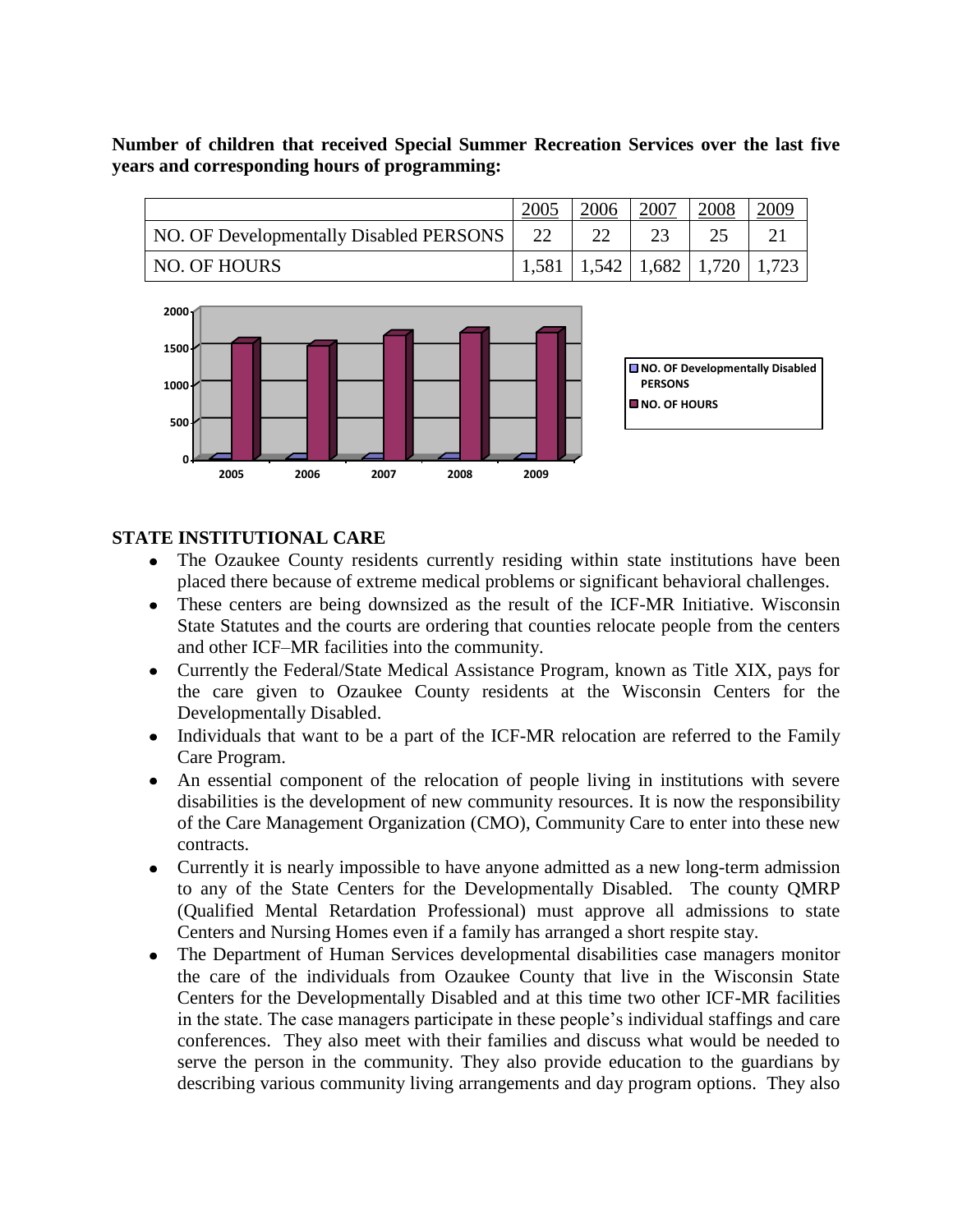will make an attempt to take the family/guardian to see various community residential living arrangements.

## **The numbers below include long term care recipients living at Central and Southern Wisconsin Centers for the Developmentally Disabled.**

|                               | 2005  | 2006  | 2007  | 2008  | 2009  |
|-------------------------------|-------|-------|-------|-------|-------|
| NO.<br>OF<br><b>RESIDENTS</b> |       | h     | 4     |       |       |
| NO. OF DAYS                   | 2,555 | 2,121 | 1,145 | 1,464 | 1,460 |



# **CORPORATE GUARDIANSHIP**

- Corporate guardians are corporations or individuals that are set up to provide legal guardianship services for individuals who have no close family or other support systems and who need legal protection.
- In 2009, Ozaukee County was responsible for a portion of the cost of eight individual's corporate guardianship fees. Social Workers request that the court order the costs for corporate guardianship services to be paid out of the client"s funds. As most people we work with do not have income to fully pay for this service the Department of Human Services then supplements the remaining amount.

# **COP PROGRAM**

Prior to Family Care, many adults that received services through the Department of Human Services Long Term Support Division were funded through the state Community Options Program (COP Program).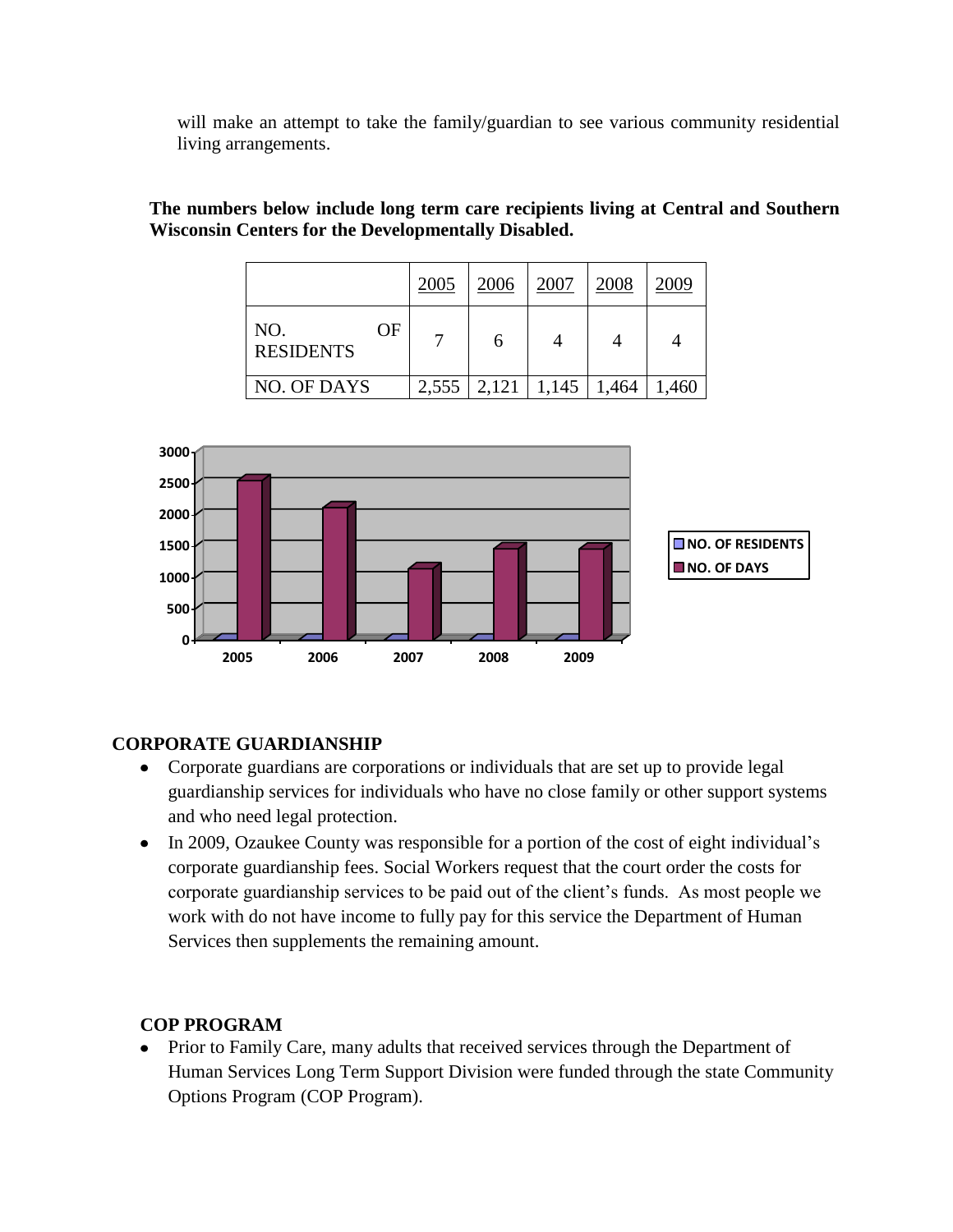The number of individuals served in the COP Program has reduced dramatically as most of these people are now enrolled in the Family Care Program.

|                               | 2005 | 2006 | 2007   | 2008* | 2009       |
|-------------------------------|------|------|--------|-------|------------|
| Developmentally Disabled (DD) | 150  | 183  | 185    | 199   |            |
| Physically Disabled (PD)      | つワ   | 29   | 30     | 29    |            |
| Elderly                       | Q7   | 94   | 96     | 75    |            |
| Mentally Ill                  |      |      | $\sim$ |       | $\sqrt{2}$ |





# **PERSONAL CARE PROGRAMS:**

- In 2009, we continued to operate our Medical Assistance (MA)-Personal Care Program. Staff time to complete specific personal care tasks were billed to Medical Assistance (MA). This year the hours billed to MA reflect the fact that Family Care covers this service as part of the Family Care Benefit Package.
- The County Certified Nursing Assistants (CNA's) were able to provide Personal Care Work (PCW) Services to over twenty five clients in 2009. Many of the people they serve have severe physical disabilities. These people"s disabilities are so severe that they physically are not unable to perform their own personal care tasks.
- A few of the people that received PCW services have both physical disabilities and cognitive disabilities. These individuals are residing with their elderly parents however their parents are no longer able to physically complete some of their son"s or daughter"s personal care tasks safely, i.e. bathing.
- The department is able to bill the Family Care Program's Care Management Organization, Community Care for the vast majority of the Personal Care Services that are provided.
- This has allowed for continuity of care for the clients served but also has provided additional revenue for our staff costs.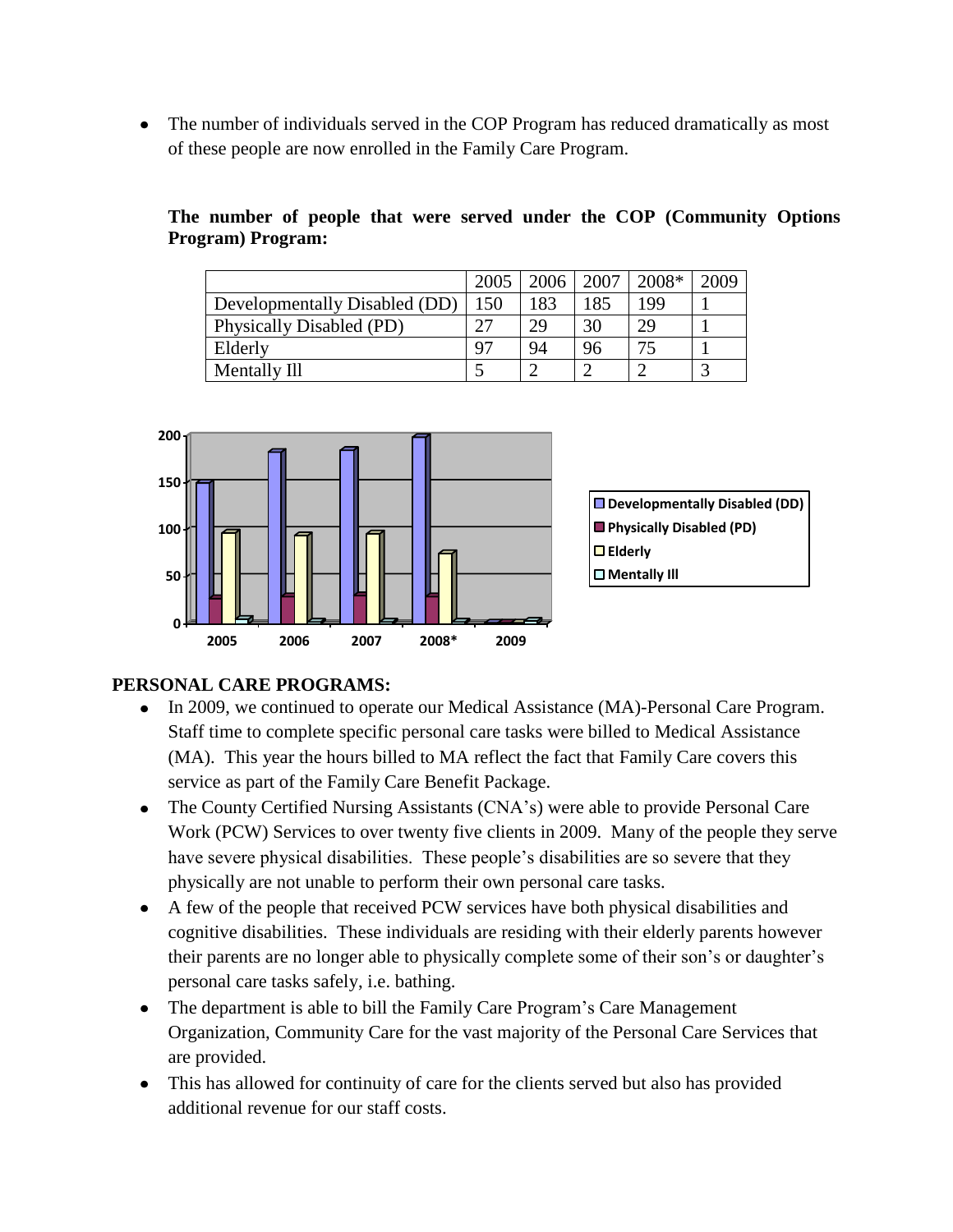## **HOMEMAKER SERVICES:**

- The Long Term Support Division employs one homemaker that assists clients throughout the week. Many of these clients receive homemaking services more than once per week.
- If we had no homemaker services coming in to these individual"s homes to clean and organize their space, these individuals would all be evicted because they are not able to keep their home clean and safe.
- The Department bills the Family Care Program"s Care Management Organization, Community Care for the homemaking services that are provided to the clients enrolled in Family Care.
- Our homemaker also frequently serves the most vulnerable elderly and disabled citizens in Ozaukee County. Many of these individuals are found to be in need of Adult Protective Services.

## **GENERAL HIGHLIGHTS:**

- Waiting lists for some services to persons with developmental disabilities continued in 2009. At the end of December there were twelve people waiting for children"s Family Support Program services, seventeen people waiting for Children"s Long Term Support Waiver funding and three children waiting for Special Summer Recreation Program services. Due to the implementation of Family Care; the adult waiting lists are no longer the responsibility of the Long Term Support Division.
- Staff from the Long Term Support Division began implementation of the automated clinical case management system that Ozaukee County has been developing for several years. The goals of this system are to allow staff to work more efficiently, to better to track trends and to measure the cost of achieving specific client and program outcomes.
- Staff from the Long Term Support Division continued to meet with staff from the Public Health Department and many other community partners to continue our emergency planning for our citizens that may need a special needs shelter in the event of a disaster.
- We completed a grant application request for Elder Abuse /Neglect funding for the next fiscal year.
- We continue to be challenged each day to meet the needs of the people we serve with significant behavioral challenges and severe medical conditions.
- The work requirements for the programs that fall under the Long Term Support Division are extremely demanding. The clients that are served are increasingly complicated and present more challenges than they did before. Despite this, the staff working within the Long Term Support Division remains dedicated to providing excellent services to the eligible citizens of Ozaukee County. The staff in the Long Term Support Division worked extremely hard to serve as many people as possible with the resources we have. They are also committed to keeping our vulnerable elders and Adults at Risk as safe as possible from abuse, neglect and financial exploitation.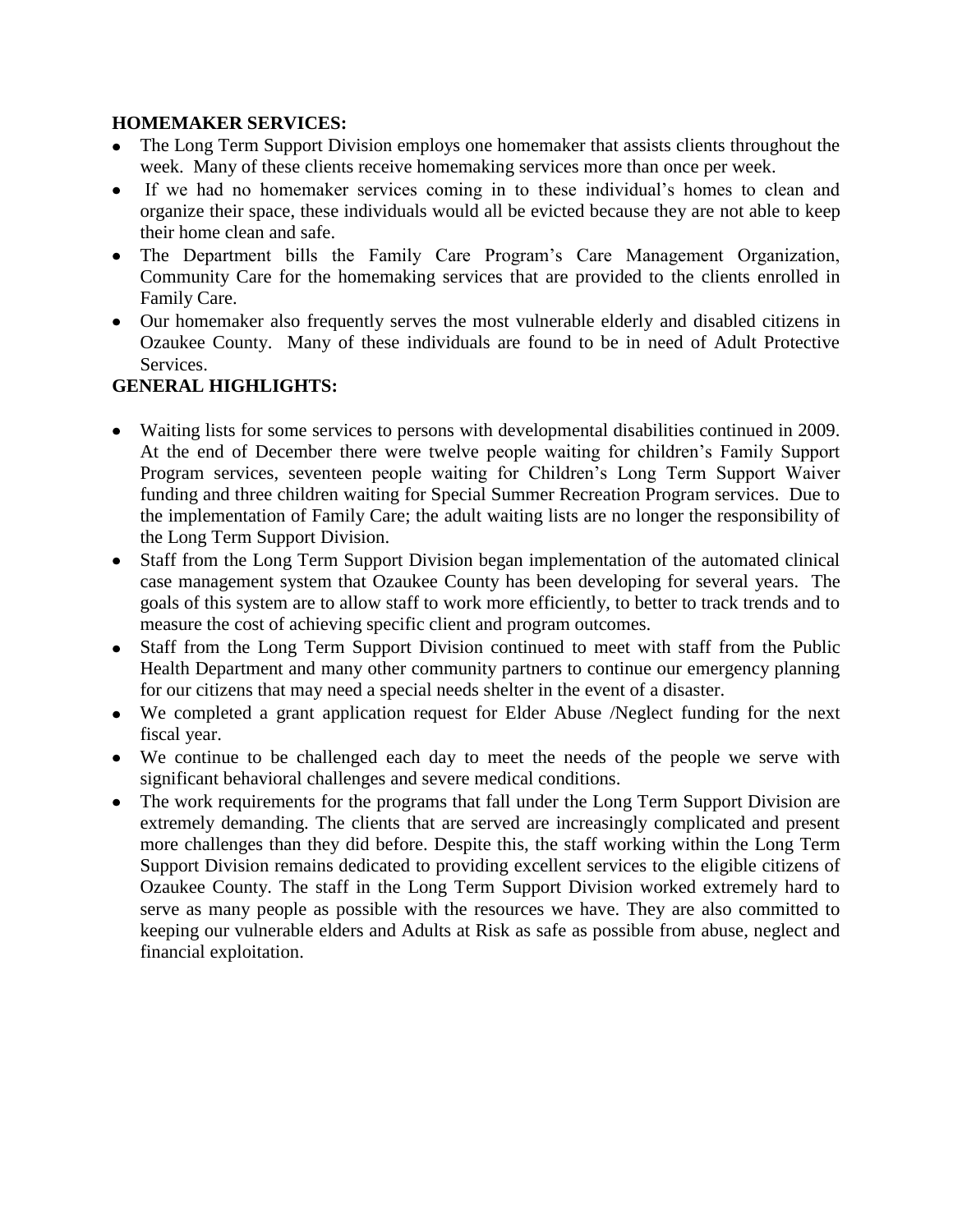### **FAMILY CARE PROGRAM FOR PERSONS WITH DEVELOPMENTAL DISABILITIES, PHYSICAL DISABILITIES AND FRAIL ELDERS:**

Family Care continues to thrive in Ozaukee County serving adults 18 and older with developmental disabilities and physical disabilities along with frail elders 60 and older.

In 2009, there were 106 new members that enrolled in Family Care. Conversely, there were 56 members that disenrolled in Ozaukee County Family Care voluntarily, moved to another program (IRIS or Family Care Partnership), moved out of county or passed away.

In June of 2009, Community Care, the Managed Care Organization (MCO) that administers Family Care in Ozaukee County secured office space in Mequon where the Ozaukee County Contracted Case Management Team and the Community Care staff could be housed in one location. The teams are able to collaborate more freely which enhances communication about the members that are served. There are currently 6 Social Work Care Managers and 3 RN"s contracted to provide care management services.

At the end of 2009 there were 420 members receiving services under the Family Care Program. This breaks down to:

|                          | Developmentally<br>Disabled | Frail Elderly | <b>Physically Disabled</b> |
|--------------------------|-----------------------------|---------------|----------------------------|
| Number<br><b>Members</b> | 240                         | ∠             | 59                         |

|         | ້<br>Jan | Feb     | March   | April      | May    | June     |
|---------|----------|---------|---------|------------|--------|----------|
|         | 1384     | 1208.75 | 1549.75 | 1418.75    | 1228   | 1106     |
| July    | August   | Sept    | Oct     | <b>Nov</b> | Dec    | Total    |
| 1217.50 | 241.50   | 1253.50 | 1391.25 | 1214.25    | 157.25 | 15370.50 |

**Case Management Hours Billed to Community Care under Family Care:**

These case management hours brought in a significant amount of revenue to the Department of Human Services to off- set the costs of the county staff positions devoted to the Family Care Program. The total revenue that was earned in 2009 for our work in the Family Care Program was \$1,125,147.96. This amount significantly exceeded the expenses associated with total staff cost due to staff accounting for more than 80% of their allocated time and a 99% collection rate of time billed.